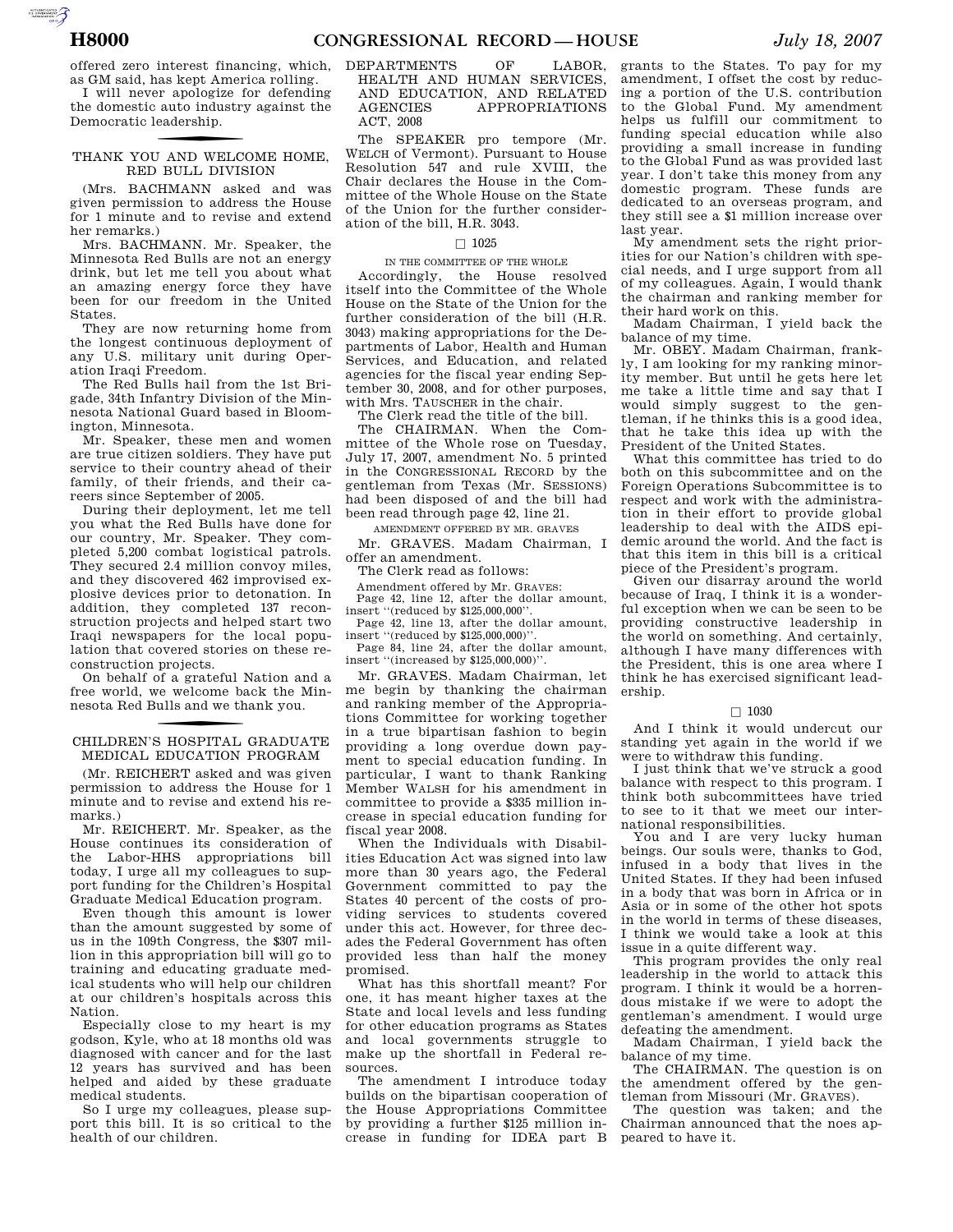Mr. GRAVES. Madam Chairman, I demand a recorded vote.

The CHAIRMAN. Pursuant to clause 6 of rule XVIII, further proceedings on the amendment offered by the gentleman from Missouri will be postponed.

The Clerk will read.

The Clerk read as follows:

NATIONAL INSTITUTE OF GENERAL MEDICAL **SCIENCES** 

For carrying out section 301 and title IV of the Public Health Service Act (42 U.S.C. 241, 281 et seq.) with respect to general medical sciences, \$1,966,019,000.

NATIONAL INSTITUTE OF CHILD HEALTH AND HUMAN DEVELOPMENT

For carrying out section 301 and title IV of the Public Health Service Act (42 U.S.C. 241, 281 et seq.) with respect to child health and human development, \$1,273,863,000.

NATIONAL EYE INSTITUTE

For carrying out section 301 and title IV of the Public Health Service Act (42 U.S.C. 241, 281 et seq.) with respect to eye diseases and visual disorders, \$677,039,000.

NATIONAL INSTITUTE OF ENVIRONMENTAL HEALTH SCIENCES

For carrying out sections 301 and 311 and title IV of the Public Health Service Act (42

U.S.C. 241, 243, 281 et seq.) with respect to environmental health sciences, \$652,303,000. NATIONAL INSTITUTE ON AGING

For carrying out section 301 and title IV of the Public Health Service Act (42 U.S.C. 241, 281 et seq.) with respect to aging, \$1,062,833,000.

NATIONAL INSTITUTE OF ARTHRITIS AND MUSCULOSKELETAL AND SKIN DISEASES

For carrying out section 301 and title IV of the Public Health Service Act (42 U.S.C. 241, 281 et seq.) with respect to arthritis and musculoskeletal and skin diseases, \$516,044,000. NATIONAL INSTITUTE ON DEAFNESS AND OTHER

COMMUNICATION DISORDERS

For carrying out section 301 and title IV of the Public Health Service Act (42 U.S.C. 241, 281 et seq.) with respect to deafness and other communication disorders, \$400,305,000.

NATIONAL INSTITUTE OF NURSING RESEARCH

For carrying out section 301 and title IV of the Public Health Service Act (42 U.S.C. 241, 281 et seq.) with respect to nursing research, \$139,527,000.

NATIONAL INSTITUTE ON ALCOHOL ABUSE AND ALCOHOLISM

For carrying out section 301 and title IV of the Public Health Service Act (42 U.S.C. 241, 281 et seq.) with respect to alcohol abuse and alcoholism, \$442,870,000.

NATIONAL INSTITUTE ON DRUG ABUSE

For carrying out section 301 and title IV of the Public Health Service Act (42 U.S.C. 241, 281 et seq.) with respect to drug abuse, \$1,015,559,000.

NATIONAL INSTITUTE OF MENTAL HEALTH

For carrying out section 301 and title IV of the Public Health Service Act (42 U.S.C. 241, 281 et seq.) with respect to mental health, \$1,425,531,000.

NATIONAL HUMAN GENOME RESEARCH INSTITUTE For carrying out section 301 and title IV of the Public Health Service Act (42 U.S.C. 241, 281 et seq.) with respect to human genome research, \$493,996,000.

NATIONAL INSTITUTE OF BIOMEDICAL IMAGING AND BIOENGINEERING

For carrying out section 301 and title IV of the Public Health Service Act (42 U.S.C. 241, 281 et seq.) with respect to biomedical imaging and bioengineering research, \$303,318,000.

NATIONAL CENTER FOR RESEARCH RESOURCES For carrying out section 301 and title IV of the Public Health Service Act (42 U.S.C. 241, 281 et seq.) with respect to research resources and general research support grants, \$1,171,095,000.

NATIONAL CENTER FOR COMPLEMENTARY AND ALTERNATIVE MEDICINE

For carrying out section 301 and title IV of the Public Health Service Act (42 U.S.C. 241, 281 et seq.) with respect to complementary and alternative medicine, \$123,380,000.

NATIONAL CENTER ON MINORITY HEALTH AND HEALTH DISPARITIES

For carrying out section 301 and title IV of the Public Health Service Act (42 U.S.C. 241, 281 et seq.) with respect to minority health and health disparities research, \$202,691,000.

JOHN E. FOGARTY INTERNATIONAL CENTER

For carrying out the activities of the John E. Fogarty International Center (described in subpart 2 of part E of title IV of the Public Health Service Act (42 U.S.C. 287b)), \$67,599,000.

NATIONAL LIBRARY OF MEDICINE

For carrying out section 301 and title IV of the Public Health Service Act (42 U.S.C. 241, 281 et seq.) with respect to health information communications, \$325,484,000, of which \$4,000,000 shall be available until expended for improvement of information systems: *Provided*, That in fiscal year 2008, the National Library of Medicine may enter into personal services contracts for the provision of services in facilities owned, operated, or constructed under the jurisdiction of the National Institutes of Health: *Provided further*, That in addition to amounts provided herein, \$8,200,000 shall be available from amounts available under section 241 of the Public Health Service Act (42 U.S.C. 238j) to carry out the purposes of the National Information Center on Health Services Research and Health Care Technology established under section 478A of the Public Health Service Act (42 U.S.C. 286d) and related health services.

## OFFICE OF THE DIRECTOR

For carrying out the responsibilities of the Office of the Director, National Institutes of Health, \$1,114,422,000, of which up to \$14,000,000 shall be used to carry out section 214 of this Act, of which \$110,900,000 shall be for continuation of the National Children's Study, and of which \$495,153,000 shall be available for the Common Fund established under section 402A(c)(1) of the Public Health Service Act (42 U.S.C. 282a): *Provided*, That funding shall be available for the purchase of not to exceed 29 passenger motor vehicles for replacement only: *Provided further*, That the National Institutes of Health is authorized to collect third party payments for the cost of clinical services that are incurred in National Institutes of Health research facilities and that such payments shall be credited to the National Institutes of Health Management Fund: *Provided further*, That all funds credited to such Fund shall remain available for one fiscal year after the fiscal year in which they are deposited: *Provided further*, That no more than \$500,000 shall be available to carry out section 499 of the Public Health Service Act(42 U.S.C. 290b): *Provided further,*  That amounts appropriated to the Common Fund shall be in addition to any amounts allocated to activities related to the Common Fund through the normal research prioritysetting process of individual institutes and centers: *Provided further*, That of the funds provided \$10,000 shall be for official reception and representation expenses when specifically approved by the Director of the National Institutes of Health: *Provided further*, That the Office of AIDS Research within the Office of the Director of the National Insti-

tutes of Health may spend up to \$4,000,000 to make grants for construction or renovation of facilities as provided for in section 2354(a)(5)(B) of the Public Health Service Act  $(42 \text{ U.S.C. } 300 \text{cc} - 41(a)(5)(B)).$ 

## BUILDINGS AND FACILITIES

For the study of, construction of, renovation of, and acquisition of equipment for, facilities of or used by the National Institutes of Health, including the acquisition of real property, \$121,081,000, to remain available until expended.

SUBSTANCE ABUSE AND MENTAL HEALTH SERVICES ADMINISTRATION

SUBSTANCE ABUSE AND MENTAL HEALTH

SERVICES

For carrying out titles V and XIX of the Public Health Service Act (42 U.S.C. 290aa et seq., 300w et seq.) ("PHS Act") with respect to substance abuse and mental health services, the Protection and Advocacy for Individuals with Mental Illness Act (42 U.S.C. 10801 et seq.), and section 301 of the PHS Act (42 U.S.C. 241) with respect to program management, \$3,272,928,000: *Provided*, That notwithstanding section 520A(f)(2) of the PHS Act (42 U.S.C. 290bb–32(f)(2)), no funds appropriated for carrying out section 520A are available for carrying out section 1971 of such Act: *Provided further*, That in addition to amounts provided herein, the following amounts shall be available under section 241 of the PHS Act (42 U.S.C. 238j): (1) \$79,200,000 to carry out subpart II of part B of title XIX of the PHS Act (42 U.S.C. 300x–21 et seq.) to fund section 1935(b) of such Act (42 U.S.C. 300x–35(b)) relating to technical assistance, national data, data collection, and evaluation activities, and further that the total available under this Act for activities under such section 1935(b) shall not exceed 5 percent of the amounts appropriated for subpart II of part B of title XIX of such Act; (2) \$21,413,000 to carry out subpart I of part B of title XIX of the PHS Act (42 U.S.C. 300x–1 et seq.) to fund section 1920(b) of such Act (42 U.S.C. 300x–9(b)) relating to technical assistance, national data, data collection, and evaluation activities, and further that the total available under this Act for activities under such section 1920(b) shall not exceed 5 percent of the amounts appropriated for subpart I of part B of title XIX of such Act; (3) \$16,000,000 to carry out national surveys on drug abuse; and (4) \$4,300,000 to evaluate substance abuse treatment programs.

AMENDMENT NO. 29 OFFERED BY MR. WHITFIELD Mr. WHITFIELD. Madam Chairman,

I offer an amendment. The CHAIRMAN. The Clerk will designate the amendment.

The text of the amendment is as follows:

Amendment No. 29 offered by Mr. WHITFIELD:

Page 49, line 25, before the period insert ''*Provided further*, That, of the funds made available under this heading, \$10,000,000 is for carrying out section 399O of the Public Health Service Act (42 U.S.C. 280g–4)''.

Mr. WHITFIELD. Madam Chairman, in 2005, the U.S. Congress adopted the National All Schedules Prescription Electronic Reporting Act, which was signed into law by the President in 2005. The amendment at the desk simply provides funding of \$10 million for this authorized program. The \$10 million is taken from the Secretary's Management Account, so the offset is taken care of.

On March 29 of this year, 2007, Chairman DINGELL, Ranking Member BAR-TON and the chairman and ranking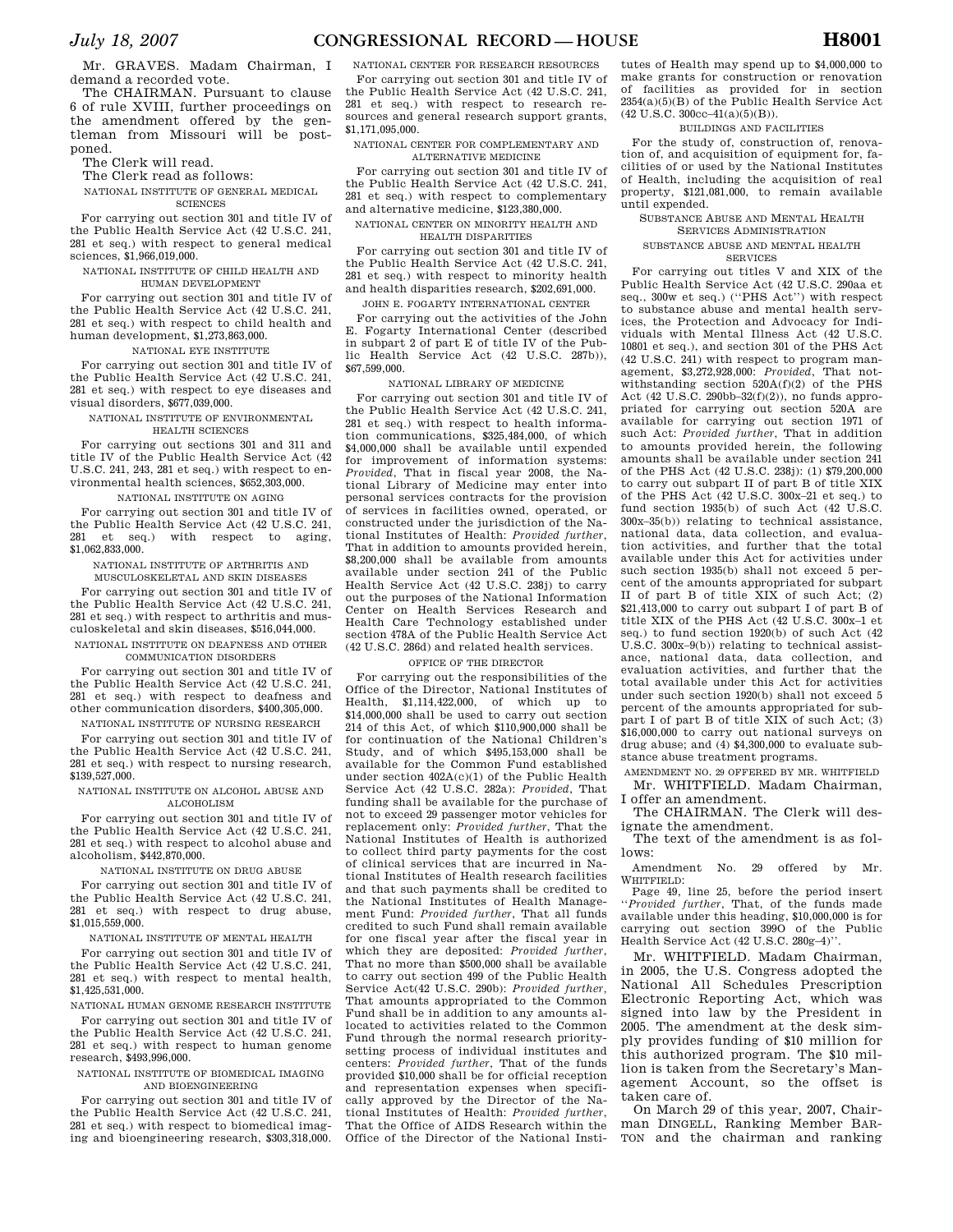member of every subcommittee of Energy and Commerce, as well as other Members, sent a letter to Chairman OBEY and Ranking Member LEWIS requesting that they consider funding this program. And we had hoped that it would be included in this HHS appropriation bill because NASPER, as passed by the Congress, is located and placed at HHS.

Now, the Appropriations Committee on another bill has provided funding for an unauthorized drug monitoring program located at the Department of Justice. That program is primarily based and focused on law enforcement. And we do not object to that program in any way, but I might say that last year, for 2007 and 2006, money was made available for both the NASPER program at HHS and the Department of Justice program, which is more based on law enforcement. The NASPER program really addresses the prescription drug addiction problem and helps physicians work with patients and makes physicians aware of prescriptions that those patients have. So last year we were quite pleased that both programs were funded. And we were disappointed that this year's program, the authorized program, was not funded; the unauthorized program was funded.

And so we come today and ask the chairman of the Appropriations Committee and the ranking member, both of whom have worked diligently on a very complicated bill that provides great services to our country, we come this morning and ask them to consider funding this authorized program.

I might add that Secretary Leavitt testified for it. We had 2 years of hearings on this program. Secretary Leavitt endorsed it. Former Secretary Tommy Thompson endorsed it. And as I said, we're not asking that they defund the unauthorized program because we know that it's doing a good job, but we're simply saying the Energy and Commerce Committee had 2 years of hearings, passed this legislation. It passed the Senate overwhelmingly. The President signed it. It was funded last year, and we strongly request that the chairman consider funding it again this year.

Madam Chairman, I yield back the balance of my time.

Mr. WALSH of New York. Madam Chairman, I move to strike the last word.

The CHAIRMAN. The gentleman is recognized for 5 minutes.

Mr. WALSH of New York. Madam Chairman, I rise in reluctant opposition to my friend's amendment.

The gentleman's amendment really is unnecessary, and it duplicates work that the Justice Department is engaged in under the Prescription Drug Monitoring Grant Program.

I understand that primarily, as a result of the efforts of Mr. ROGERS of Kentucky, the Justice Department has been operating for several years, running a grant program to assist States in building and enhancing prescription

drug monitoring systems, facilitating the exchange of information among States, and providing technical assistance and training for effective State programs.

The Office of Justice Programs runs this grant program, along with the assistance and technical expertise of the Drug Enforcement Administration and is currently funded at \$7.5 million.

From all accounts, the Justice Department effort is well run and effective. For that reason, I ask Members to oppose this amendment, which would set up a competing and duplicative program.

Madam Chairman, I yield back the balance of my time.

Mr. STUPAK. Madam Chairman, I move to strike the last word.

The CHAIRMAN. The gentleman from Michigan is recognized for 5 minutes.

Mr. STUPAK. Madam Chairman, I rise today in support of Mr. WHITFIELD's amendment that would amend funding for the National All Schedules Prescription Electronic Reporting Act, or NASPER.

Two years ago, Congress passed NASPER and it was signed into law, making it the only statutory authorized program to assist States in combating prescription drug abuse of controlled substances through prescription drug monitoring programs. Congress realized that more needed to be done to aid States to set up or improve State systems that enable authorities to identify prescription drug abusers, as well as the problem doctors who betray their high ethical standards of their profession by over or incorrectly prescribing prescription drugs.

The new law, NASPER law, authorized \$10 million in fiscal year 2008 and \$10 million each year through fiscal year 2010. Although NASPER has been signed into law, Congress has yet to appropriate funds to the HHS for this program for the past 3 years. Given the existence of this authorized program, it would seem to be inappropriate not to fund NASPER, while funding unauthorized prescription drug monitoring programs. By doing this, Congress sets a bad precedent in sanctioning the creation and continued operation of Federal programs through the appropriation process.

NASPER was passed with bipartisan support after many years of hard work by many Members on both sides of the aisle and those of us who are on the Energy and Commerce Committee. NASPER is the only solution which will assist physicians, establish minimum standards for State prescription drug monitoring programs, and substantially reduce prescription drug abuse.

I urge all my colleagues to support the Whitfield amendment.

Madam Chairman, I yield back the balance of my time.

Mr. PALLONE. Madam Chairman, I move to strike the last word.

The CHAIRMAN. The gentleman from New Jersey is recognized for 5 minutes.

Mr. PALLONE. Madam Chairman, I rise in support of the Whitfield amendment to fund NASPER, the National All Schedules Prescription Electronic Reporting Act, which the gentleman from Kentucky and I sponsored in the last Congress.

As was mentioned already, this is the authorized program that would deal with this issue. And I don't want to get into necessarily contrasting this with the other program that the gentleman from New York mentioned, but I do think it's necessary to understand that this program is authorized and it's not funded. I mean, obviously we should be funding programs that are authorized, not those that are not.

But beyond that, the bottom line is that the NASPER program mandates that States participate in the program. We only have about 22 States now that are participating, so I would certainly argue that the status quo with this alternative Justice Department program simply is not working. If we want more States to get involved, we need to fund the authorized program.

During the time since August of 2005 when this became law and has not been funded, during this time since then prescription drug abuse has reached an all-time high, with an estimated 9 million Americans using prescription drugs for nonmedical purposes. Most disturbing is the fact that there is an epidemic of prescription drug abuse among teenagers. So if the argument is that the existing Justice Department program is working and we don't need to fund this authorized program, I think the facts show very much the opposite.

NASPER will ensure that prescription drugs are only being used for medical purposes. With better monitoring and tracking systems, people will not be able to seek multiple prescriptions or cross State lines to get prescriptions filled without their provider knowing. NASPER reaches across State lines, with timetables and benchmarks aimed at eliminating the problem of prescription drug abuse. It's a public health program in the Department of Health and Human Services, where it belongs, not in the Justice Department. And most important, it is the only statutorily authorized program to assist States in combating prescription drug use.

Right now, a lot of the program is with doctors. The Justice Department program doesn't really help doctors prevent this epidemic. Also, the Justice Department program is totally focused on enforcement, not on trying to get people more involved in the States at a preventive level dealing with the doctors. We have enforcement as well, but it's not the only thing.

I would simply say that we've made this pledge a couple of times. My understanding is that this amendment is going to be withdrawn. But I just need to ask the appropriators, please consider the fact that in the future we need to address this. This needs to be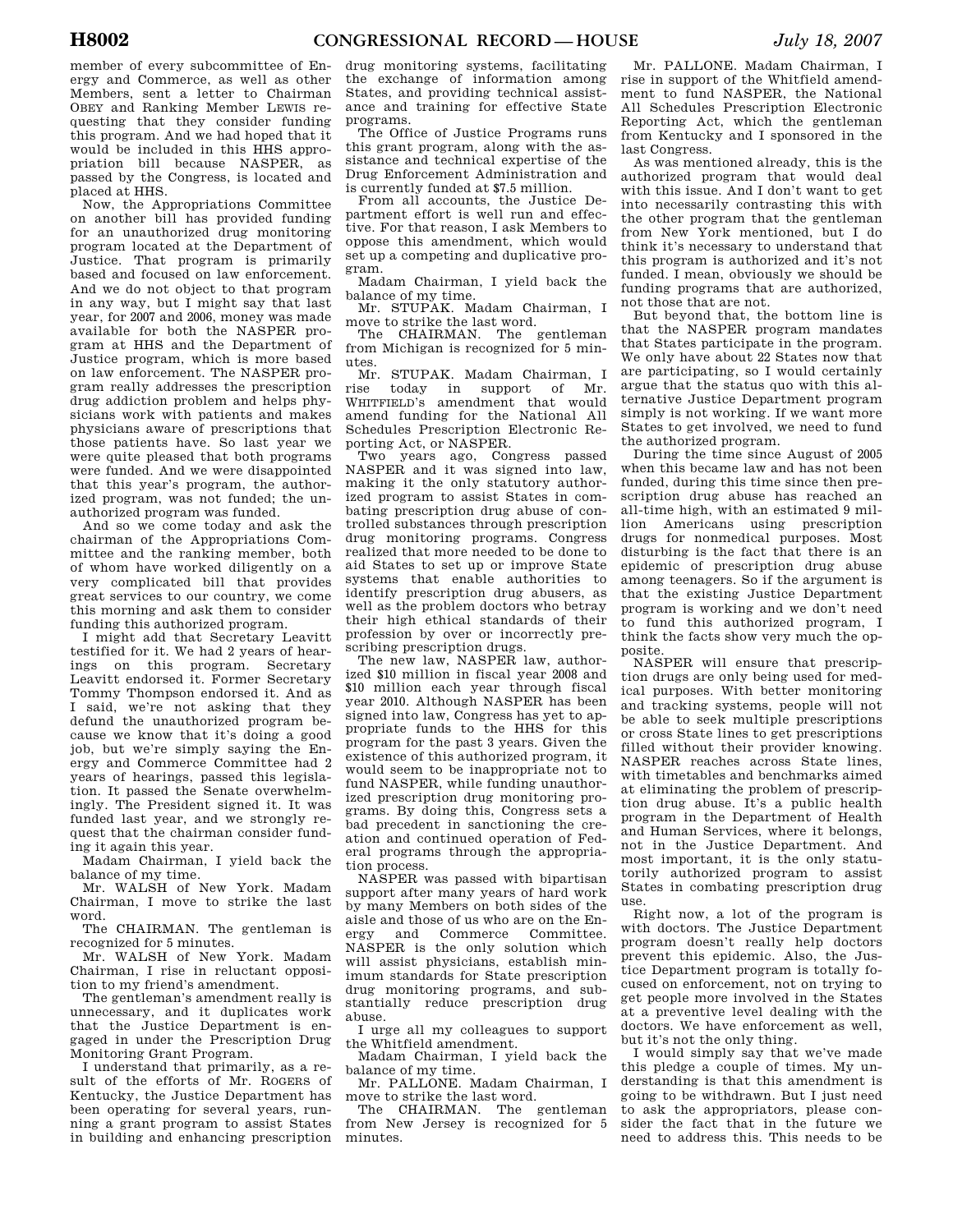affected. The other program that's in effect now is not doing the job. We simply ask that you collectively take a look at this and figure out how to do it so we can get funding for the NASPER program, which is the one that the Congress authorized and which will address this epidemic effectively. We're not having an effective response right now.

With that, Madam Chairman, I would yield back the balance of my time.

Mr. WHITFIELD. Madam Chairman, I ask unanimous consent to strike the last word.

The CHAIRMAN. Is there objection to the request of the gentleman from Kentucky?

There was no objection.

The CHAIRMAN. The gentleman is recognized for 5 minutes.

Mr. WHITFIELD. I would say to the chairman of the Appropriations Committee and the ranking member that we didn't really want to force this issue this morning. But it is a program, as has been said, we spent 2 years having hearings on this program. It mandates States to adopt these programs. We feel like it is a great program. It was funded last year, and we would respectfully request that at conference maybe the chairman and ranking member would work with us in trying to address the issue.

Mr. OBEY. Will the gentleman yield? Mr. WHITFIELD. Yes, sir.

Mr. OBEY. Let me simply say that we sort of feel like we're caught in the middle of this one because Mr. LEWIS, the ranking member of the Appropriations Committee, gave us a lecture yesterday about how we should avoid duplicative programs.

#### $\Box$  1045

Then, today, this amendment would have the effect of creating in one department a program that is virtually identical to a program that already exists in another department. So we can't win, no matter how we deal with the issue. I don't care which agency this is in. I just want it to be wherever it would be run the most efficiently and effectively.

I am certainly willing to discuss with anybody involved in the issue how we resolve this issue. We didn't put it in in the first place. It was put in by, as you know, a person from your party from your own State.

So we are happy to work with all of you, but I don't want to get cross-wised between two people from the same State. I don't want to be standing here accepting an amendment that creates a duplicative program.

So I think the most constructive result would be if the gentleman would withdraw his amendment and we try to work this out down the line, so that if it is not in the right place, we can talk about how to get it in the right place.

Mr. WHITFIELD. Chairman OBEY, I am going to withdraw the amendment, but I would like to make this point: This is an authorized program that we

are talking about. We had 2 years of hearings on this project. There is some sentiment in the Congress, I believe today, that the appropriators seem to authorize on their appropriations bill when it is convenient for them.

Madam Chairman, I am going to withdraw the amendment because of the respect that I have for the gentleman from Wisconsin and the ranking member, as well as the Member from Kentucky that was talked about.

I do believe that this is an effective program. We look forward to working with you as we continue through the process to try to resolve it in some way.

Mr. OBEY. If the gentleman will yield further, if I can simply say again, on this side of the aisle I feel like I am being whipsawed. This was in the other bill because we were trying to accommodate a Republican Member of the House who felt strongly that it ought to be in that bill. Now we are being criticized by another Republican from the same State because we accommodated the other Republican. I can't go in both directions at the same time, which is why I don't seek to have this program in any department. I don't care where it is.

I would just as soon that you settle your differences with your colleague from your own State, and when you have, come and see me. I will try to work with whoever is the winner of the rassling match.

Mr. WHITFIELD. Madam Chairman, I thank the gentleman. I am here as an advocate for the Energy and Commerce Committee.

Madam Chairman, I ask unanimous consent to withdraw my amendment.

The CHAIRMAN. Without objection, the amendment is withdrawn.

There was no objection.

The CHAIRMAN. The Clerk will read. The Clerk read as follows.

AGENCY FOR HEALTHCARE RESEARCH AND QUALITY

HEALTHCARE RESEARCH AND QUALITY

For carrying out titles III and IX of the Public Health Service Act (42 U.S.C. 241 et seq., 299 et seq.), and part A of title XI of the Social Security Act (42 U.S.C. 1301 et seq.), \$329,564,000; and in addition, amounts received from Freedom of Information Act fees, reimbursable and interagency agreements, and the sale of data shall be credited to this appropriation and shall remain available until expended: *Provided*, That the amount made available pursuant to section 937(c) of the Public Health Service Act shall not exceed \$47,064,000.

#### CENTERS FOR MEDICARE AND MEDICAID SERVICES

#### GRANTS TO STATES FOR MEDICAID

For carrying out, except as otherwise provided, titles XI and XIX of the Social Security Act, \$141,630,056,000, to remain available until expended.

For making, after May 31, 2008, payments to States under title XIX of the Social Security Act for the last quarter of fiscal year 2008, for unanticipated costs, incurred for the current fiscal year, such sums as may be necessary.

For making payments to States or in the case of section 1928 of the Social Security

Act (42 U.S.C. 1396s) on behalf of States under title XIX of the Social Security Act for the first quarter of fiscal year 2009, \$67,292,669,000, to remain available until expended.

Payment under title XIX may be made for any quarter with respect to a State plan or plan amendment in effect during such quarter, if submitted in or prior to such quarter and approved in that or any subsequent quarter.

#### PAYMENTS TO HEALTH CARE TRUST FUNDS

For payment to the Federal Hospital Insurance and the Federal Supplementary Medical Insurance Trust Funds, as provided under sections 1844 and 1860D–16 of the Social Security Act (42 U.S.C. 1395w, 1395w–116), sections 103(c) and 111(d) of the Social Security Amendments of 1965 (42 U.S.C. 426a(c), 1395i– 1), section 278(d) of the Tax Equity and Fiscal Responsibility Act of 1982 (42 U.S.C. 426 note), and for administrative expenses incurred pursuant to section 201(g) of the Social Security Act (42 U.S.C. 401(g)), \$188,828,000,000.

In addition, for making matching payments under section 1844 of the Social Security Act (42 U.S.C. 1395w), and benefit payments under 1860D–16 of such Act (42 U.S.C. 1395w–116), not anticipated in budget estimates, such sums as may be necessary.

#### PROGRAM MANAGEMENT

For carrying out, except as otherwise provided, titles XI, XVIII, XIX, and XXI of the Social Security Act, titles XIII and XXVII of the Public Health Service Act, and the Clinical Laboratory Improvement Amendments of 1988, not to exceed \$3,230,163,000, to be transferred from the Federal Hospital Insurance and the Federal Supplementary Medical Insurance Trust Funds, as authorized by section 201(g) of the Social Security Act (42 U.S.C. 401(g)); together with all funds collected in accordance with section 353 of the Public Health Service Act (42 U.S.C. 263a) and section 1857(e)(2) of the Social Security Act (42 U.S.C. 1395w–27(e)(2)), funds retained by the Secretary pursuant to section  $1893(h)(1)(C)$  of the Social Security Act (42) U.S.C. 1395ddd(h)(1)(C)), and such sums as may be collected from authorized user fees and the sale of data, which shall remain available until expended: *Provided*, That all funds derived in accordance with section 9701 of title 31, United States Code, from organizations established under title XIII of the Public Health Service Act shall be credited to and available for carrying out the purposes of this appropriation: *Provided further*, That \$49,869,000, to remain available until September 30, 2009, is for contract costs for the Healthcare Integrated General Ledger Accounting System: *Provided further*, That \$163,800,000, to remain available until September 30, 2009, is for Medicare contracting reform activities of the Centers for Medicare and Medicaid Services: *Provided further*, That funds appropriated under this heading are available for the Healthy Start, Grow Smart program under which the Centers for Medicare and Medicaid Services may, directly or through grants, contracts, or cooperative agreements, produce and distribute informational materials including, but not limited to, pamphlets and brochures on infant and toddler health care to expectant parents enrolled in the Medicaid program and to parents and guardians enrolled in such program with infants and children: *Provided further*, That the Secretary of Health and Human Services shall collect fees in fiscal year 2008 from Medicare Advantage organizations pursuant to section 1857(e)(2) of the Social Security Act (42 U.S.C. 1395s–27(e)(2)) and from eligible organizations with risk-sharing contracts under section 1876 of such Act (42 U.S.C. 1395mm) pursuant to section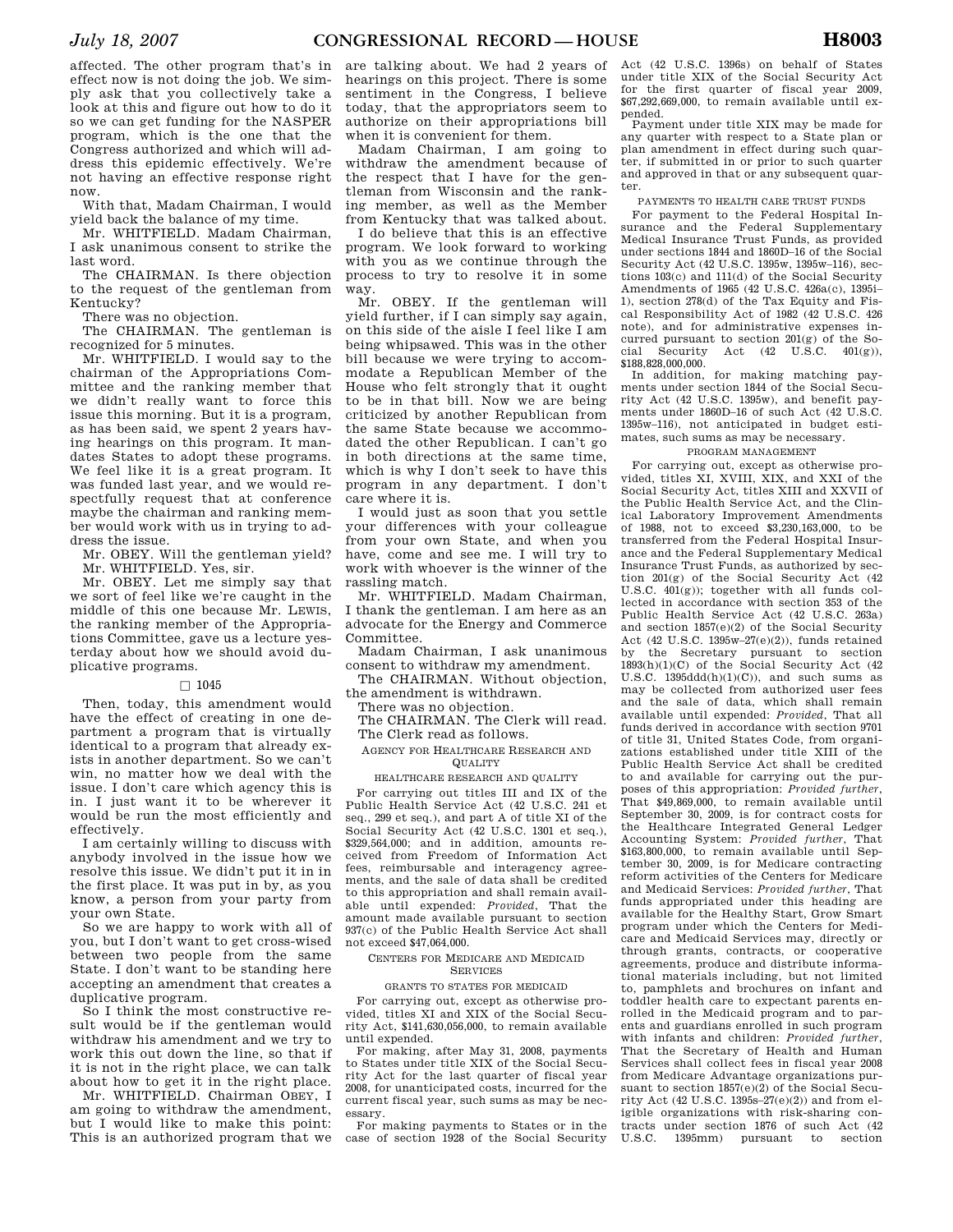# 1876(k)(4)(D) of such Act (42 U.S.C. 1395mm(k)(4)(D)).

#### HEALTH CARE FRAUD AND ABUSE CONTROL **ACCOUNT**

In addition to amounts otherwise available for program integrity and program management, \$383,000,000, to be transferred from the Federal Hospital Insurance and the Federal Supplementary Medical Insurance Trust Funds, as authorized by section 201(g) of the Social Security Act (42 U.S.C. 401(g)), of which \$288,480,000 is for the Medicare Integrity Program at the Centers for Medicare and Medicaid Services to conduct oversight of activities authorized in titles I and II of the Medicare Prescription Drug, Improvement, and Modernization Act of 2003 (Public Law 108–173), with oversight activities including those activities listed in section 1893(b) of the Social Security Act (42 U.S.C. 1395www(b)); of which \$36,690,000 is for the Department of Health and Human Services Office of Inspector General; of which \$21,140,000 is for the Medicaid program integrity activities; and of which \$36,690,000 is for the Department of Justice: *Provided*, That the report required by section  $1817(k)(5)$  of the Social Security Act (42 U.S.C. 1395i(k)(5)) for fiscal year 2008 shall include measures of the operational efficiency and impact on fraud, waste and abuse in the Medicare and Medicaid programs for the funds provided by this appropriation.

ADMINISTRATION FOR CHILDREN AND FAMILIES PAYMENTS TO STATES FOR CHILD SUPPORT

ENFORCEMENT AND FAMILY SUPPORT PROGRAMS

For making payments to States or other non-Federal entities under titles I, IV–D, X, XI, XIV, and XVI of the Social Security Act and the Act of July 5, 1960 (24 U.S.C. ch. 9), \$2,949,713,000, to remain available until expended; and for such purposes for the first quarter of fiscal year 2009, \$1,000,000,000, to remain available until expended.

For making payments to each State for carrying out the program of Aid to Families with Dependent Children under title IV–A of the Social Security Act as in effect before the effective date of the program of Temporary Assistance for Needy Families (TANF) with respect to such State, such sums as may be necessary: *Provided*, That the sum of the amounts available to a State with respect to expenditures under such title IV–A in fiscal year 1997 under this appropriation and under such title IV–A as amended by the Personal Responsibility and Work Opportunity Reconciliation Act of 1996 shall not exceed the limitations under section 116(b) of such Act.

For making, after May 31 of the current fiscal year, payments to States or other non-Federal entities under titles I, IV–D, X, XI, XIV, and XVI of the Social Security Act and the Act of July 5, 1960 (24 U.S.C. ch. 9), for the last three months of the current fiscal year for unanticipated costs, incurred for the current fiscal year, such sums as may be necessary.

#### LOW-INCOME HOME ENERGY ASSISTANCE

For making payments under section 2604(a)–(d) of the Low-Income Home Energy Assistance Act of 1981 (42 U.S.C. 8623(a)–(d)), \$1,980,000,000.

For making payments under section 2604(e) of the Low-Income Home Energy Assistance Act of 1981 (42 U.S.C. 8623(e)), \$682,000,000, notwithstanding the designation requirement of section 2602(e) of such Act.

### REFUGEE AND ENTRANT ASSISTANCE

For necessary expenses for refugee and entrant assistance activities and for costs associated with the care and placement of unaccompanied alien children authorized by title IV of the Immigration and Nationality Act (8

U.S.C. 1521–1524) and section 501 of the Refugee Education Assistance Act of 1980 (8 U.S.C. 1522 note), for carrying out section 462 of the Homeland Security Act of 2002 (6 U.S.C. 279), and for carrying out the Torture Victims Relief Act of 1998 (22 U.S.C. 2152 note) \$650,630,000, of which up to \$9,814,000 shall be available to carry out the Trafficking Victims Protection Act of 2000 (22 U.S.C. 7101 et seq.): *Provided*, That funds appropriated under this heading pursuant to section 414(a) of the Immigration and Nationality Act and section 462 of the Homeland Security Act of 2002 for fiscal year 2008 shall be available for the costs of assistance provided and other activities to remain available through September 30, 2010.

#### PAYMENTS TO STATES FOR THE CHILD CARE AND DEVELOPMENT BLOCK GRANT

For carrying out the Child Care and Development Block Grant Act of 1990 (42 U.S.C. 9858 et seq.), \$2,137,081,000 shall be used to supplement, not supplant, State general revenue funds for child care assistance for lowincome families: *Provided*, That \$18,777,370 shall be available for child care resource and referral and school-aged child care activities, of which \$982,080 shall be for the Child Care Aware toll-free hotline: *Provided further*, That, in addition to the amounts required to be reserved by the States under section 658G, \$267,785,718 shall be reserved by the States for activities authorized under section 658G, of which \$98,208,000 shall be for activities that improve the quality of infant and toddler care: *Provided further*, That \$9,821,000 shall be for use by the Secretary for child care research, demonstration, and evaluation activities.

### SOCIAL SERVICES BLOCK GRANT

For making grants to States pursuant to section 2002 of the Social Security Act (42 U.S.C. 1397a), \$1,700,000,000.

### CHILDREN AND FAMILIES SERVICES PROGRAMS

For carrying out, except as otherwise provided, the Runaway and Homeless Youth Act (42 U.S.C. 5711 et seq.), the Developmental Disabilities Assistance and Bill of Rights Act of 2000 (42 U.S.C. 15001 et seq.), the Head Start Act (42 U.S.C. 9831 et seq.), the Child Abuse Prevention and Treatment Act (42 U.S.C. 5101 et seq.), sections 310 and 316 of the Family Violence Prevention and Services Act (42 U.S.C. 10409, 10416), the Native American Programs Act of 1974 (42 U.S.C. 2991a et seq.), title II of the Child Abuse Prevention and Treatment and Adoption Reform Act of 1978 (42 U.S.C. 5111 et seq.) (adoption opportunities), sections 330F and 330G of the Public Health Service Act (42 U.S.C. 254c–6, 254c– 7), the Abandoned Infants Assistance Act of 1988 (42 U.S.C. 670 note), sections 261 and 291 of the Help America Vote Act of 2002 (42 U.S.C. 15421, 15461), subpart 1 of part B of title IV and sections 413, 1110, and 1115 of the Social Security Act, for making payments under the Community Services Block Grant Act (42 U.S.C. 9901 et seq.), sections 439, 473B, and 477 of the Social Security Act, and the Assets for Independence Act (42 U.S.C. 604 note), and for necessary administrative expenses to carry out such Acts and titles I, IV, V, X, XI, XIV, XVI, and XX of the Social Security Act, the Act of July 5, 1960 (24 U.S.C. ch. 9), the Low-Income Home Energy Assistance Act of 1981, title IV of the Immigration and Nationality Act, section 501 of the Refugee Education Assistance Act of 1980, and section 505 of the Family Support Act of 1988 (42 U.S.C. 9926), \$9,125,940,000, of which \$9,500,000, to remain available until September 30, 2009, shall be for grants to States for adoption incentive payments, as authorized by section 473A of the Social Security Act (42 U.S.C. 673b) and may be made for adoptions completed before September 30,

2008: *Provided,* That \$6,963,571,000 shall be for making payments under the Head Start Act, of which \$1,388,800,000 shall become available October 1, 2008, and remain available through September 30, 2009: *Provided further*, That \$701,125,000 shall be for making payments under the Community Services Block Grant Act: *Provided further*, That not less than \$8,000,000 shall be for section 680(3)(B) of the Community Services Block Grant Act: *Provided further*, That in addition to amounts provided herein, \$6,000,000 shall be available from amounts available under section 241 of the Public Health Service Act to carry out the provisions of section 1110 of the Social Security Act: *Provided further*, That to the extent Community Services Block Grant funds are distributed as grant funds by a State to an eligible entity as provided under the Act, and have not been expended by such entity, they shall remain with such entity for carryover into the next fiscal year for expenditure by such entity consistent with program purposes: *Provided further*, That the Secretary of Health and Human Services shall establish procedures regarding the disposition of intangible property which permits grant funds, or intangible assets acquired with funds authorized under section 680 of the Community Services Block Grant Act, to become the sole property of such grantees after a period of not more than 12 years after the end of the grant for purposes and uses consistent with the original grant: *Provided further*, That funds appropriated for section  $680(a)(2)$  of the Community Services Block Grant Act shall be available for financing construction and rehabilitation and loans or investments in private business enterprises owned by community development corporations: *Provided further*, That \$64,350,000 is for a compassion capital fund to provide grants to charitable organizations to emulate model social service programs and to encourage research on the best practices of social service organizations: *Provided further*, That \$15,720,000 shall be for activities authorized by the Help America Vote Act of 2002, of which \$10,890,000 shall be for payments to States to promote access for voters with disabilities, and of which \$4,830,000 shall be for payments to States for protection and advocacy systems for voters with disabilities: *Provided further*, That \$136,664,000 shall be for making competitive grants to provide abstinence education (as defined by section 510(b)(2) of the Social Security Act) to adolescents, and for Federal costs of administering the grant: *Provided further*, That grants under the immediately preceding proviso shall be made only to public and private entities which agree that, with respect to an adolescent to whom the entities provide abstinence education under such grant, the entities will not provide to that adolescent any other education regarding sexual conduct, except that, in the case of an entity expressly required by law to provide health information or services the adolescent shall not be precluded from seeking health information or services from the entity in a different setting than the setting in which abstinence education was provided: *Provided further*, That within amounts provided herein for abstinence education for adolescents, up to \$10,000,000 may be available for a national abstinence education campaign: *Provided further*, That in addition to amounts provided herein for abstinence education for adolescents, \$4,500,000 shall be available from amounts available under section 241 of the Public Health Service Act to carry out evaluations (including longitudinal evaluations) of adolescent pregnancy prevention approaches: *Provided further*, That up to \$2,000,000 shall be for improving the Public Assistance Reporting Information System, including grants to States to support data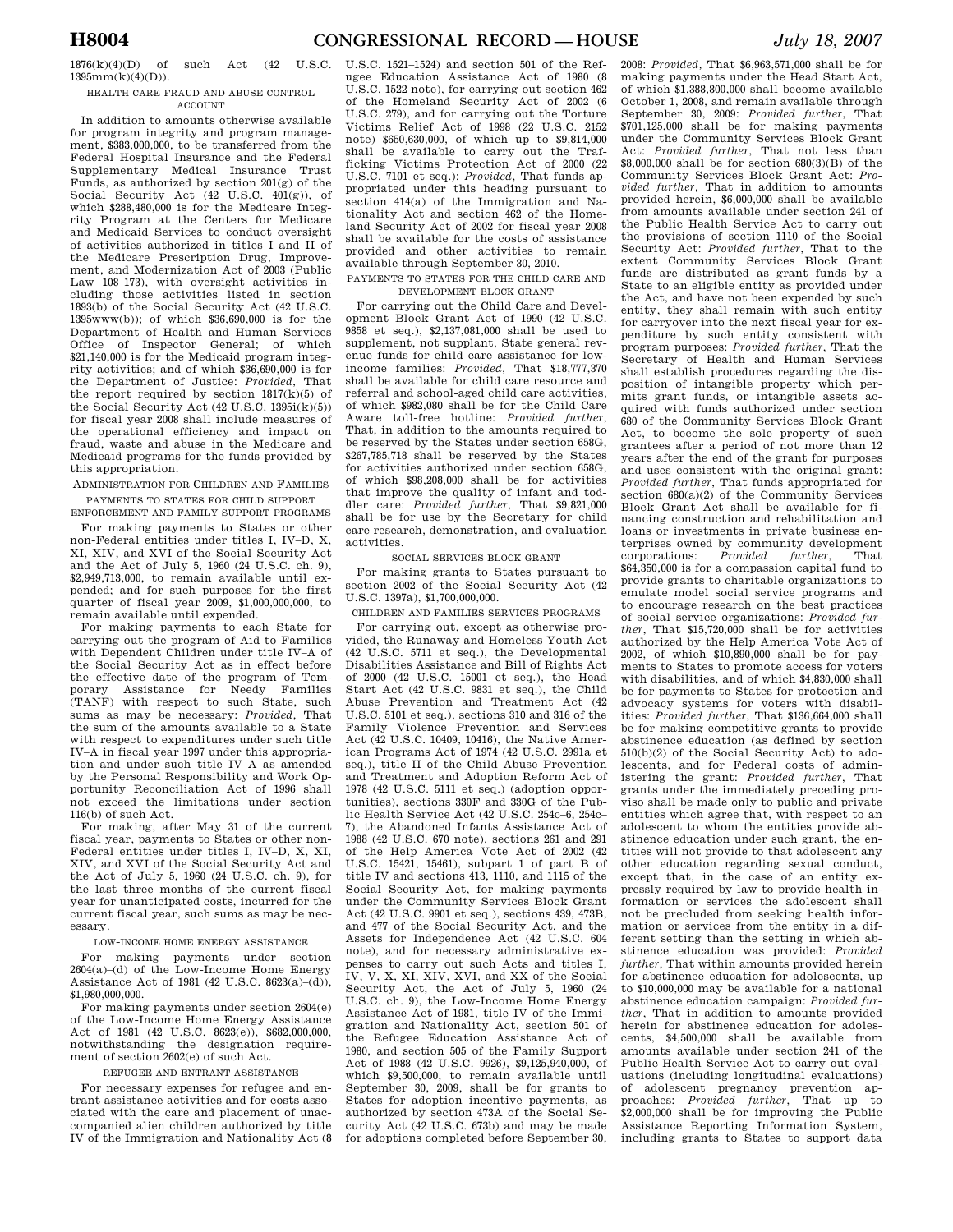collection for a study of the system's effectiveness.

AMENDMENT NO. 34 OFFERED BY MR. HOLT Mr. HOLT. Madam Chairman, I offer an amendment.

The CHAIRMAN. The Clerk will designate the amendment.

The text of the amendment is as follows:

Amendment No. 34 offered by Mr. HOLT:

Page 58, line 21, insert after the dollar amount the following: ''(increased by \$21,000,000)''

Page 60, line 12, insert after the dollar amount the following: ''(increased by \$21,000,000<sup>)</sup>'.

Page 60, line 13, insert after the dollar amount the following: ''(increased by  $$15,00,000$ <sup>"</sup>

Page 60, line 15, insert after the dollar<br>amount the following: "(increased by the following: \$6,000,000)''.

Page 63, line 4, insert after the first dollar<br>amount the following: "(reduced by the following: "(reduced by \$21,000,000)''.

Mr. HOLT. Madam Chairman, as you may know, the funding authorized for the Help America Vote Act of 2002, known as HAVA, for disability access and protection and advocacy payments, was never fully appropriated. Section 261 of HAVA authorized \$100 million in disability access funding to make polling places accessible to individuals with disabilities and to provide them with information about the accessibility of polling places.

I am sure the Chair and my colleagues would agree, it is important for equality under the law that all voters have good access to voting.

In addition, section 291 authorized \$10 million annually for fiscal years 2003 through 2006 and such sums as necessary thereafter to pay for the protection and advocacy systems of each State to ensure full participation in the electoral process for individuals with disabilities, including the process of registering to vote, casting a vote and gaining access to polling places. To date, only \$55 million of that amount has been appropriated under HAVA to fund accessibility, and only \$22 million has been appropriated to fund protection and advocacy systems.

Voting is indeed the cornerstone of our democracy, and unless all eligible voters are assured access to the polls, that fundamental right and the integrity of our electoral system generally are severely undermined. Therefore, I seek to amend the bill to provide \$15 million in funding for accessibility under section 261 of HAVA, and an additional \$6 million in funding for protection and advocacy systems under section 291 of HAVA, for a total increase of \$21 million. This would result, as you can quickly calculate, in several hundred thousand dollars per State to assist in voting for voters with disabilities.

I urge my colleagues to support this increase.

Madam Chairman, I yield back the balance of my time.

Mr. OBEY. Madam Chairman, I move to strike the last word.

The CHAIRMAN. The gentleman from Wisconsin is recognized for 5 minutes.

Mr. OBEY. Madam Chairman, I understand the motivation behind this amendment. The gentleman wants to provide additional funding for a very legitimate purpose. It is something we should have done a long time ago, and I understand that. But having said that, I am simply tired of having to defend administrative accounts from people on both sides of the aisle.

So I am not going to object to the amendment, but I do want to point out to the gentleman, as I will point out to many other Members who offer similar amendments today, that this committee is being whipsawed. We are being told by the White House that there is too much money in this bill, yet virtually every amendment that has been offered, save one, has been motivated principally by a desire to increase rather than decrease funds in this bill. This is another similar amendment. While I recognize that it has an offset, it is a ''let's pretend'' offset, just like a number of the offsets were last night.

Anybody who understands how government works needs to understand that if an agency is a grant-making agency and if you gut its administrative budget, then there ain't going to be nobody in the agency to issue the grants in the first place. Therefore, I want Members who offer these amendments to understand that even if they are accepted, when we go to conference we are going to have to make very large adjustments, and a lot of what is adopted on the House floor, if it is based on some of these ''let's pretend'' offsets, will in fact wind up on the cutting room floor by the time we get back from conference. That is just a practical fact of life.

Madam Chairman, as I say, I will not object to the gentleman's amendment, but I don't want anyone to be under any illusion that we can fund all of these additional wonderful things by simply going to the administrative budgets of the agencies, because occasionally you need somebody in that office to turn on the light.

Mr. HOLT. Madam Chairman, will the gentleman yield?

Mr. OBEY. I yield to the gentleman from New Jersey.

Mr. HOLT. Madam Chairman, I thank the gentleman for his agreement, and simply ask that he continue, as he always has, to stand up for the American ideal of equality for all at the polling place.

Mr. OBEY. Madam Chairman, I yield back the balance of my time.

Mr. WALSH of New York. Madam Chairman, I move to strike the last word.

The CHAIRMAN. The gentleman is recognized for 5 minutes.

Mr. WALSH of New York. I will be very brief, Madam Chairman. I absolutely agree with the chairman's statement. It is a responsible statement. We

can't continue to do the nice things on the one hand by looking like we are putting more money into a program, and at the same time cutting the fat, muscle and limbs of the departments that are supposed to administer these programs. So I support the chairman's contention. We will deal with this in conference.

Madam Chairman, I yield back the balance of my time.

Mr. KENNEDY. Madam Chairman, I move to strike the last word.

The CHAIRMAN. The gentleman from Rhode Island is recognized for 5 minutes.

Mr. KENNEDY. Madam Chairman, I just want to commend the chairman for the work that this committee has done to achieve the very purpose that this amendment that the gentleman from New Jersey has proposed.

# $\Box$  1100

Frankly, we have this year on July 26 the anniversary of the Americans With Disabilities Act, and we have taken many steps backward as a Nation in guaranteeing the civil rights of all Americans with disabilities. Clearly that means we need to guarantee nothing special for people with disabilities, just the same rights. Guaranteeing equal access regardless of ability is what we need to do in this country.

This amendment seeks to do that; but I might add, so does the underlying bill. I hope that Members listening to this debate do not come away with the understanding that it is because of amendments like this that we are accomplishing it. The underlying bill, if people were to see it and really look at it, does so much to offer independence and hope to people who previous to this bill were denied many opportunities because of previous budgetary priorities that shut people out in this country.

So I want to commend the chairman and the ranking member for producing a good bill that goes along the same lines as this amendment by opening up the doors of opportunity to all Americans.

The CHAIRMAN. The question is on the amendment offered by the gentleman from New Jersey (Mr. HOLT).

The amendment was agreed to.

AMENDMENT NO. 41 OFFERED BY MR.

HENSARLING

Mr. HENSARLING. Madam Chairman, I offer an amendment.

The CHAIRMAN. The Clerk will designate the amendment.

The text of the amendment is as follows:

Amendment No. 41 offered by Mr. HENSARLING:

Page 58, line 21, after the dollar amount, insert ''(reduced by \$8,000,000)''.

Mr. HENSARLING. Madam Chairman, if my ears did not deceive me, I think I heard the distinguished chairman of the Appropriations Committee either observe or lament that with one exception, every amendment offered on this bill, its purpose was to increase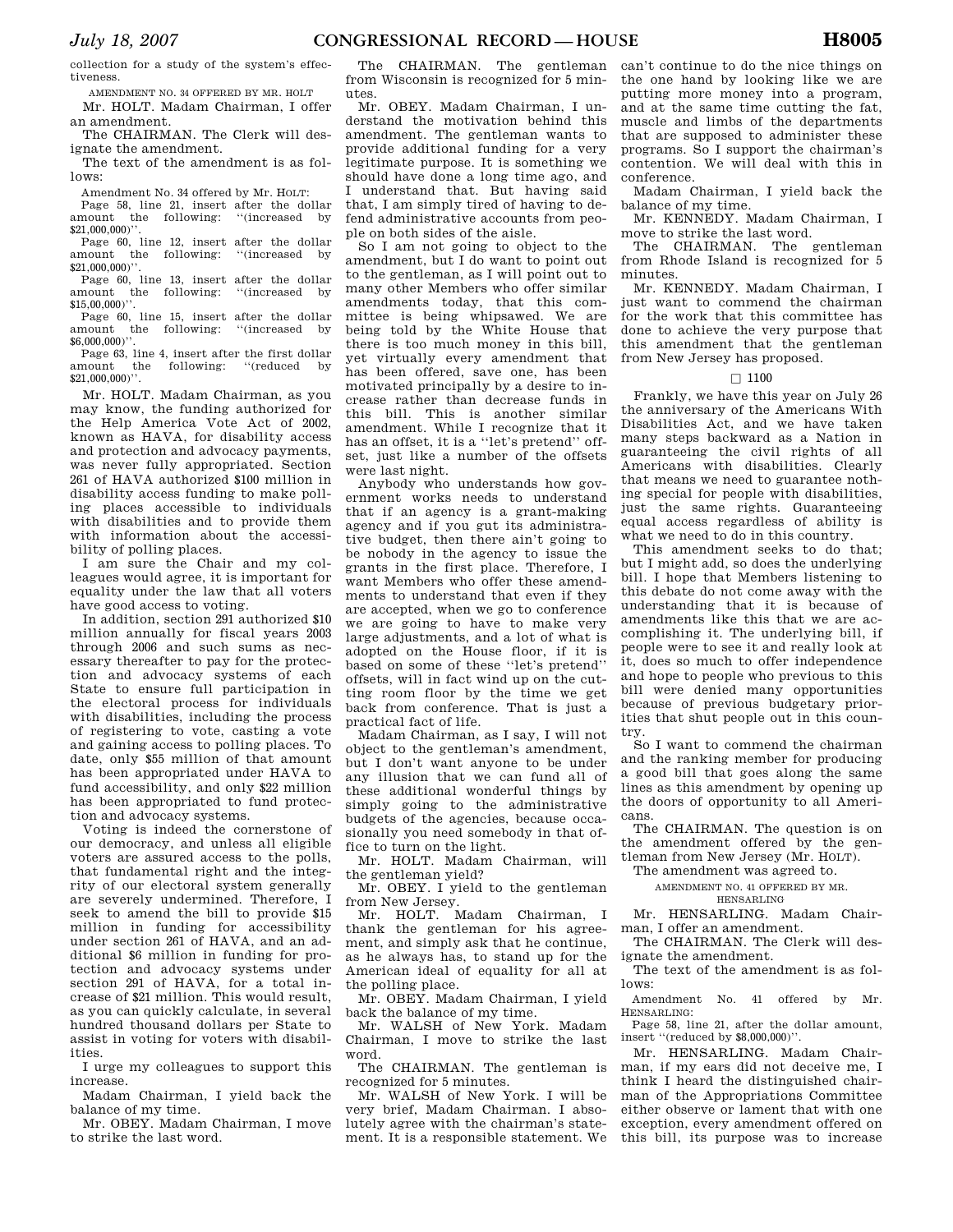spending. If that was a lamentation, I certainly share his angst. Not wanting to disappoint, I am coming to the floor with several amendments that are designed to do just the opposite, spend less of the people's money to try to save hardworking American taxpayers more, let them keep more of what they earned.

Now, Madam Chairman, this is a modest amendment, but it represents a very, very important principle. Today, right now, the Federal Government is spending \$23,289 per family. This is the highest level spent in real inflation-adjusted terms since World War II.

Earlier this year, the Democrat budget resolution included the largest single tax increase in American history which when fully put in place would put \$3,000, an average of \$3,000, additional tax burden on the average American family. And now even if Congress were for some reason to just disband today and add no new government, just the government programs we have on automatic pilot threaten to double taxes on the next generation. So we need to find every opportunity that we can today to save the poor beleaguered taxpayer even more money.

Madam Chairman, I do not myself know exactly how many Federal programs exist. I have seen one estimate, I believe, from the Heritage Foundation that we have over 10,000 Federal programs spread across 600 different agencies. I defy any man, woman or child to tell me what each and every one of them does. Some of them I am sure do good things; but the question is given the fiscal challenges that we face, are they truly a priority.

Madam Chairman, some may have even completed their mission. And some, perhaps like the amendment that I am offering today, are actually duplicative. This is a modest amendment that would save the American taxpayer \$8 million. In this particular program, ostensibly, funding is used for training and technical assistance in developing and managing water facilities. But the Office of Management and Budget has recommended that this particular program be eliminated, stating that ''the program is duplicative of other Federal entities such as the Bureau of Reclamation's rural water program which is responsible for water and wastewater treatment facilities.'' That is from the Office of Management and Budget.

So we ought to make sure that we are not simply engaging in legislation by symbolism. I know every single program has a lofty-sounding name to help some constituency that is important to us. But we have to look beyond that and see if it is actually achieving its purpose, are there other programs that are also achieving its purpose as well. And according to the Office of Management and Budget, this program is duplicative of other programs.

So we have to ask ourselves a very important question. In light of the fact that the Federal Government has never

ever spent since World War II so much money of the American family, \$23,289, given that the Democrat budget resolution includes the single largest tax increase in history, given that although the national deficit has come down, not due to any spending discipline but due to the fact that we are awash in tax revenues, we still have a tax deficit. So it is a simple question: Do we want to fund a program that the administration considers duplicative given that if we don't, either the funds are coming from the Social Security trust fund, and many of my colleagues have pledged not to do that, if it is not coming from that, it is going to add to this \$3,000-per-American-family tax burden, or more debt will be passed on to our children.

I believe we ought to use this opportunity to eliminate one duplicative Federal program and return \$8 million to the American taxpayer.

Madam Chairman, I yield back the balance of my time.

Mr. JACKSON of Illinois. Madam Chairman, I move to strike the last word.

The CHAIRMAN. The gentleman is recognized for 5 minutes.

Mr. JACKSON of Illinois. I was going to yield a minute of my time to the gentleman from Texas to explain his amendment. I appreciate his speech, and I thought the gentleman's speech was a thoughtful speech. He has come to the floor consistently on every appropriations bill in an effort to save money, but I would like to yield to the gentleman just so he can tell us what his amendment does in this bill. If the gentleman would be kind enough to explain that to us, we would appreciate it over here on the majority.

Mr. HENSARLING. I thank the gentleman for yielding.

If I was not clear, this amendment would save the American taxpayer \$8 million. It would remove a duplicative program, according to OMB, the Rural Community Facilities Program. I don't need a minute to explain what the amendment does. That is it. I certainly apologize to my colleague if I was unclear as to the purpose of the amendment or how it operates.

Mr. JACKSON of Illinois. I appreciate the gentleman and his analysis.

At least as I read page 58, line 21, the gentleman seeks to reduce by \$8 million section 501 of the Refugee Education Assistance Act of 1980 and section 505 of the Family Support Act of 1988. That reduction the committee fundamentally opposes in part because of Refugee Education Assistance Act of 1980 and the Family Support Act of 1988 are reputable programs that have provided an enormous benefit to the American taxpayer. That is precisely why it is in the bill. And it is specifically in the section of the bill ''Children and Families Services Programs'' because of its enormous benefit to the American taxpayer.

I appreciate the gentleman's effort at fiscal accountability and fiscal respon-

sibility, and the gentleman has clearly led a crusade through every single one of these appropriations bills, but I would encourage Members to oppose the Hensarling amendment.

Mr. KENNEDY. Madam Chairman, will the gentleman yield?

Mr. JACKSON of Illinois. I yield to the gentleman from Rhode Island.

Mr. KENNEDY. Madam Chairman, I tell the gentleman, in my State, I will give you a perfect example of where this would make a difference.

In a rural part of my State we had a contamination of our well water, and it was a contamination because of the MTBE, the chemical that goes into gasoline. I might add under the Republican majority, you all indemnified the oil and gas industry from lawsuits so that my community can't get the justice it deserves so it can clean up its wastewater and make due reparation to my constituents. What they had to do is they had to go down to the local high school to take showers. They had to attach a pump through the fire department to the next-door community.

Now under this section of the bill, this is a public health hazard. You know why, because even at home when they turn on the water, they were getting lesions on their skin because the shower water was giving them lesions. Even when they turned on the steam, the children were breathing in the steam and were getting asthma attacks. Now if you are wondering what the nexus is, this is what the nexus is between your amendment and health and why infrastructure makes an enormous difference in providing clean, safe drinking water to rural communities.

Now I don't come from a very rural State so you might think that it is kind of interesting that I would come up and speak on behalf of this. I would think that your State would probably benefit a lot more from this. Your constituents must be wondering about you offering an amendment against a section that would benefit your State more than it does mine. Frankly, this is an important program.

If anything in this country, we haven't invested enough in infrastructure. Mr. JACKSON, I'm sure, has talked to his mayors and local community leaders, and they have told him that their infrastructure is falling apart. I would just commend all of us to say that if we have to do anything, we have to do more in the way of infrastructure, not less.

Mr. JACKSON of Illinois. Reclaiming my time, I want to make sure, and I appreciate the gentleman from Rhode Island's thoughts on the subject, but I want to make sure that this amendment is going to the heart of Refugee Education Assistance Act of 1980 and Family Support Act of 1988.

Madam Chairman, I yield back the balance of my time.

Mr. PENCE. Madam Chairman, I move to strike the requisite number of words.

The CHAIRMAN. The gentleman from Indiana is recognized for 5 minutes.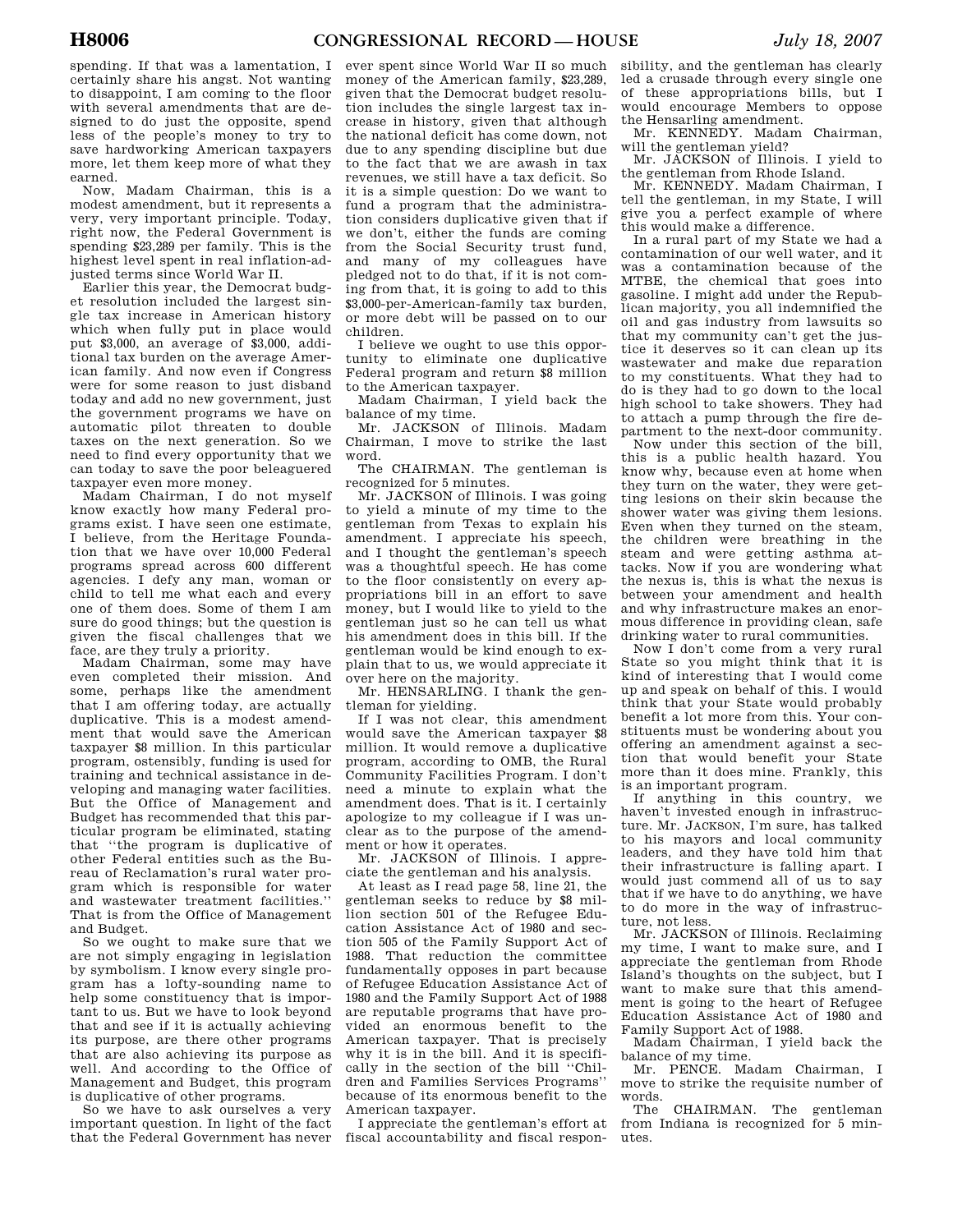Mr. PENCE. Madam Chairman, I rise in strong support of the Hensarling amendment. I love a good debate. It is a great privilege for me to be able to come to the floor at a time when Mr. KENNEDY and Mr. JACKSON are here. I find them to be two of the most forceful and effective advocates of their view in the Congress in the majority, and so I welcome this opportunity to join in the debate. And I thank the gentleman from Texas who is consistently the strongest advocate for fiscal discipline and reform in the House of Representatives.

I will leave aside for the moment the whole question of which party forced the requirement of MTBE to be added to gasoline and created the regulatory challenges that the gentleman refers to, and just get to the larger question here.

Madam Chairman, we have an \$8 trillion national debt. This is an amendment to cut \$8 million. And it is being forcefully opposed. I think for anyone who would be looking on the people's House today, that is a rather dramatic comparison. Let me repeat that again. The Hensarling amendment, facing the stark reality of \$8 trillion in national debt, comes to the floor with an idea to ask the Federal Government to do without spending \$8 million.

The new majority, and I congratulate them again on securing the majority in the Congress, the American people spoke. But I do remember the new majority pledged no new deficit spending. I remember promises by this new majority in last year's campaign season that we would pay as we go in the Federal budget. If there was to be spending increases, they would be offset by cuts in other areas.

Yet this legislation, the bill is \$7 billion over the 2007 request, \$10.2 billion over the President's request, and it follows seven other pieces of legislation all of which have increased spending. And some of which, Madam Chairman, I have supported, but not all.

And it does seem to me as I walked here to this floor, I passed one sign after another in front of the offices of some of my most distinguished Democrat colleagues that bear the number \$8 trillion writ large. If we are to be concerned about \$8 trillion, will we not support an effort to cut \$8 million?

## $\Box$  1115

That's the choice here today and whether the gentleman from Illinois, who I deeply respect, considers that this \$8 million to be an enormous benefit, might there not be States and local governments that could make up for that, with the recognition that we are creating a burden for future generations of Americans that we ought not to create?

So I support the Hensarling amendment. It is the least we can do to take a step backwards.

I want to associate myself with the distinguished chairman of this committee who rose earlier to say, and I'm

quoting now, that he was tired of defending administrative accounts with amendments by people who were coming to ask for more spending in other areas.

It is greatly to the credit of the gentleman from Texas that he is coming to this floor simply asking that we not spend this money. There's no other amendment or no other spending request that he's making in this regard, and it's what the American people ask us to do.

In fact, I would close, Madam Chairman, simply by saying I think the American people are tired of the national debt. I think they're tired of the sea of red ink. I think they were tired of it when my party had control of the place, and as the gentlewoman knows, I was one of the strongest opponents of wasteful government spending when my own party was in charge.

And so I hope my colleagues on the other side of the aisle know the gentleman from Texas and myself and other colleagues, we come to this floor with sincerity of purpose and with consistency that we think government ought to live within its means and pay its bills, and we think we ought to balance budgets. And the Hensarling amendment simply asks that we might cut \$8 million as a modest response to \$8 trillion in national debt.

And I challenge my colleagues, in the spirit of goodwill, let's make this statement, let's start in the direction of fiscal discipline and reform or, for heaven's sake, Madam Chairman, and I say with a smile, let's take the signs down from the hallways. Let's stop pretending that we worry about the national debt if we cannot come together as a Congress and as a nation and accept an \$8 million cut to deal with an \$8 trillion national debt.

Mr. OBEY. Madam Chairman, I move to strike the last word.

The CHAIRMAN. The gentleman is recognized for 5 minutes.

Mr. OBEY. Drone on, drone on, O ship of State. That's what I'm tempted to recite when I hear these repetitious dronings on bill after bill after bill.

Let me simply say, I think it is legitimate for individual Members of this body to offer amendments in order to illustrate their concern about a larger question. I've done that many times myself in this institution.

But I think that after 3 weeks of hearing the same point made again and again, we understand that these gentlemen believe that we are putting too much money into education and health care and science and other areas that we regard as crucial investments, and that's a perfectly legitimate position to have. But please spare me the sanctimony, spare me the nonsense that somehow these amendments will contribute in any meaningful way to significant deficit reduction.

Let me simply point out, if people were interested in significant deficit reduction, they would not be supporting an Iraqi war which has already

spent over \$400 billion and which we'll spend another 140 billion bucks by the time we pass the President's supplemental. They would not be insisting that we provide \$57 billion in tax cuts to people making a million bucks a year. No, they don't argue about those two things.

What do they do? They come to the floor and squawk about an \$8 million program to help the poorest rural communities in this country get basic services like sewer and water. I represent many towns in my District with populations of less than a thousand people. At least half the households in many of those towns are headed either by senior citizens or a woman with a low income, and that means that when they get hit with the DNR order to clean up their water or clean up their sewer, they do not have the tax base to proceed, and they don't have technical expertise even to know how to begin going about it.

We've got a \$385 billion backlog in this country of sewer and water needs, and yet we're hearing these complaints about this tiny little program and what terrible abuse it is for the taxpayer.

Imagine a congressional committee trying to do something to help poor communities deal with their sewer and water problems. Isn't that awful? Isn't that wasteful? Good God, Almighty, we ought to be putting that \$8 million into the pockets of millionaires in additional tax cuts, right? At least that's what their record shows they believe. Nonsense.

I'm getting up once on this amendment, but I don't intend to continually get up in what is a filibuster by amendment. So I wanted to get that off my chest once, and then I'm just going to sit back and let people drone on, drone on, O ship of State, and occasionally I might even listen.

Madam Chairman, I yield back the balance of my time.

The CHAIRMAN. The question is on the amendment offered by the gentleman from Texas (Mr. HENSARLING).

The question was taken; and the Chairman announced that the noes appeared to have it.

Mr. HENSARLING. Madam Chairman, I demand a recorded vote.

The CHAIRMAN. Pursuant to clause 6 of rule XVIII, further proceedings on the amendment offered by the gentleman from Texas will be postponed.

AMENDMENT NO. 42 OFFERED BY MR.

HENSARLING

Mr. HENSARLING. Madam Chairman, I offer an amendment.

The CHAIRMAN. The Clerk will designate the amendment.

The text of the amendment is as follows:

Amendment No. 42 offered by Mr. HENSARLING:

Page 58, line 21, after the dollar amount, insert ''(reduced by \$5,000,000)''

Mr. HENSARLING. Madam Chairman, I listened intently to the distinguished chairman of the committee, as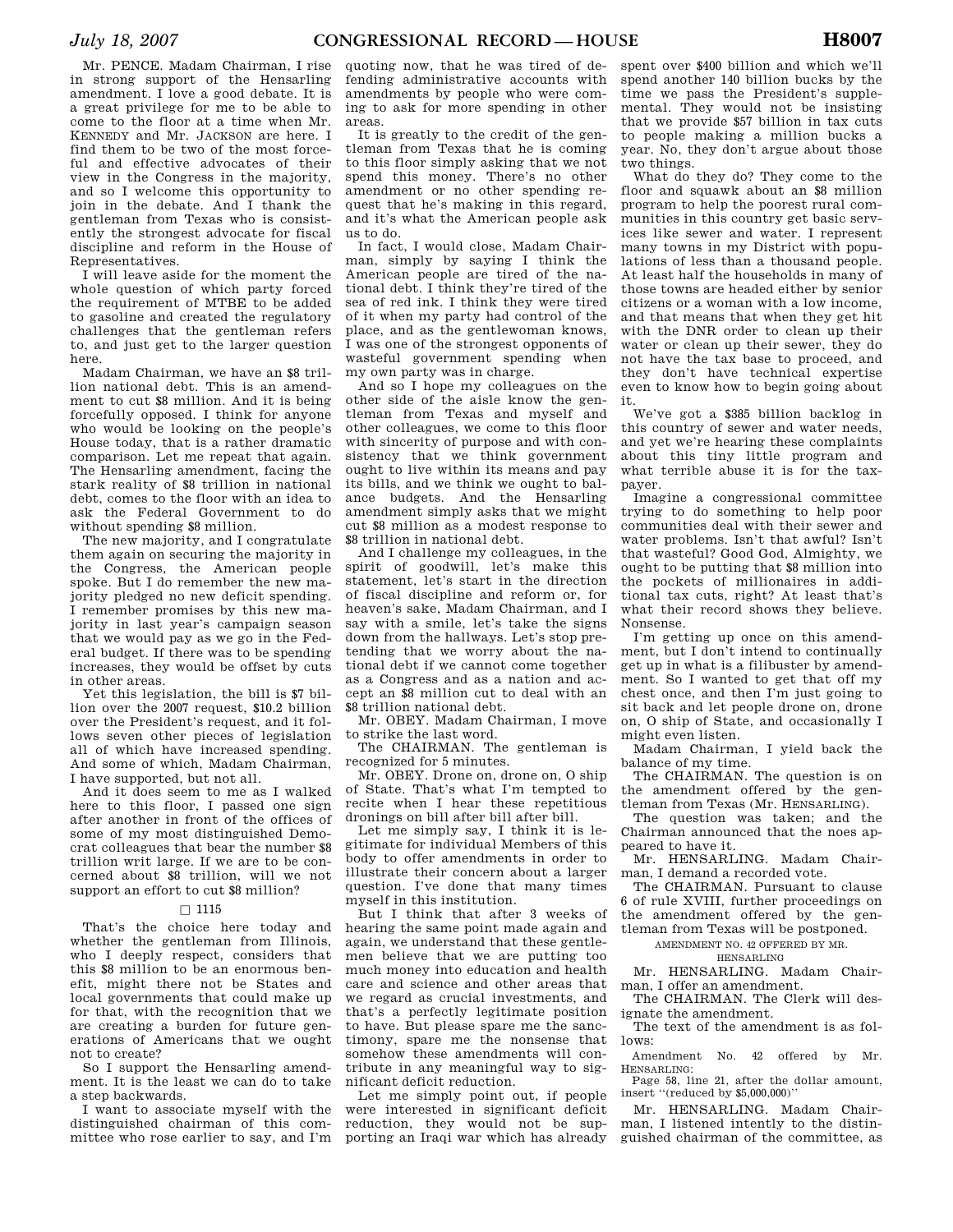I do whenever he is on the floor. Apparently he does not like amendments that increase spending in this bill, and apparently he doesn't like amendments that decrease the spending in the bill. So apparently he doesn't like amendments. So that much is clear.

Second of all, Madam Chairman, when I come down to the floor in efforts to try to save taxpayers money, let them keep more money for their education programs, their health care programs, their energy programs, sometimes we're told that, well, this is so draconian, you know, to try to save this much money. And then other times we're told, well, this is just a piddling little amount.

Well, I'm reminded first of a famous quote from the late Senator Everett Dirksen, a billion here, a billion there, pretty soon we're talking about real money. I'm even talking about more modest amounts today.

But there's a fundamental principle involved here, and the fundamental principle is that we have a Federal budget growing way beyond the ability of the family budget to pay for it. Make no mistake about it, Madam Chairman, government will be paid for. It's either going to be paid for in the short term by continuing to raid the Social Security Trust Fund, which is what's going to happen if this particular amendment fails. It will be funded by the single largest tax increase in American history which my friends on the other side of the aisle, the Democrat majority, has done in their budget, or perhaps it may even be funded by sending more debt to our children and grandchildren.

I think we should look for every opportunity. Given the challenges that we face, the Comptroller General of America has said we are on the verge of being the first generation in America's history to leave the next generation with a lower standard of living. Never happened before in the history of America.

So, Madam Chairman, I make no apologies for, to use the distinguished chairman's term, droning on about what fiscal perils lay in wait for future generations if we don't start now. And then, again, it's a little bit like Goldilocks and the three bears. Either the porridge is too hot or the porridge is too cold. When is the porridge just right to try to save the family budget from the onslaught of the Federal budget?

So when we have the Office of Management and Budget single out a number of different programs, and I certainly think that their expertise in this area is great, to single out certain programs that, one, have outlived their usefulness; number two, are not meeting their objective; or number three, are duplicative, I think amendments are in order for the people's House to save the people money.

We have to quit engaging again in the fact of legislation by symbolism. It has a lofty name or it has a lofty pur-

pose, well, let's look at what's actually happening to the money.

So this is a modest amendment, and I admit it's modest. I've tried to save big chunks of money and haven't been terribly successful there, and so we're going to attempt to save little chunks of money and perhaps set a precedent here.

So this amendment is designed to save the American taxpayer \$5 million by hopefully zeroing out the account of a program which the Office of Management and Budget has said does not have performance standards. They do not have performance standards to assess their impact or are too narrowly focused to have a major benefit. They duplicate other Federal programs and award grants on a noncompetitive basis.

Now, ostensibly this program is a job opportunities program for low-income individuals, but I happen to know that practically every single one of my colleagues on the other side of the aisle voted against the tax relief that has created 8 million new jobs in our economy, which is an undeniable fact. That's truly the best job opportunity program for low-income individuals.

And I know that this body recently voted against the maximum opportunity to create an artificial wage to deny some people their opportunity to get on the lowest rung of the economic ladder.

There's a lot of ways that we can help low-income people with job opportunities, but one more duplicative program that awards grants on a noncompetitive basis is not it. Let's not raid the Social Security Trust Fund. Let's not be a part of the largest single tax increase in American history. Let's save the American people \$5 million.

The CHAIRMAN. The question is on the amendment offered by the gentleman from Texas (Mr. HENSARLING).

The question was taken; and the Chairman announced that the noes appeared to have it.

Mr. HENSARLING. Mr. Chairman, I demand a recorded vote.

The CHAIRMAN. Pursuant to clause 6 of rule XVIII, further proceedings on the amendment offered by the gentleman from Texas will be postponed.

The Clerk will read.

The Clerk read as follows:

PROMOTING SAFE AND STABLE FAMILIES

For carrying out section 436 of the Social Security Act (42 U.S.C. 629f), \$345,000,000 and for section 437 of such Act (42 U.S.C. 629g), \$89,100,000.

PAYMENTS TO STATES FOR FOSTER CARE AND ADOPTION ASSISTANCE

For making payments to States or other non-Federal entities under title IV–E of the Social Security Act, \$5,082,000,000.

For making payments to States or other non-Federal entities under title IV–E of the Social Security Act, for the first quarter of fiscal year 2009, \$1,776,000,000.

For making, after May 31 of the current fiscal year, payments to States or other non-Federal entities under section 474 of title IV– E of the Social Security Act, for the last three months of the current fiscal year for unanticipated costs, incurred for the current fiscal year, such sums as may be necessary.

> ADMINISTRATION ON AGING AGING SERVICES PROGRAMS

For carrying out, to the extent not otherwise provided, the Older Americans Act of 1965 (42 U.S.C. 3011 et seq.) and section 398 of the Public Health Service Act (42 U.S.C. 280c–3), \$1,417,189,000.

## $\Box$  1130

#### AMENDMENT NO. 44 OFFERED BY MR. HENSARLING

Mr. HENSARLING. Madam Chairman, I offer an amendment.

The CHAIRMAN. The Clerk will designate the amendment.

The text of the amendment is as follows:

Amendment No. 44 offered by Mr. HENSARLING:

Page 62, line 20, after the dollar amount, insert ''(reduced by \$21,400,000)''.

Mr. HENSARLING. Madam Chairman, again we have another modest amendment aiming at saving the American taxpayer, in this case \$21.4 million. Again, we have a program that has a very lofty name, Preventive Health under the Administration of Aging. But I think that, again, the program needs to be put in the larger context.

We are being asked now to provide in this particular appropriations bill \$152 billion in discretionary funding, one of the largest bills that will come to the people's House. It has, I believe, a 4.8 percent increase over last year, when I assure you, American families who are being asked to pay for this did not enjoy a 4.8 percent increase.

We, once again, have another portion of the Federal budget growing beyond the ability of the family budget to pay for this. So we all know that this is a part of a plan that will increase an additional \$26 billion for domestic programs under the budget resolution of the Democrat majority, on top of the \$6 billion that has been added to the current year omnibus, on top of the \$17 billion in nonwar emergency spending they have added to the Iraq war supplemental.

Again, I recall the words of the distinguished chairman of the Appropriations Committee, referring to those of us who may drone on about attempting to save the Federal taxpayer money, but there are also those who seemingly use the same old argument that government knows how to spend money better than the American family.

Somehow, if we take money away from American families, that's an investment. But if they somehow keep it, well, that's waste, or somehow that's going to bring down the government to its knees. I just don't buy that argument. Somehow we are supposed to believe in the roughly 10,000 Federal programs spread across 600 different agencies, growing at roughly twice the rate of inflation, growing beyond the ability of the family budget to pay for it, that somehow, somehow, every single penny of Federal expenditures is sacrosanct.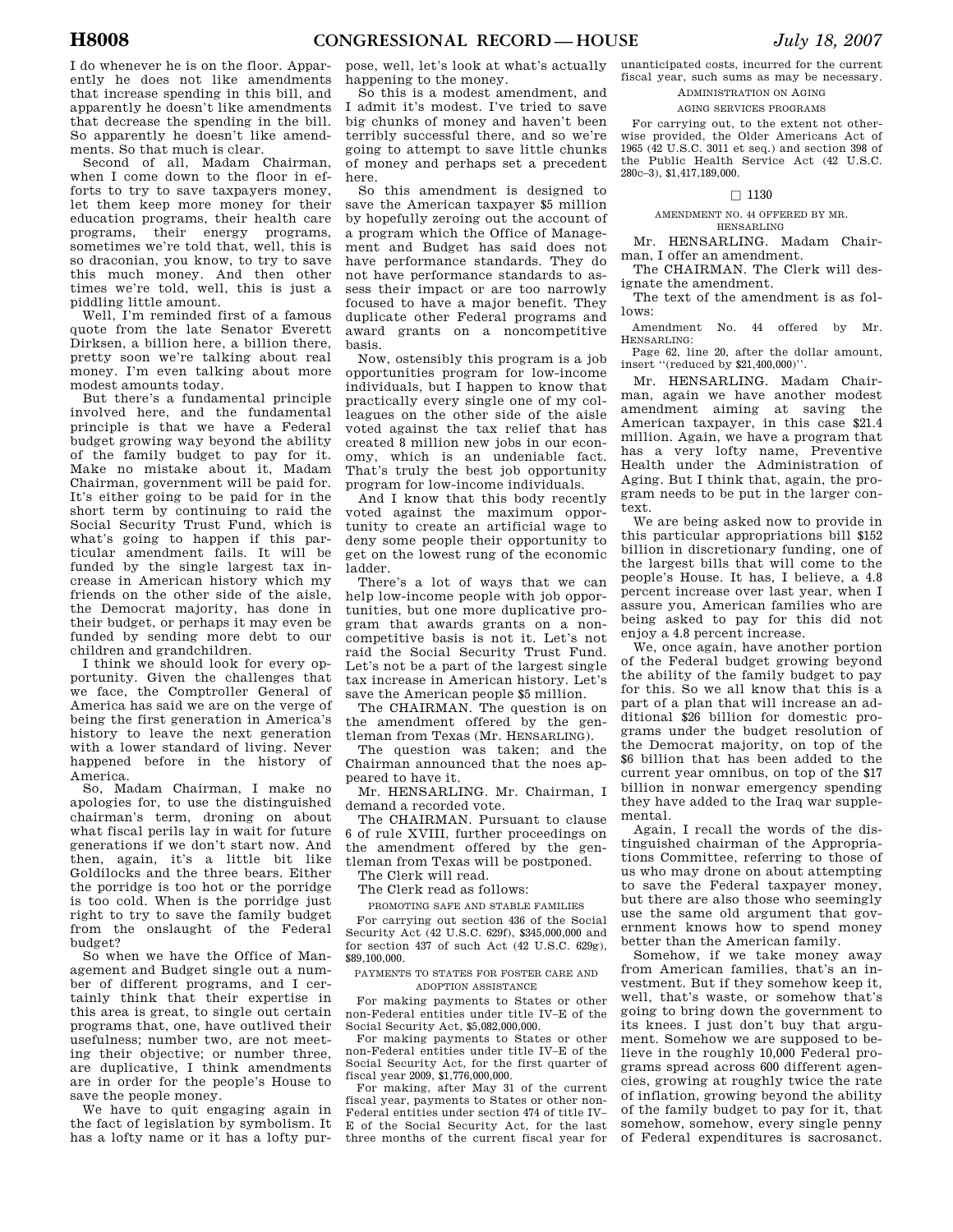Yet there is nothing sacrosanct about the money we take away from the American people to pay for that.

Now, the funds in this particular program are awarded to States and territories that supposedly educate older Americans about the importance of healthy lifestyles, a very noble purpose. But I would note with the exception of, I think, two, maybe three States, every single one of them is running a surplus.

We are granting money to 95, 98 percent of the States that are running the surplus, while the Federal Government continues to run a deficit. Although that deficit is coming down because we are awash in tax revenues, it certainly hasn't been from any spending disciplines. The bottom line is we are running a deficit, and we are handing out money to States that are running surpluses.

Again, this is a program that the Office of Management and Budget says should not be funded: ''It is duplicative of services that States can provide to the Administration on Aging's community-based supportive services program.''

I have heard nobody address or take the opposite viewpoint of OMB and say the program is duplicative. So maybe they approve of duplication. If they think that OMB has got it wrong, I would be interested in hearing that particular argument or that particular debate.

Furthermore, OMB says that AOA and visions integrating, prevention is an underlying principle in its core programs and that is better than the current mechanism of providing a small funding stream of unfocused seed money through the Preventive Health Services Program. Again, I feel we have too much legislation by symbolism.

We should never forget, when we are talking about the lofty purposes, that this will provide in vital investments and health care. Let's remember the vital investments in health care that the American people have. I mean, they are going to have to pay for this.

Again, I often hear from my constituents, like Joyce in Tennessee Colony, Texas, says, ''Please do what you can to stop the wasteful spending. I am retired and disabled. I am raising my three grandchildren and now one great grandchild. I sometimes can't afford my own medicine.''

So here we have a choice. We can take money away from Joyce in Tennessee Colony, take money away from her health care program, to engage in this particular program which OMB says is duplicative.

I have heard from David in the city of Garland.

The CHAIRMAN. The gentleman's time has expired.

Mr. KENNEDY. Madam Chairman, I move to strike the last word.

The CHAIRMAN. The gentleman from Rhode Island is recognized for 5 minutes.

Mr. KENNEDY. Madam Chairman, I think this is a perfect, perfect example of a gentleman offering an amendment where he knows the cost of something but the value of nothing.

If he were to visit any congregate meal site in his district or were to visit any of the Meals-on-Wheels programs in this country and was able to see what a difference those programs make in people's lives, he would understand that it was these kinds of programs that saved the taxpayer money.

I guess, by this amendment, he is saying what a waste it is for us to pay for someone's illness. Let's put off paying for their illness until they get really sick. Then they have got to get hospitalized. Then let's pay for it through Medicare.

Frankly, the former Speaker Newt Gingrich, every modern health care magazine, Republican Presidential contender Tommy Thompson, former HHS director, every leader and study in health care knows we ought to be going in the opposite direction. It's all about health. In case anybody has not been looking, our health care system is an acute care system. It's a sick care system. We need to be going preventive care. We need to be going health care. We need to be going chronic care management.

What in the world are we thinking by considering that we are going to actually go back to the dark days where we are going to actually spend more money on the back door to wait until people get sick as opposed to trying to prevent people from coming in and getting sick in the first place. I find this amendment absolutely mind boggling that it would even be offered as an excuse for saving money.

Quite frankly, it will end up costing the taxpayer money. Tragically, more than costing us money, it will cost us lives. It will cost us lives, and it will cost us misery amongst those senior citizens who are going to have to suffer the consequences of the cutbacks that this amendment will propose. I think that's a very unfortunate thing.

I yield to the gentleman from Illinois.

Mr. JACKSON of Illinois. I thank the gentleman for yielding.

Madam Chairman, as I understand Mr. HENSARLING's amendment, he goes at the heart of the Administration on Aging, section 204 of the report, and these programs, including supportive service centers, preventive health, are protection for vulnerable and older Americans that are at the heart of the bill. It's clear to me that according to the Health and Human Services budget in brief that consumer empowerment, healthy lifestyles, community living incentives, are a critical part of taking care of families and their caregivers. And I just don't know where the gentleman arrives at the numbers that he seeks to cut in the bill.

The committee learned through exhaustive testimony from the Office of the Secretary of Health and Human

Services the importance of funding this program. As the gentleman, Mr. HENSARLING knows, the President has sought to fund the program, and the committee has worked in a Republican and Democrat bipartisan way, sought to increase the program, and so we are going to stick with this number.

I want to thank the gentleman from Rhode Island for yielding me the time. I am encouraging members of the committee to oppose the Hensarling amendment.

Mr. KENNEDY. Madam Chairman, reclaiming my time.

I am pleased that in other bills that we are going to be taking up this year, we are going to be offering, the Democrats, medical home legislation that will allow us to invest in preventive medicine. Because we, as Democrats, believe we need to not rearrange the deck chairs on this Titanic of our health care system.

We need to reinvent our health care system and invest in health care, which is broken in this country, and start investing in prevention and not go down this road that has gotten us in so much trouble to begin with, and that is try to take care of the problem after it's already broken. Let's take care of people first and keep them out of the hospital.

Unfortunately, this amendment goes a great deal of distance in the wrong direction, not the right direction.

Madam Chairman, I yield back my time.

The CHAIRMAN. The question is on the amendment offered by the gentleman from Texas (Mr. HENSARLING).

The amendment was rejected.

The CHAIRMAN. The Clerk will read. The Clerk read as follows:

DEPARTMENTAL MANAGEMENT

OFFICE OF THE SECRETARY

GENERAL DEPARTMENTAL MANAGEMENT

For necessary expenses, not otherwise provided, for general departmental management, including hire of six sedans, and for carrying out titles III, XVII, XX, and XXI of the Public Health Service Act, the United States-Mexico Border Health Commission Act, and research studies under section 1110 of the Social Security Act, \$363,224,000, together with \$5,851,000 to be transferred and expended as authorized by section  $201(g)(1)$  of the Social Security Act from the Federal Hospital Insurance Trust Fund and the Federal Supplementary Medical Insurance Trust Fund, and \$46,756,000 from the amounts available under section 241 of the Public Health Service Act to carry out national health or human services research and evaluation activities: *Provided*, That of the funds made available under this heading for carrying out title XX of the Public Health Service Act, \$13,120,000 shall be for activities specified under section 2003(b)(2), all of which shall be for prevention service demonstration grants under section 510(b)(2) of title V of the Social Security Act without application of the limitation of section 2010(c) of such title XX: *Provided further*, That of this amount, \$51,891,000 shall be for minority AIDS prevention and treatment activities; and \$5,941,000 shall be to assist Afghanistan in the development of maternal and child health clinics, consistent with section  $103(a)(4)(H)$  of the Afghanistan Freedom Support Act of 2002.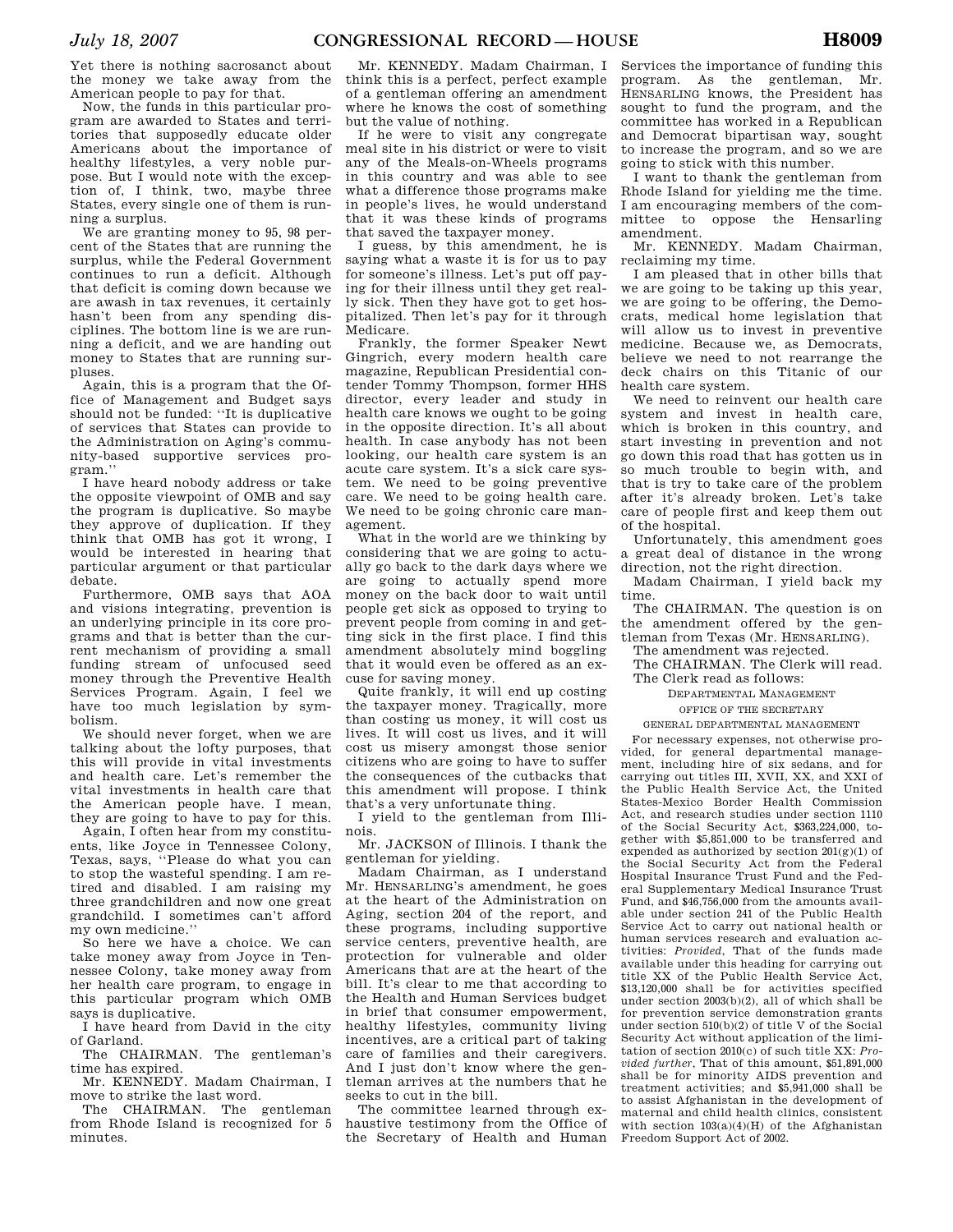AMENDMENT OFFERED BY MR. FERGUSON Mr. FERGUSON. Madam Chairman, I offer an amendment.

The Clerk read as follows:

Amendment offered by Mr. FERGUSON:

Page 63, line 4, after the first dollar amount, insert ''(reduced by \$10,000,000) (increased by \$10,000,000)''.

Mr. FERGUSON. Madam Chairman, I rise in strong support of the Ferguson-Langevin amendment that will set aside \$10 million for implementation and to fund the Lifespan Respite Care Act.

I know the gentleman from Rhode Island, Mr. LANGEVIN, will be speaking on this amendment as well. I really want to praise him and thank him for his great leadership on this issue over the years. He and I have worked together as friends and partners on this issue in particular. I have great respect and admiration for the work that he has done on this issue.

Together, we have worked to pass the Lifespan Respite Care Act. It was unanimously approved by this Chamber and the Senate last Congress. It deserves the funding necessary to launch this critically important program. Funding the Lifespan Respite Care Act will, for the first time, establish a national policy to help our Nation's 50 million family caregivers who provide daily care for their loved ones with disabilities or chronic conditions or illnesses.

This program allows families to care in home for their loved ones instead of an institutionalized setting. In-home family caregivers provide minute-byminute special assistance to their loved ones due to disability or critical illness or chronic condition.

Family caregivers are remarkable people. They make extraordinary sacrifices to help those who they love so dearly.

I saw an example of this firsthand in my own family. Ten years ago my mom was diagnosed with cancer. For 6 years I got to watch my dad as he cared for my mom through this very difficult struggle with cancer. Three years ago yesterday she lost that battle with cancer, but it was a great example to our family and so many others that we know of a great example of a family caregiver who made extraordinary sacrifices. There are some 50 million people just like my dad who provide care for a loved one in their own family.

These are folks who may not be blessed with a support structure that we had in our family. We had my siblings and me and others in our family who were able to give my dad a break when he needed a break from that family caregiving. There are many people in our country who are not fortunate enough to have that support structure around them. They are desperately in need of a break from time to time.

While the benefits that come from inhome care can be enormous, for caregivers and for that loved one who is ill, the cost for the family caregiver, from emotional to financial, can really be

overwhelming. Lifespan Respite Care will provide much-needed breaks for caregivers who are providing intense and exhaustive care 24 hours a day. An occasional break can literally be a lifesaver.

I had a conversation with a constituent from my district, Ms. Pinter, who told me that caring for her special-needs child can be a very joyful but also can be a very challenging experience. You know what? She is exactly right.

Two-thirds of caregivers report physical or mental health care problems linked to their own caregiving. Recent studies have found that family caregivers suffer poor health or even higher mortality rates than nonfamily caregivers. Currently our Nation lacks a coordinated approach between different levels of government or advocacy groups to aid those who are in need of respite care.

Respite care is in short supply or doesn't exist at all in some areas of our country. This legislation and these funds would change that.

Funding the Lifespan Respite Care Act would improve coordination and access for respite care to recruit and train respite care providers, would aid family caregivers regardless of age or disability or their family situation, help them to find and pay for respite services. Through competitive grants, States would get funding to make quality respite care available and accessible regardless of age or disability or family situation.

Respite care improves the health and the well-being of caregivers and reduces the risk of abuse or neglect. Importantly, it also delays or even avoids more costly hospitalizations or placements in nursing homes or in foster care.

I want to thank all of the family caregivers in our Nation who provide tireless care for their loved ones, and I also want to extend my thanks to the numerous groups and organizations around this country in their exhaustive effort to establish this Lifespan Respite Care program. Providing relief to our Nation's family caregivers is long overdue.

I urge my colleagues to support this amendment. Once again, I am pleased and honored to have worked with the gentleman from Rhode Island (Mr. LANGEVIN) on this important legislation.

# $\square$  1145

Madam Chairman, I yield back the balance of my time

Mr. LANGEVIN. Madam Chairman, I move to strike the last word.

The CHAIRMAN. The gentleman from Rhode Island is recognized for 5 minutes.

Mr. LANGEVIN. Madam Chairman, I am pleased to rise in strong support of the Ferguson-Langevin amendment. Last year, I was so pleased to work closely with Mr. FERGUSON to ensure the passage of the Lifespan Respite

Care Act, which will offer relief to so many family caregivers across the country.

I had the privilege of traveling with Mr. FERGUSON to Iraq going back a couple of years now, and I know his personal commitment to this issue. He shared the story with me about his mom, and so I know, as in my case as well as with Mr. FERGUSON, this is certainly a very personal issue that we have personal knowledge about and we care passionately about. So I am pleased to join him today and in the effort to direct funding now for this important program. As I mentioned, I know firsthand what a difference a dedicated caregiver can make in the life of a person with a disability or chronic condition.

Family caregiving is an essential yet often overlooked aspect of our Nation's health care system. The ability to live at home and remain a part of one's community can make a tremendous difference in a person achieving independence, recovery, or treatment. And whether they are caring for a child with a behavioral disorder or a parent with ALS or a spouse with multiple sclerosis, we all know someone who is a family caregiver. They live in all of our communities and they are often silent heroes, ensuring family stability and helping those who struggle with disease or disability to avoid more costly out-of-home placements.

We were so excited last year when this Congress really took a bold initiative in enacting the Lifespan Respite Care Act, and it gave hope to so many families across America. Today, this amendment that we are proposing directs \$10 million toward the Lifespan Respite Care Act, which would authorize grants to make quality respite care available and accessible to family caregivers regardless of age or disability. So it is exciting if we can actually put now the funding into the Lifespan Respite Care Act that we so desperately need to help America's families who are providing this type of care in the home.

I urge all of my colleagues who are so supportive of the passage of this bill to vote in favor of the Ferguson-Langevin amendment.

I also want to commend my colleague Mr. FERGUSON, the gentleman from New Jersey, for his passion and dedication on this issue. It has truly been a team effort. And, again, I urge my colleagues to support it.

Madam Chairman, I yield back the balance of my time.

Mr. OBEY. Madam Chairman, I move to strike the last word.

The CHAIRMAN. The gentleman from Wisconsin is recognized for 5 minutes.

Mr. OBEY. Madam Chairman, again, I feel required to make the same comments that I made on a previous amendment that was offered about onehalf hour ago.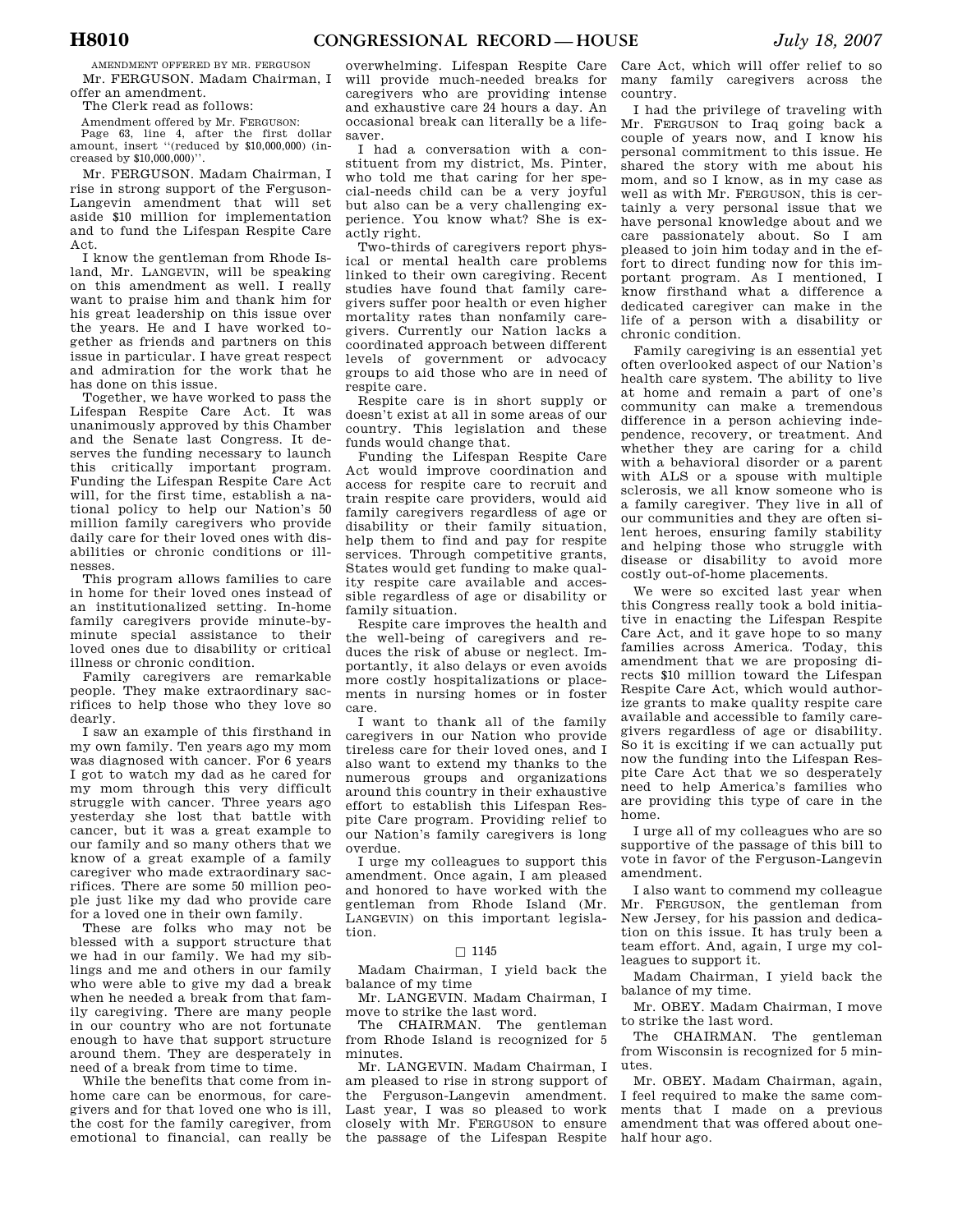This amendment seeks to do a very worthy thing: It seeks to increase support for respite care. God knows, having watched my mother-in-law for 7 years, having watched my father-inlaw take care of her every day, God knows that anyone who has ever seen something like that understands that we need a lot more respite care.

But having said that, I want again to use this amendment to illustrate what is happening on this bill, because here is what the amendment says:

Page 63, line 4: After the first dollar amount insert, reduce by \$20 million, increase by \$20 million.

Now, what the amendment really does is simply to serve as a vehicle by which these two worthy Members can raise the issue that there is not enough money in this bill for respite care. And you know what? There isn't. And there isn't enough money in this bill for CDC; there isn't enough money in this bill for NIH; there isn't enough money in this bill for education; there isn't enough money in this bill for Pell Grants; there is not enough money in this bill to sufficiently reduce the Social Security backlog; there is not enough money in this bill to keep all the Social Security offices open that are closing around the country. And, yet, the administration is sending out a letter telling Members of Congress that they ought to vote against this bill because there is too much money.

Now, I don't fault the two gentlemen at all for using this device in order to raise their concerns; it is about the only thing they can do. But the fact is, as chairman of this committee, I have an obligation to point out to the House and to the occasional other person who might be listening that Members are being forced to go through these kinds of machinations because instead of meeting our obligations to the most needy people, the most vulnerable people in this society, we are instead squirting away billions of dollars on an Iraq war and billions more dollars in tax cuts for persons who make over \$1 million a year.

The day that we decide not to do that, the day that we decide that we are not going to spend \$150 billion more in Iraq this year, the day that we decide that we are not going to put tax cuts for millionaires ahead of the needs of our disabled and ahead of the needs of our isolated seniors, then that is the day when amendments like this will be real, because then there will be sufficient room in the budget to do what we ought to be doing on these programs.

Again, I will not stand in the way of this amendment because it is a worthy cause. But, understand, this is not a real offset; it doesn't add any new money to this account; and when we go to conference, we are going to have to jettison much of what is adopted on the floor because, like this amendment, in reality, because of budget constraints, it ain't real.

Madam Chairman, I yield back the balance of my time.

The CHAIRMAN. The question is on the amendment offered by the gentleman from New Jersey (Mr. FER-GUSON).

The question was taken; and the Chairman announced that the ayes appeared to have it.

Mr. FERGUSON. Madam Chairman, I demand a recorded vote.

The CHAIRMAN. Pursuant to clause 6 of rule XVIII, further proceedings on the amendment offered by the gentleman from New Jersey will be postponed.

The Clerk will read.

The Clerk read as follows:

OFFICE OF MEDICARE HEARINGS AND APPEALS

For expenses necessary for administrative law judges responsible for hearing cases under title XVIII of the Social Security Act (and related provisions of title XI of such Act), \$65,000,000, to be transferred in appropriate part from the Federal Hospital Insurance and the Federal Supplementary Medical Insurance Trust Funds.

#### OFFICE OF THE NATIONAL COORDINATOR FOR HEALTH INFORMATION TECHNOLOGY

For expenses necessary for the Office of the National Coordinator for Health Information Technology, including grants, contracts, and cooperative agreements for the development and advancement of an interoperable national health information technology infrastructure, \$13,302,000: *Provided*, That in addition to amounts provided herein, \$48,000,000 shall be available from amounts available under section 241 of the Public Health Service Act to carry out health information technology network development.

#### OFFICE OF INSPECTOR GENERAL

For expenses necessary for the Office of the Inspector General, including the hire of passenger motor vehicles for investigations, in carrying out the provisions of the Inspector General Act of 1978, \$44,687,000: *Provided*, That of such amount, necessary sums are available for providing protective services to the Secretary and investigating non-payment of child support cases for which nonpayment is a Federal offense under section 228 of title 18, United States Code.

#### OFFICE FOR CIVIL RIGHTS

For expenses necessary for the Office for Civil Rights, \$33,748,000, together with not to exceed \$3,314,000 to be transferred and expended as authorized by section  $201(g)(1)$  of the Social Security Act from the Federal Hospital Insurance Trust Fund and the Federal Supplementary Medical Insurance Trust Fund.

#### RETIREMENT PAY AND MEDICAL BENEFITS FOR COMMISSIONED OFFICERS

For retirement pay and medical benefits of Public Health Service Commissioned Officers as authorized by law, for payments under the Retired Serviceman's Family Protection Plan and Survivor Benefit Plan, for medical care of dependents and retired personnel under the Dependents' Medical Care Act (10 U.S.C. chapter 55), such amounts as may be required during the current fiscal year.

#### PUBLIC HEALTH AND SOCIAL SERVICES EMERGENCY FUND

## (INCLUDING TRANSFER OF FUNDS)

For expenses necessary to support activities related to countering potential biological, disease, nuclear, radiological and chemical threats to civilian populations, and for other public health emergencies, \$757,291,000, of which not to exceed \$22,363,000, to remain available until September 30, 2009, is to pay the costs described in section  $319F-2(c)(7)(B)$ 

of the Public Health Service Act (42 U.S.C. 247d–6b(c)(7)(B)).

For expenses necessary to prepare for and<br>respond to an influenza pandemic. to an influenza pandemic, \$948,091,000, of which \$870,000,000 shall be available until expended, for activities including the development and purchase of vaccine, antivirals, necessary medical supplies, diagnostics, and other surveillance tools: *Provided*, That products purchased with these funds may, at the discretion of the Secretary of Health and Human Services, be deposited in the Strategic National Stockpile: *Provided further*, That notwithstanding section 496(b) of the Public Health Service Act, funds may be used for the construction or renovation of privately owned facilities for the production of pandemic vaccine and other biologicals, where the Secretary finds such a contract necessary to secure sufficient supplies of such vaccines or biologicals: *Provided further*, That funds appropriated herein may be transferred to other appropriation accounts of the Department of Health and Human Services, as determined by the Secretary to be appropriate, to be used for the purposes specified in this sentence.

### COVERED COUNTERMEASURE PROCESS FUND

For carrying out section 319F–4 of the Public Health Service Act (42 U.S.C. 247d–6e) to compensate individuals for injuries caused by H5N1 vaccine, in accordance with the declaration regarding avian influenza viruses issued by the Secretary of Health and Human Services on January 26, 2007, pursuant to section 319F–3(b) of such Act (42 U.S.C. 247d–6d(b)), \$5,000,000, to remain available until expended.

## GENERAL PROVISIONS

SEC. 201. Funds appropriated in this title shall be available for not to exceed \$50,000 for official reception and representation expenses when specifically approved by the Secretary of Health and Human Services.

SEC. 202. The Secretary of Health and Human Services shall make available through assignment not more than 60 employees of the Public Health Service to assist in child survival activities and to work in AIDS programs through and with funds provided by the United States Agency for International Development, the United Nations International Children's Emergency Fund, or the World Health Organization.

SEC. 203. None of the funds appropriated in this Act for the National Institutes of Health, the Agency for Healthcare Research and Quality, and the Substance Abuse and Mental Health Services Administration shall be used to pay the salary of an individual, through a grant or other extramural mechanism, at a rate in excess of Executive Level I.

SEC. 204. None of the funds appropriated in this title for Head Start shall be used to pay the compensation of an individual, either as direct costs or any proration as an indirect cost, at a rate in excess of Executive Level II.

SEC. 205. None of the funds appropriated in this Act may be expended pursuant to section 241 of the Public Health Service Act, except for funds specifically provided for in this Act, or for other taps and assessments made by any office located in the Department of Health and Human Services, prior to the preparation and submission of a report by the Secretary of Health and Human Services to the Committees on Appropriations of the House of Representatives and the Senate detailing the planned uses of such funds.

SEC. 206. Notwithstanding section 241(a) of the Public Health Service Act, such portion as the Secretary of Health and Human Services shall determine, but not more than 2.4 percent, of any amounts appropriated for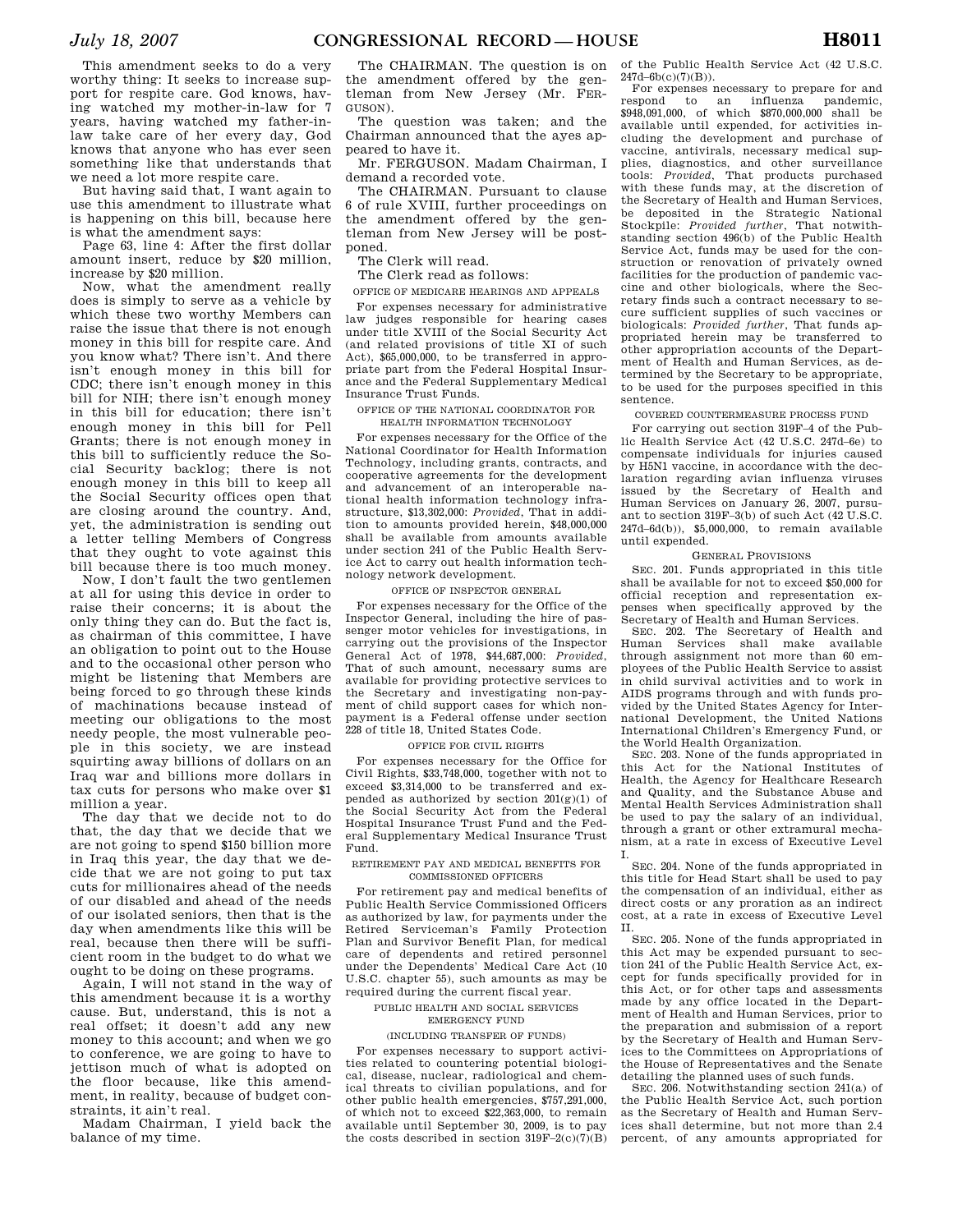programs authorized under such Act shall be made available for the evaluation (directly, or by grants or contracts) of the implementation and effectiveness of such programs.

# (INCLUDING TRANSFER OF FUNDS)

SEC. 207. Not to exceed 1 percent of any discretionary funds (pursuant to the Balanced Budget and Emergency Deficit Control Act of 1985 (2 U.S.C. 900 et seq.)) which are appropriated for the current fiscal year for the Department of Health and Human Services in this Act may be transferred between appropriations, but no such appropriation shall be increased by more than 3 percent by any such transfer: *Provided*, That an appropriation may be increased by up to an additional 2 percent subject to approval by the Committees on Appropriations of the House of Representatives and the Senate: *Provided further*, That the transfer authority granted by this section shall be available only to meet unanticipated needs and shall not be used to create any new program or to fund any project or activity for which no funds are provided in this Act: *Provided further*, That the Committees on Appropriations of the House of Representatives and the Senate are notified at least 15 days in advance of any transfer.

### (INCLUDING TRANSFER OF FUNDS)

SEC. 208. The Director of the National Institutes of Health, jointly with the Director of the Office of AIDS Research, may transfer up to 3 percent among institutes and centers from the total amounts identified by these two Directors as funding for research pertaining to the human immunodeficiency virus: *Provided*, That the Committees on Appropriations of the House of Representatives and the Senate are promptly notified of the transfer.

#### (INCLUDING TRANSFER OF FUNDS)

SEC. 209. Of the amounts made available in this Act for the National Institutes of Health, the amount for research related to the human immunodeficiency virus, as jointly determined by the Director of the National Institutes of Health and the Director of the Office of AIDS Research, shall be made available to the ''Office of AIDS Research'' account. The Director of the Office of AIDS Research shall transfer from such account amounts necessary to carry out section  $2353(d)(3)$  of the Public Health Service Act  $(42)$ U.S.C. 300cc–40b(d)(3)).

SEC. 210. None of the funds appropriated in this Act may be made available to any entity under title X of the Public Health Service Act (42 U.S.C. 1001 et seq.) unless the applicant for the award certifies to the Secretary of Health and Human Services that it encourages family participation in the decision of minors to seek family planning services and that it provides counseling to minors on how to resist attempts to coerce minors into engaging in sexual activities.

SEC. 211. Notwithstanding any other provision of law, no provider of services under title X of the Public Health Service Act (42 U.S.C. 1001 et seq.) shall be exempt from any State law requiring notification or the reporting of child abuse, child molestation, sexual abuse, rape, or incest.

SEC. 212. None of the funds appropriated by this Act (including funds appropriated to any trust fund) may be used to carry out the Medicare Advantage program if the Secretary of Health and Human Services denies participation in such program to an otherwise eligible entity (including a Provider Sponsored Organization) because the entity informs the Secretary that it will not provide, pay for, provide coverage of, or provide referrals for abortions: *Provided,* That the Secretary shall make appropriate prospective adjustments to the capitation payment to such an entity (based on an actuarially

sound estimate of the expected costs of providing the service to such entity's enrollees): *Provided further,* That nothing in this section shall be construed to change the Medicare program's coverage for such services and a Medicare Advantage organization described in this section shall be responsible for informing enrollees where to obtain information about all Medicare covered services.

SEC. 213. (a) Except as provided by subsection (e) none of the funds appropriated by this Act may be used to withhold substance abuse funding from a State pursuant to section 1926 of the Public Health Service Act (42 U.S.C. 300x–26) if such State certifies to the Secretary of Health and Human Services by May 1, 2008, that the State will commit additional State funds, in accordance with subsection (b), to ensure compliance with State laws prohibiting the sale of tobacco products to individuals under 18 years of age.

(b) The amount of funds to be committed by a State under subsection (a) shall be equal to 1 percent of such State's substance abuse block grant allocation for each percentage point by which the State misses the retailer compliance rate goal established by the Secretary of Health and Human Services under section 1926 of such Act.

(c) The State is to maintain State expenditures in fiscal year 2008 for tobacco prevention programs and for compliance activities at a level that is not less than the level of such expenditures maintained by the State for fiscal year 2007, and adding to that level the additional funds for tobacco compliance activities required under subsection (a). The State is to submit a report to the Secretary on all fiscal year 2007 State expenditures and all fiscal year 2008 obligations for tobacco prevention and compliance activities by program activity by July 31, 2008.

(d) The Secretary shall exercise discretion in enforcing the timing of the State obligation of the additional funds required by the certification described in subsection (a) as late as July 31, 2008.

(e) None of the funds appropriated by this Act may be used to withhold substance abuse funding pursuant to section 1926 of the Public Health Service Act from a territory that receives less than \$1,000,000.

SEC. 214. In order for the Centers for Disease Control and Prevention to carry out international health activities, including HIV/AIDS and other infectious disease, chronic and environmental disease, and other health activities abroad during fiscal year 2008:

(1) The Secretary of Health and Human Services (in this section referred to as the ''Secretary of HHS'') may exercise authority equivalent to that available to the Secretary of State in section 2(c) of the State Department Basic Authorities Act of 1956 (22 U.S.C. 2669(c)). The Secretary of HHS shall consult with the Secretary of State and relevant Chief of Mission to ensure that the authority provided in this section is exercised in a manner consistent with section 207 of the Foreign Service Act of 1980 (22 U.S.C. 3927) and other applicable statutes administered by the Department of State.

(2) The Secretary of HHS is authorized to provide such funds by advance or reimbursement to the Secretary of State as may be necessary to pay the costs of acquisition, lease, alteration, renovation, and management of facilities outside of the United States for the use of the Department of Health and Human Services. The Department of State shall cooperate fully with the Secretary of HHS to ensure that the Department of Health and Human Services has secure, safe, functional facilities that comply with applicable regulation governing location, setback, and other facilities requirements and serve the purposes established by

this Act. The Secretary of HHS is authorized, in consultation with the Secretary of State, through grant or cooperative agreement, to make available to public or nonprofit private institutions or agencies in participating foreign countries, funds to acquire, lease, alter, or renovate facilities in those countries as necessary to conduct programs of assistance for international health activities, including activities relating to HIV/AIDS and other infectious diseases, chronic and environmental diseases, and other health activities abroad.

SEC. 215. (a) AUTHORITY.—Notwithstanding any other provision of law, the Director of the National Institutes of Health (in this section referred to as the ''Director of NIH'') may use funds available under section  $402(b)(7)$  or  $402(b)(12)$  of the Public Health Service Act (42 U.S.C. 282(b)(7), 282(b)(12)) to enter into transactions (other than contracts, cooperative agreements, or grants) to carry out research identified pursuant to such section 402(b)(7) (pertaining to the Common Fund) or research and activities described in such section 402(b)(12).

(b) PEER REVIEW.—In entering into transactions under subsection (a), the Director of the NIH may utilize such peer review procedures (including consultation with appropriate scientific experts) as the Director determines to be appropriate to obtain assessments of scientific and technical merit. Such procedures shall apply to such transactions in lieu of the peer review and advisory council review procedures that would otherwise be required under sections 301(a)(3),  $405(b)(1)(B)$ ,  $405(b)(2)$ ,  $406(a)(3)(A)$ ,  $492$ , and  $494$ of the Public Health Service Act (42 U.S.C. 241(a)(3), 284(b)(1)(B), 284(b)(2), 284a(a)(3)(A), 289a, and 289c).

SEC. 216. Funds which are available for Individual Learning Accounts for employees of the Centers for Disease Control and Prevention (''CDC'') and the Agency for Toxic Substances and Disease Registry (''ATSDR)'' may be transferred to ''Disease Control, Research, and Training'', to be available only for Individual Learning Accounts: *Provided*, That such funds may be used for any individual full-time equivalent employee while such employee is employed either by CDC or ATSDR.

SEC. 217. The Director of the National Institutes of Health shall require that all investigators funded by the NIH submit or have submitted for them to the National Library of Medicine's PubMed Central an electronic version of their final, peer-reviewed manuscripts upon acceptance for publication, to be made publicly available no later than 12 months after the official date of publication: *Provided,* That the NIH shall implement the public access policy in a manner consistent with copyright law.

SEC. 218. Not to exceed \$35,000,000 of funds appropriated by this Act to the institutes and centers of the National Institutes of Health may be used for alteration, repair, or improvement of facilities, as necessary for the proper and efficient conduct of the activities authorized herein, at not to exceed \$2,500,000 per project.

SEC. 219. None of the funds appropriated in this Act may be used to administer to any child under 3 years of age an influenza vaccine during the 2008–2009 influenza season for which thimerosal is listed on the labeling as an ingredient.

This title may be cited as the ''Department of Health and Human Services Appropriations Act, 2008''.

TITLE III—DEPARTMENT OF EDUCATION EDUCATION FOR THE DISADVANTAGED

For carrying out title I of the Elementary and Secondary Education Act of 1965 (''ESEA'') (20 U.S.C. 6301 et seq.) and section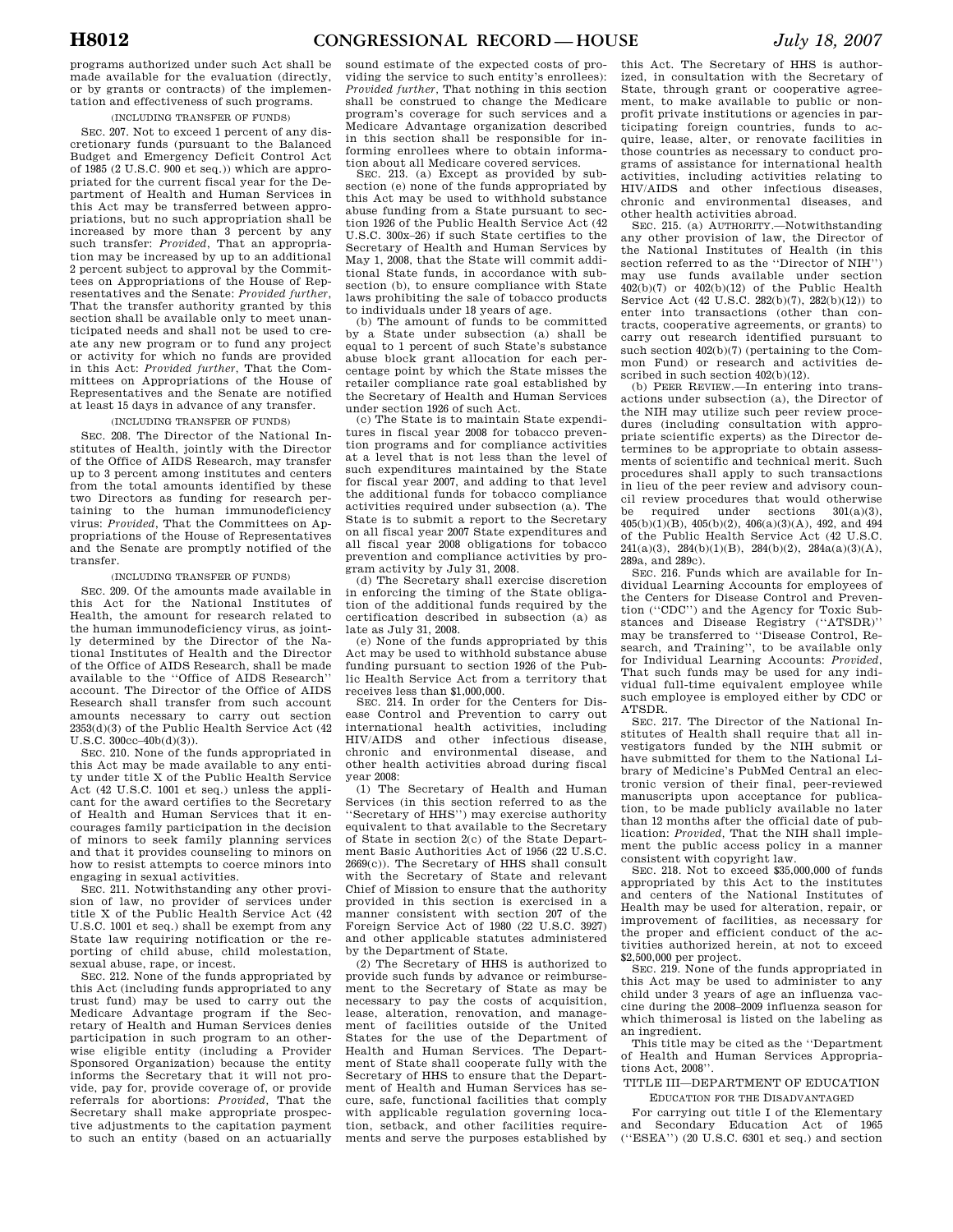418A of the Higher Education Act of 1965 (20 U.S.C. 1070d–2), \$16,016,318,000, of which \$7,698,807,000 shall become available on July 1, 2008, and shall remain available through September 30, 2009, and of which \$8,136,218,000 shall become available on October 1, 2008, and shall remain available through September 30, 2009 for academic year 2008–2009: *Provided*, That \$6,808,971,000 shall be for basic grants under section 1124 of ESEA (20 U.S.C. 6333): *Provided further*, That up to \$4,000,000 of these funds shall be available to the Secretary of Education on October 1, 2007, to obtain annually updated local educationalagency-level census poverty data from the Bureau of the Census: *Provided further*, That \$1,365,031,000 shall be for concentration grants under section 1124A of ESEA (20 U.S.C. 6334): *Provided further*, That \$3,094,562,000 shall be for targeted grants under section 1125 of ESEA (20 U.S.C. 6335): *Provided further*, That \$3,094,260,000 shall be for education finance incentive grants under section 1125A of ESEA (20 U.S.C. 6337): *Provided further*, That \$9,330,000 shall be to carry out sections 1501 and 1503 of ESEA (20 U.S.C. 6491, 6493): *Provided further*, That \$1,634,000 shall be available for a comprehensive school reform clearinghouse.

Mr. FERGUSON. Madam Chairman, I ask unanimous consent that the request for a recorded vote on the Ferguson amendment be withdrawn.

The CHAIRMAN. Is there objection to the request of the gentleman from New Jersey?

There was no objection.

The CHAIRMAN. The amendment is adopted.

AMENDMENT NO. 36 OFFERED BY MS. EDDIE BERNICE JOHNSON OF TEXAS

Ms. EDDIE BERNICE JOHNSON of Texas. Madam Chairman, I offer an amendment.

The CHAIRMAN. The Clerk will designate the amendment.

The text of the amendment is as follows:

Amendment No. 36 offered by Ms. EDDIE BERNICE JOHNSON of Texas:

Page 77, line 6, after the dollar amount, insert "(reduced by \$46,500,000)".

Page 77, line 7, after the dollar amount, insert "(reduced by \$46,500,000)".

Page 83, line 14, after the dollar amount, insert ''(increased by \$46,500,000)''.

Page 83, line 15, after the dollar amount, insert ''(increased by \$46,500,000)''.

Page 83, line 17, after the dollar amount, insert ''(increased by \$46,500,000)''.

Ms. EDDIE BERNICE JOHNSON of Texas. Madam Chairman, I rise today with an amendment to restore funding for the State grants portion of the Safe Drug and Preschool and Communities program to the fiscal year 2007 level.

These grants are an essential part of drug prevention and funds essential in effective services, including peer resistance and social skills training, parent education, student assistance, and education about emerging drug needs. This program serves 97 percent of our Nation's schools, and it is the only program that provides funding for universal prevention of all of our Nation's school-aged youth.

The success of this program has been documented by numerous States and local agencies. It is extremely effective and has contributed to a 23 percent decline in drug use among youth over the past 5 years. It is important to keep drug prevention as a priority. Historically, when funding for drug prevention is cut, drug use amongst youth surges. This program also provides coordinated school and community-based efforts to target emerging drug trends among community members.

As a result, this program has made significant contributions to reducing methamphetamine and black tar heroin use among school-aged youth in many States throughout the country. Over the past 2 years, in Dallas, Texas, we have had 23 teens die from overdoses of a black tar heroin mixture that is called cheese with Tylenol PM, and we work with DEA and local merchants and all around trying to get some handle on it. But through the Safe and Drug-Free Schools and Communities program, local antidrug coalitions have partnered with schools throughout to hold prevention conferences in order to combat this growing epidemic.

#### $\Box$  1200

They have targeted both students and parents to raise awareness surrounding this issue and have also held town hall meetings for teenagers. I have held one myself.

Without the infrastructure provided by this program, the antidrug coalitions would have little if any access to these students and parents, and the heroin problem would have undoubtedly increased.

This issue of emerging drug trends is not isolated. And while drug use among school-age children has declined emerging drug trends continue to rise. We've recently seen new drugs aimed at our children, such as the candy-flavored meth and cocaine in many States, including Texas, California, Arkansas, Nevada, and Alabama. Without strong and effective prevention programs, these growing epidemics will have a devastating impact on the educational performance of students nationwide.

As you're aware, drug prevention is critical to ensuring the overall academic success of our youth. Studies have found that lower reading and math scores are linked to peer substance abuse. Our Nation cannot afford to see alcohol and drug use or violence rise above their current levels.

I urge my colleagues to vote for this amendment to restore the funding for the Safe and Drug Free Schools and Communities Program to the 2007 level. \$46.5 million was reduced, and, Madam Chairman, I do have an offset. The offset for the Safe and Drug Free Schools and Communities Program will come from the Reading First program.

The Reading First program has been mired by allegations of financial conflicts of interest and cronyism and is currently under investigation by the Department of Justice. The Office of Inspector General and the U.S. Department of Education have found numer-

ous legal and ethical violations in how Reading First has steered funds toward favored programs. There has been also conflicts of interest in hiring and the promotion of commercial reading materials. This mismanagement has already resulted in the program being cut by more than 60 percent of fiscal year 2008.

Just a few examples of this mismanagement include the Office of Inspector General found that the program administrator had improperly promoted commercial reading programs potentially in violation of Federal law. The Office of Inspector General analyzed hundreds of e-mails and concluded that the Department's program officials failed to maintain a controlled environment that exemplified management integrity and accountability.

They found that the Madison School District in Wisconsin had substantial data.

The CHAIRMAN. The gentlewoman's time has expired.

Ms. EDDIE BERNICE JOHNSON of Texas. I move the adoption of this amendment, Madam Chairman.

Mr. WALSH of New York. Madam Chairman, I move to strike the last word.

The CHAIRMAN. The gentleman is recognized for 5 minutes.

Mr. WALSH of New York. Madam Chairman, I rise in opposition to this amendment. I certainly can't support further cuts to the Reading First program. It's been cut by \$629 million. Further cutting this bill adds insult to injury.

There have been problems with the program. There have been abuses. And if laws have been broken, the Inspector General will bring charges against those violators. But we shouldn't punish small children and their teachers for those abuses.

We have a need in this country to teach children how to read. I don't think anyone could deny that.

So Madam Chairman, for that reason, I will not support any further cuts to a program that teaches those kids to read. And, in fact, I suspect by the time we get to conference, when some of these issues are clarified, we'll be adding money back to this program.

For that reason, I oppose the amendment.

Madam Chairman, I yield back the balance of my time.

Mr. OBEY. Madam Chairman, I move to strike the last word.

The CHAIRMAN. The gentleman from Wisconsin is recognized for 5 minutes.

Mr. OBEY. Madam Chairman, let me simply say again, as I have several times today, I am sympathetic to the goal of the gentlewoman's amendment, and I appreciate the fact that she did not craft her amendment in a way which would go after general departmental administrative costs. I appreciate that concession on the part of the gentlewoman.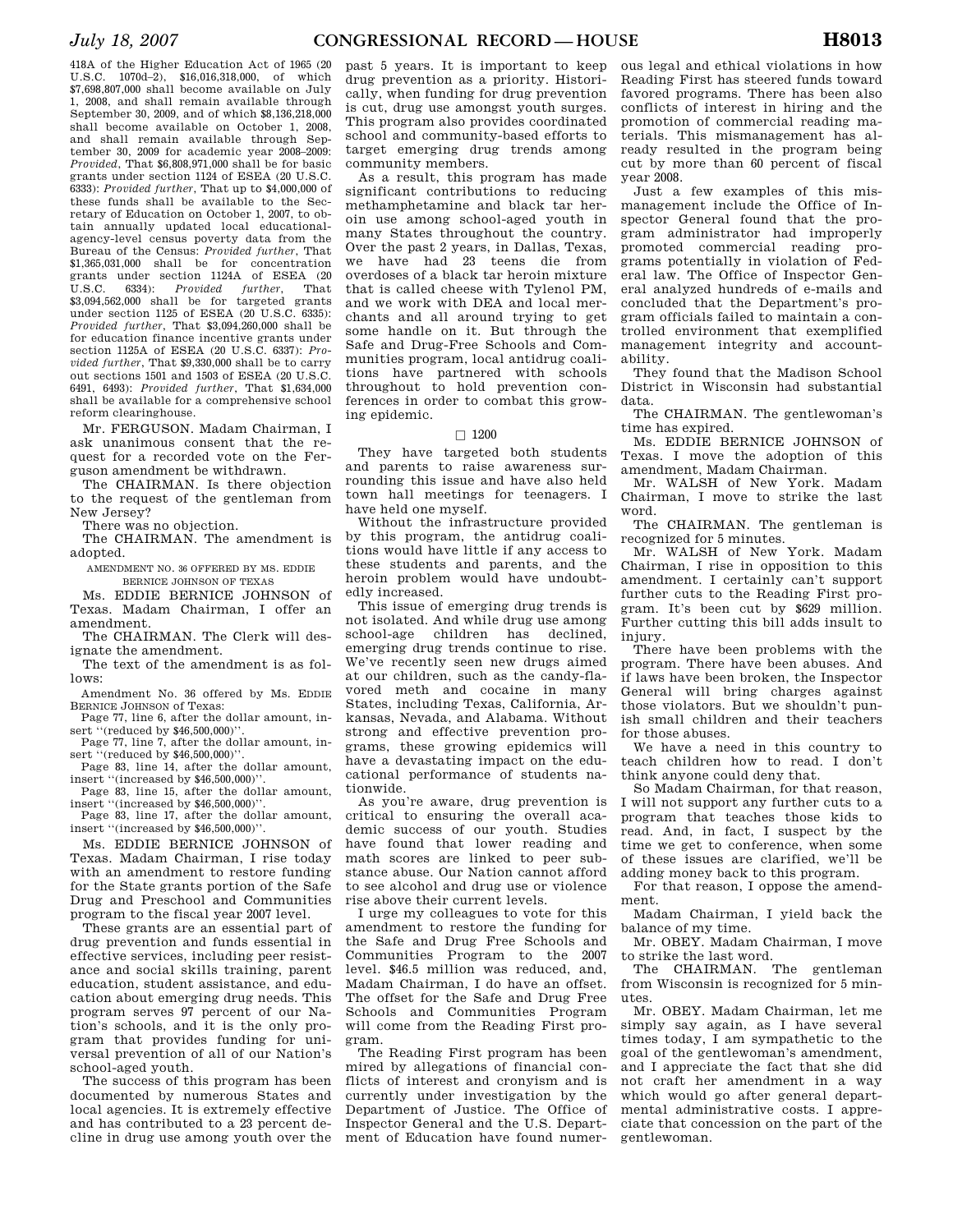Having said that, again, I will not personally object to the amendment because I understand what she is trying to do. But I definitely want to make clear what the gentleman from New York said, that there's only so far that you can cut any of these programs.

I happen to have insisted on a very deep cut in Reading First because of the abuse that occurred of the taxpayer funds in that account. But having said that, it's our hope that, frankly, and the House needs to know this, it's our hope that by the time we get to conference, we will have worked out enough of an understanding with the administration about the corrections that are needed so that we don't have to take the deep cuts that are in the bill now. But we are not yet at that point, so I think people who are bringing these amendments to the floor need to understand that many of them will not survive, simply for the same reason that I said earlier, that this bill is still short of the funds necessary to fund deserving programs such as that pointed out by the gentlewoman from Texas.

Madam Chairman, I yield back the balance of my time.

Mr. JACKSON of Illinois. Madam Chairman, I move to strike the last word.

The CHAIRMAN. The gentleman from Illinois is recognized for 5 minutes.

Mr. JACKSON of Illinois. I yield to the gentlelady from Texas.

Ms. EDDIE BERNICE JOHNSON of Texas. Let me say to the gentleman who objected, I truly understand his objection on the reading program. However, statistics have shown that if these young people are under the influence of drugs, that's where they fall. And if we could prevent this drug usage, it probably will let some of the ability come through.

I know that it's difficult, but this is a very serious problem, and these cuts will hurt very severely in areas, primarily in school districts where we've had even young people having the ability to sell drugs to another young person. Obviously, it's coming from somewhere else.

But in Dallas, we have not found a single child that has experimented with this ''cheese'' that has survived. And we do have parents involved. We'll have to discontinue this program if we don't have these funds. And I would just plead with you to help find these funds somewhere, if you have a severe objection to it coming from this area.

But I felt that if the area's funding was not being handled correctly, it could be placed in a program that's going very well, that has influenced the decrease of 23 percent drug usage among our youth in the last 5 years. And I have grave concern about allowing this to go on without the assistance that's needed.

As I said earlier, I have worked with the FBI. They're working with merchants to try to get some of the Ty-

lenol PM and the other off the market in these areas. It is a serious undertaking in the area. And all of our law enforcement people are involved.

But our schools cannot continue this without the funding. And that's the reason why I plead for understanding for this funding.

Mr. JACKSON of Illinois. I yield back the balance of my time.

Mr. KENNEDY. Madam Chairman, I move to strike the last word.

The CHAIRMAN. The gentleman from Rhode Island is recognized for 5 minutes.

Mr. KENNEDY. Madam Chairman, I just want to commend the lady from Texas for her amendment, and say that I know how many years she spent before coming to Congress dedicated to this issue.

We had a hearing in her district around this issue of mental health and addiction and alcoholism, and we heard from the law enforcement community themselves in her district testify to the fact that over 70 percent of the children in the juvenile justice system were there because of drugs and alcohol. And, frankly, this is a scourge on our schools, and we can't just wish it away by saying, just say no. Just say no won't work. We need to employ resources, and that's what this bill, this amendment, seeks to do.

And, frankly, when you have 20 million people in this country addicted, and you have nearly 10 percent of those people, children, you have a serious problem in this country. We better get about trying to address it, and this amendment seeks to try to do that. And I commend the gentlelady for her amendment and support it.

Madam Chairman, I yield back the balance of my time.

The CHAIRMAN. The question is on the amendment offered by the gentlewoman from Texas (Ms. EDDIE BERNICE JOHNSON).

The amendment was agreed to.

AMENDMENT OFFERED BY MR. WALSH OF NEW YORK

Mr. WALSH of New York. Madam Chairman, I offer an amendment.

The Clerk read as follows:

Amendment offered by Mr. WALSH of New York: On page 78, line 3, before the period insert

the following: ''*Provided further,* That for the purpose of

determining adequate yearly progress for a specific school or school district, the Secretary shall include English language proficiency scores for students deemed to be English language learners only after such students complete their third year of instruction in English as a second language''

Mr. WALSH of New York (during the reading). Madam Chairman, I ask unanimous consent that the amendment be considered as read and printed in the RECORD.

The CHAIRMAN. Is there objection to the request of the gentleman from New York?

There was no objection.

Mr. OBEY. Madam Chairman, I reserve a point of order on the amendment.

The CHAIRMAN. A point of order is reserved.

The gentleman from New York is recognized for 5 minutes.

Mr. WALSH of New York. Madam Chairman, my amendment, which I intend to withdraw, is very simple. It would prohibit the Department of Education from counting test scores for English language learners against school districts until after the student completes 3 years of English language instruction.

In our subcommittee's hearing, with Secretary Spellings, I raised some concerns regarding English Language Arts Test that student learning to speak English as a second language were given this year.

In my home State, there are over 192,000 immigrant students learning English, the majority of whom are in kindergarten through third grade. In the city of Syracuse, my hometown, we have an elementary school in which 43 percent of the kids are English language learners learning English as a second language.

I recognize that there are benefits to monitoring ELL student achievement on an annual basis. But school systems should not be penalized for student scores after only 1 year of instruction.

I'd like to state emphatically that we need to make sure that all of our kids speak and read English proficiently. It is essential to their ability to compete in a very competitive society and a very competitive world. And it is essential to the long-term viability of the American culture that we can all speak to each other in the same tongue.

But I've learned other languages myself, some better than others, and it took me more than 1 year to be considered proficient.

Let's not punish our schools, declaring them failing, before they've spent enough time to teach English thoroughly to our kids. So although I intend to withdraw this amendment, it would be my hope that Chairman MIL-LER and Ranking Member MCKEON are aware of this problem and will take steps to address it when we reauthorize No Child Left Behind.

Mr. OBEY. Would the gentleman yield?

Mr. WALSH of New York. I would be happy to yield to the chairman.

Mr. OBEY. I want to underscore that I agree with my friend from New York and to emphasize that in parts of my own State, school districts face similar problems. In fact, I would bet this problem exists all over the country.

Furthermore, I understand that school districts face a similar issue with respect to the test scores of students receiving special education services. So I'd like to suggest to the gentleman from New York that we sign a joint letter to the authorizing committee requesting that they address this serious issue in the No Child Left Behind reauthorization that they're expected to soon consider.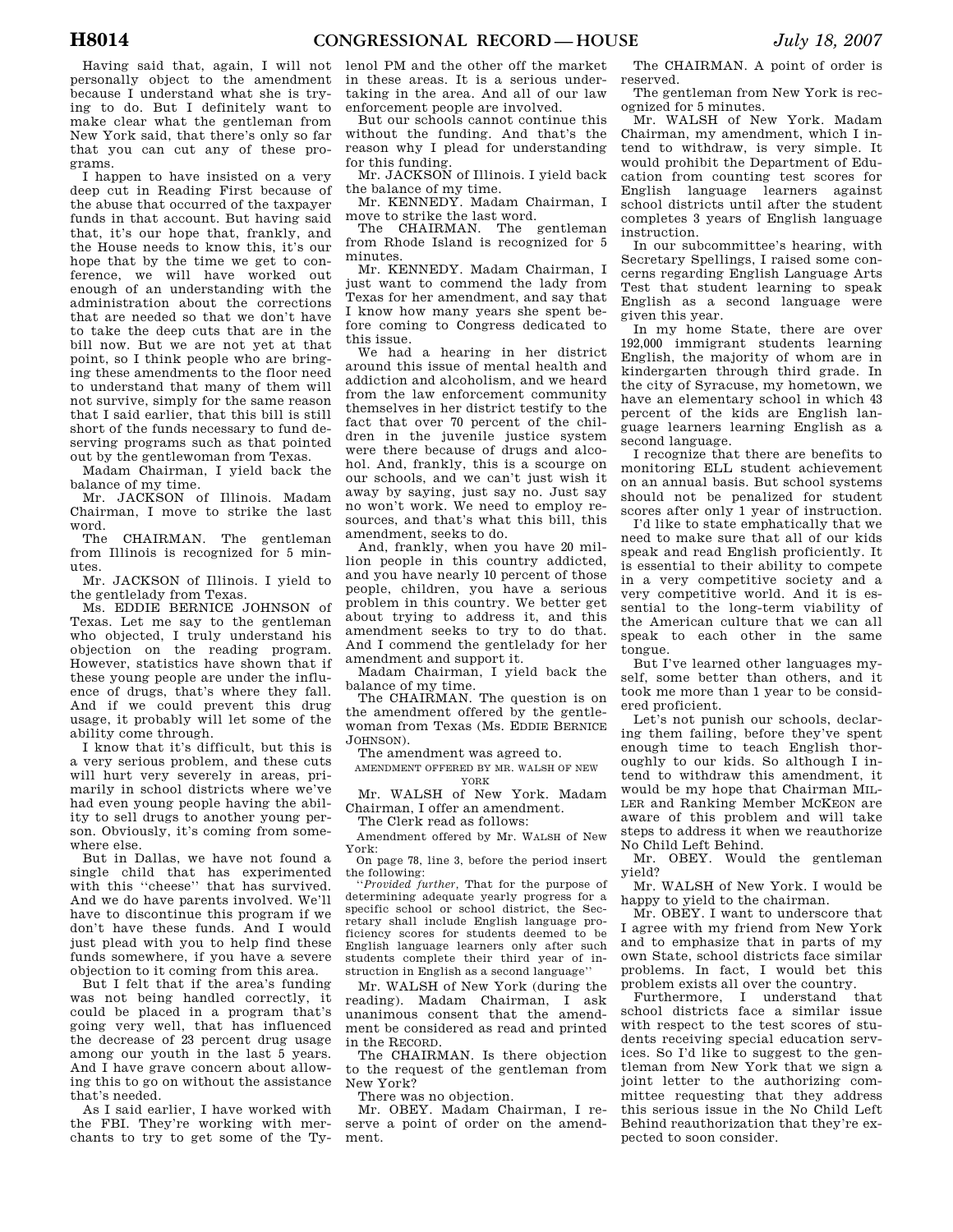Mr. WALSH of New York. Reclaiming my time, I would be pleased to join with my chairman in signing that letter, and thank him for his support, knowing that as chairman of the full committee and of the subcommittee, his voice will be heard on the authorization committee.

yield?

Mr. WALSH of New York. I'd be happy to yield.

Mr. SHADEGG. I understand the gentleman intends to withdraw the amendment. However, I want to rise in strong support of the amendment. As the gentleman knows, we live on opposite sides of the country, you in New York and I in Arizona. But the essence of your amendment says we should not be judging these schools until they've had a chance to, in fact, educate these children in a second language. And judging them after only 12 months, as the gentleman clearly pointed out, is unrealistic and punishing the school, which means to punish all the students at that school and all the parents of those students and all of the teachers and administration officials at that school by evaluating those children and holding them accountable after only 12 months is unrealistic.

I would be happy to join in your letter, and I commend the gentleman for offering the amendment.

Mr. WALSH of New York. I thank the gentleman very much for his vote of confidence in the amendment. I would be happy to work with him on that communication with the authorization committee.

Madam Chairman, I ask unanimous consent to withdraw my amendment.

The CHAIRMAN. Without objection, the amendment is withdrawn.

There was no objection.

The Clerk will read.

The Clerk read as follows:

IMPACT AID

For carrying out programs of financial assistance to federally affected schools authorized by title VIII of the Elementary and Secondary Education Act of 1965 (20 U.S.C. 7701 et seq.), \$1,278,453,000, of which \$1,140,517,000 shall be for basic support payments under section 8003(b) of such Act (20 U.S.C. 7703(b)), \$49,466,000 shall be for payments for children with disabilities under section 8003(d) of such Act (20 U.S.C. 7703(d)), \$17,820,000 shall be for construction under section 8007(a) of such Act (20 U.S.C. 7707(a)), \$65,700,000 shall be for Federal property payments under section 8002 of such Act (20 U.S.C. 7702), and \$4,950,000, to remain available until expended, shall be for facilities maintenance under section 8008 of such Act (20 U.S.C. 7708): *Provided*, That for purposes of computing the amount of a payment for an eligible local educational agency under section 8003(a) of such Act (20 U.S.C. 7703(a)) for school year 2007–2008, children enrolled in a school of such agency that would otherwise be eligible for payment under section 8003(a)(1)(B) of such Act, but due to the deployment of both parents or legal guardians, or a parent or legal guardian having sole custody of such children, or due to the death of a military parent or legal guardian while on active duty (so long as such children reside on Federal property as described in section

 $8003(a)(1)(B)$  of such Act), are no longer eligible under such section, shall be considered as eligible students under such section, provided such students remain in average daily attendance at a school in the same local educational agency they attended prior to their change in eligibility status.

# SCHOOL IMPROVEMENT PROGRAMS

Mr. SHADEGG. Will the gentleman tivities authorized by title II (20 U.S.C. 6601 For carrying out school improvement acet seq.), part B of title IV (20 U.S.C. 7171 et seq.), part A of title V (20 U.S.C. 7201 et seq.) and subparts 6 and 9 of part D of title V (20 U.S.C. 7253 et seq., 20 U.S.C. 7259 et seq.), part A of title VI (20 U.S.C. 7301 et seq.) and part B of title VI (20 U.S.C. 7341 et seq.), and part B of title VII (20 U.S.C. 7511 et seq.) and part C of title VII (20 U.S.C. 7541 et seq.) of the Elementary and Secondary Education Act of 1965 (''ESEA''); the McKinney-Vento Homeless Assistance Act (42 U.S.C. 11301 et seq.); section 203 of the Educational Technical Assistance Act of 2002 (20 U.S.C. 9602); the Compact of Free Association Amendments Act of 2003 (48 U.S.C. 1921 et seq.); and the Civil Rights Act of 1964 (42 U.S.C. 2000a et seq.), \$5,678,002,000, of which \$4,059,441,000 shall become available on July 1, 2008, and remain available through September 30, 2009, and of which \$1,435,000,000 shall become available on October 1, 2008, and shall remain available through September 30, 2009, for academic year 2008–2009: *Provided*, That \$411,630,000 shall be for State assessments and related activities authorized under sections 6111 and 6112 of ESEA (20 U.S.C. 7301, 7301a): *Provided further*, That up to 100 percent of the funds available to a State educational agency under part D of title II of the ESEA (20 U.S.C. 6751 et seq.) may be used for subgrants described in section  $2412(a)(2)(B)$  of such Act (20 U.S.C. 6762(a)(2)(B)): *Provided further*, That \$56,257,000 shall be available to carry out section 203 of the Educational Technical Assistance Act of 2002: *Provided further*, That \$34,376,000 shall be available to carry out part D of title V of ESEA: *Provided further*, That no funds appropriated under this heading may be used to carry out section 5494 under ESEA (20 U.S.C. 7259c): *Provided further*, That \$18,001,000 shall be available to carry out the Supplemental Education Grants program for the Federated States of Micronesia and for the Republic of the Marshall Islands: *Provided further*, That up to 5 percent of these amounts may be reserved by the Federated States of Micronesia and the Republic of the Marshall Islands to administer the Supplemental Education Grants programs and to obtain technical assistance, oversight, and consultancy services in the administration of these grants and to reimburse the United States Departments of Labor, Health and Human Services, and Education for such services: *Provided further*, That \$3,000,000 of the funds available for the Foreign Language Assistance Program shall be available for 5-year grants to local educational agencies that would work in partnership with one or more institutions of higher education to establish or expand articulated programs of study in languages critical to United States national security that will enable successful students to advance from elementary school through college to achieve a superior level of proficiency in those languages.

AMENDMENT OFFERED BY MR. PRICE OF

GEORGIA

Mr. PRICE of Georgia. Madam Chairman, I offer an amendment.

The Clerk read as follows: Amendment offered by Mr. PRICE of Georgia:

Page 80, line 2, after the first dollar amount and after the second dollar amount, insert ''(reduced by \$21,000,000)''.

Page 82, line 6, after the first dollar amount, insert ''(increased by \$21,000,000)''. Page 82, line 13, after the dollar amount,

insert ''(increased by  $\$21,000,000)$  ' Page 82, line 15, after the dollar amount, insert ''(increased by \$21,000,000)''.

Mr. PRICE of Georgia. Madam Chairman, this amendment is offered in an effort to try to reprioritize monies between two separate funds related to gaining high-quality teachers in our Nation, the Teacher Incentive Fund and the Teacher Quality State Grants.

# $\Box$  1215

The Teacher Incentive Fund, my amendment would increase the funding for that by \$21 million. When the 2007 fiscal year budget was adopted or the appropriations bill adopted, receipt was \$2 million. The request from the President for this year was \$199 million, and the bill before us includes a provision for \$99 million, \$100 million less than the President's request.

As opposed to the Teacher Quality State Grants, which received last year \$2.8 billion, the President's request was for \$2.7 billion and the bill before us includes a provision for \$3.1 billion, \$400 million more than the request by the Department.

Teacher quality, Madam Chairman, is certainly the most important schoolrelated factor influencing student achievement. The No Child Left Behind Act reflects this and one of the central tenets is putting a highly qualified teacher in every classroom. Congress now has a greater opportunity to take teacher quality initiatives a step further by increasing funding for the Teacher Incentive Fund, a program that rewards highly effective teachers and rewards results.

The Teacher Incentive Fund allows States and school districts to apply for Federal grants in order to develop and implement performance-based compensation systems for both teachers and principals. With the Teacher Incentive Fund, educators who improve student achievement in the classroom are provided with financial rewards such as bonuses and increasing salaries. In 2006, the Teacher Incentive Fund and Congress provided \$100 million for the new program; however, in 2007 it received only \$2 million, and this is for a program that has shown very successful and rewarding results.

There is certainly a need for the fund and to date 34 grantees have received money. But the Department of Education has received nearly 150 applications. More resources would mean more districts would be able to establish performance-based compensation systems.

Looking at the workforce, it is estimated that more than 2 million teachers will need to be hired over the next decade. Research has shown that performance pay can be effective at recruiting and retaining highly qualified teachers. So the Teacher Incentive Fund will encourage a talented pool of individuals to go into the field of teaching.

Again, this is a reprioritization, a movement of \$21 million from the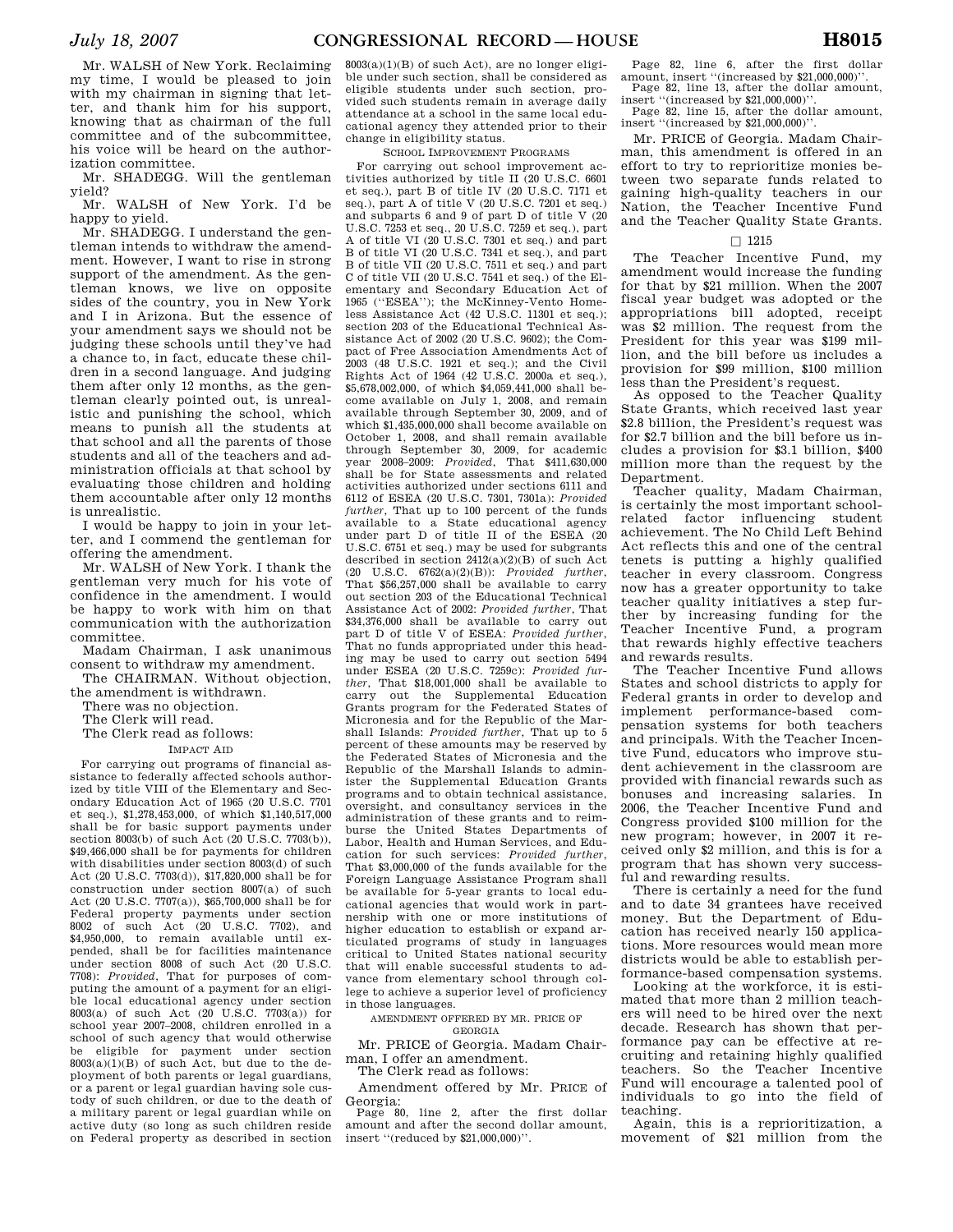Teacher Quality State Grants, which is slated to receive \$3.1 billion to the Teacher Incentive Fund, which would then receive \$120 million. By doing so, this money can be directly given to local districts to create compensation systems and therefore recruit and reward outstanding teachers. Nothing wrong with rewarding the best and brightest when it comes to educating our children.

I urge adoption of the amendment.

Madam Chairman, I yield back the

balance of my time.<br>Mr. GARRETT of New Jersey. Madam Chairman, I move to strike the last word

The CHAIRMAN. The gentleman is recognized for 5 minutes.

Mr. GARRETT of New Jersey. Madam Chairman, I rise to support the gentleman from Georgia in his amendment. And the overall focus of his amendment is to do two things, first of which is what Congress should be asked to do by all of our constituents in all our districts from all across this country, and that is to take their hardearned dollars that they send to us in the form of tax revenue and to prioritize them into the most efficient manner and into the most efficient programs and into the most efficient methodologies in order to get those programs effectuated for the good of the citizens. And that is what this amendment does.

In accord with the opinion of the administration, there are a number of programs now in existence essentially attempting to do the same thing. Here with regard to education, essentially trying to lift up the quality of education in this country, a laudable goal obviously; secondly, to lift up the quality of teachers in the classroom, again a laudable goal obviously. But we are asked to prioritize this to make sure that those dollars actually get to those programs and effectively down to the teachers, where it can do the most good. The gentleman from Georgia's amendment would do just that.

One of the fundamental flaws in the No Child Left Behind program is to take away the issue of authority and local control from the frontlines, and that is the classroom and that is the teacher, and shift it someplace else. The fundamental flaw with No Child Left Behind is to say that the parents should not be involved in making the decisions or the teachers should not be the ones making the ultimate decisions on how we educate our children, but it should be the bureaucrats down in Washington and unelected at that.

We need believe that the focus should be shifted back to the parents, back to the teachers, for those who are the people on the frontlines, those are the people who are having the day-to-day interaction with our children.

When you think about it, if you have kids in school or if you have neighbors with kids in school and they have a problem in the classroom, where is the first place that they go to to try to re-

solve that problem? They go into the schoolhouse and into the classroom and talk to the teacher. They want to get to the bottom of it right then and there. And ultimately it is a matter of making sure that that teacher is the best qualified teacher that you can actually have in that classroom.

Parents do not go to Washington, DC, and speak with the U.S. Department of Education to try to resolve some difficulty they have in their classroom. Parents do not come down here to speak with the Secretary of Education to deal with difficulties they have in their classroom. They go to the teacher. And they sit down and work things out to try to get to the heart of it and the root of the cause of the problem.

And the gentleman from Georgia realizes this. And he realizes that in order to make a better classroom where more learning can occur, where we can have better schoolhouses and classrooms, where we can raise up the quality of education, it is to raise up the quality of our teachers. The gentleman from Georgia's amendment does just that by ending programs that are ineffective, ineffectual, and don't get the job done, and transfers them over to those programs that do get the job done. In this matter we should all be commending the gentleman and support his amendment.

Madam Chairman, I yield back the balance of my time.

Mr. OBEY. Madam Chairman, I move to strike the last word

The CHAIRMAN. The gentleman from Wisconsin is recognized for 5 minutes.

Mr. OBEY. Madam Chairman, I must confess a certain degree of confusion about this amendment. I always had the impression that good Republicans like block grants, and I also had the impression that thoughtful Republicans favor as much local control as possible. And yet this amendment would have us running in the opposite direction.

What this amendment would do is it would take the dollars in question out of a program which provides aid to all States in the Union and instead reserve that money for use in just the few States who have bought into the approach that is supported by these two gentlemen.

One of my favorite quotations is from Eric Sevareid, who used to be on CBS News a few years ago, and he said, ''It is important to maintain the courage of one's doubts in an age of dangerous certainties.''

And I have to say that I have a lot of doubts about what is the most effective way to teach children. I don't think I have all the answers. I don't think this House has all the answers. So I don't think we ought to be dictating to States what answers they seek in their teacher quality programs.

The virtue of the committee approach, as opposed to the approach suggested by the amendment, is that States can use the money in the block

grant as it is provided in the committee bill and they can use it for any variety of techniques, including the one that is being promoted by the two gentlemen pushing this amendment. It seems to me that at a time when we are already questioning the rigidity of No Child Left Behind, and I must confess I voted for No Child Left Behind but with serious reservations and I will not vote to renew it unless those reservations are corrected, but it just seems to me that at a time when we are recognizing that No Child Left Behind is needlessly rigid, we should not be piling on to that rigidity with additional pieces of our own.

So with that I would simply urge Members to allow States to continue to have the flexibility that they have under the committee approach, and I would urge a ''no'' vote on the amendment.

Madam Chairman, I yield back the balance of my time.

Mr. HENSARLING. Madam Chairman, I move to strike the last word.

The CHAIRMAN. The gentleman from Texas is recognized for 5 minutes.

Mr. HENSARLING. I yield to the gentleman from Georgia, the sponsor of the amendment.

Mr. PRICE of Georgia. I thank the gentleman for yielding.

I appreciate the Chair's comments and I agree with him that we don't have all the answers. I would suggest, however, that what this amendment does is more appropriately prioritize moneys based upon the concerns and recommendation of the Department of Education. The fundamental difference between the two programs, the Teacher Quality State Grants, which is a program that in many areas gets excellent results, the differences are two that this amendment addresses:

One is that the overwhelming portion of the money that is available has been put into the Teacher Quality State Grants, moving from \$2.8 billion last year to \$3.1 billion this year, as opposed to the Teacher Incentive Fund, which would move from a high of \$100 million in the last 2 years to \$99 million this year, in essence a flat appropriations.

The other main difference is that the Teacher Incentive Fund rewards results. It rewards performance. It rewards teachers and schools who are actually gaining those high quality results that we desire for all students across our Nation.

So I would respectfully disagree with the Chair, that this is not prescriptive in its formula and the only rigidity that it has in it is that it requires results. So, hopefully, the House will see that the sense in looking at performance, looking at quality teachers, looking at what they are doing in the classroom and the results that they are getting, and rewarding that kind of performance makes sense. I would suggest that that is what most of us have said at home when we talk to our constituents and that this amendment aligns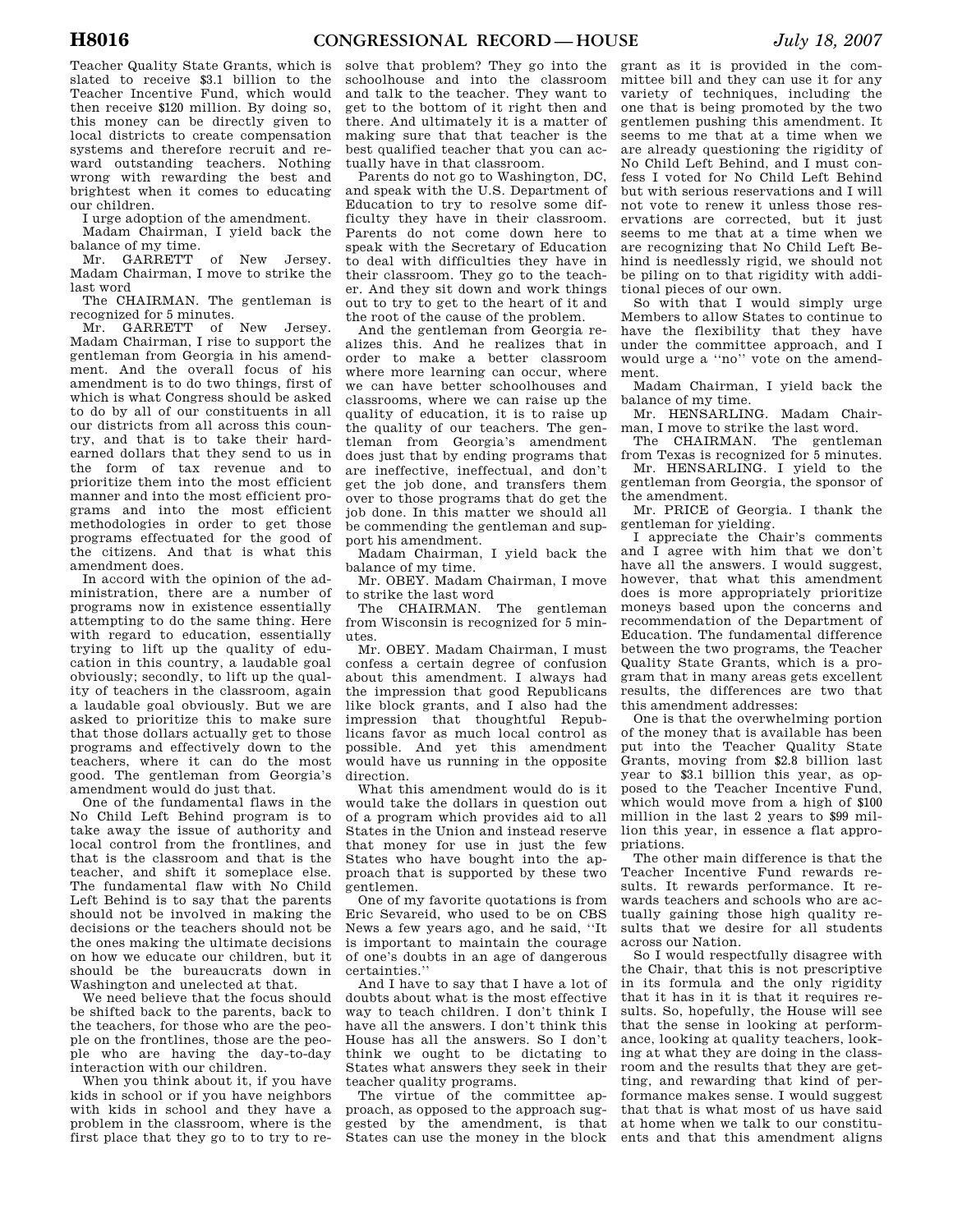the actions of this House with what we have told our constituents we would be supporting here in the House of Representatives.

So I appreciate the time, and I encourage, again, my colleagues to support this amendment.

Mr. HENSARLING. Madam Chairman, reclaiming my time, I thank the gentleman for his leadership. I compliment him on the amendment. I urge its adoption.

Madam Chairman, I yield back the balance of my time.

Mr. REGULA. Madam Chairman, I move to strike the last word.

The CHAIRMAN. The gentleman from Ohio is recognized for  $\frac{3}{2}$  minutes.

Mr. REGULA. First of all, Madam Chairman, I want to express my appreciation to the chairman of the committee for including funding for the teacher incentive fund. It is so vitally important to the inner cities to be able to attract the best teachers and this fund can be used by school districts to do just that.

Too often in the school systems, the best teachers tend to flee to the suburbs and they also flee to the good schools. Where we really need the top notch teachers are in the inner cities because our cities are really facing a crisis in the sense that their percentage of those who do not finish high school is growing and is a terrible waste of human capital. We can't afford that.

And one of the important things is to get these students in the early years, first grade, kindergarten, second grade, third grade, to like school and to like to learn, and that takes a quality teacher. And this program, and thanks to the chairman we have the 99 million dollars and this proposal for some additional, allows schools to give some financial incentives to the really top notch teachers to take on that responsibility.

I have an instance in my district where a handicapped teacher has inspired a class in a low-income neighborhood and it has made a world of difference in the lives of these young people.

So I just want to express, again, my appreciation to the chairman and for the interest of the gentleman from Georgia in the Teacher Incentive program because I think it is one of the vital challenges in addressing the dropout rate in the big cities to ensure that these students get a taste for education and they enjoy the experience and they stay with it. I am hopeful that the States will use these funds in that way, to give incentives to the very best teachers to go into the toughest areas and inspire young people.

I will add that the Teach for America program does a great job in that respect because they send their Teach for America candidates into very difficult situations.

I hope that we can address the dropout rate prospectively when we have a nation where 31 percent statistically do

not finish high school and we know it is much larger in the cities. So there is the challenge, and this program, which the chairman was gracious enough to include in the original bill, is one of the keys to addressing that problem. So I, again, commend the chairman and also the gentleman from Georgia for their concern to inspire and make it attractive for the quality teachers to teach in difficult situations.

The teacher is where it is. If you ask any group, as I do when I give a speech, how many of you had a teacher, maybe two that made a difference in your life? And every hand will go up, and that says so eloquently that we want to have teachers in the toughest situations where their students will at some time in the future say, yes, I had a teacher that made a difference in my life.

## $\Box$  1230

That's why I'm here. That's why I finished high school. That's why I press on.

I went into a charter school where there was a Teach for America Teachers and it was in one of the toughest parts of the city. And the teacher there said, as we walked through the door, these were fifth graders, ''What do we do in 2010 or 2011?'' Without missing a beat, every student said, ''We go to college.'' Now, if I had done that 5 years ago or 3, they would have said, ''What? What do we do? I don't know. Drop out, probably.''

So I want to again commend the chairman for many parts of this bill that are important to giving teachers inspiration and making schools better so that whomever is here 25 years from now will not be saying that 31 percent of the students in the United States drop out. We can ill afford that in the competitive world in which we live.

Madam Chairman, I yield back the balance of my time.

The CHAIRMAN. The question is on the amendment offered by the gentleman from Georgia (Mr. PRICE).

The question was taken; and the Chairman announced that the ayes appeared to have it.

Mr. JACKSON of Illinois. Madam Chairman, I demand a recorded vote.

The CHAIRMAN. Pursuant to clause 6 of rule XVIII, further proceedings on the amendment offered by the gentleman from Georgia will be postponed. AMENDMENT OFFERED BY MR. GARRETT OF NEW JERSEY

Mr. GARRETT of New Jersey. Madam Chairman, I offer an amendment.

The Clerk read as follows:

Amendment offered by Mr. GARRETT of New Jersey:

Page 80, line 2, after each dollar amount, insert ''(reduced by \$33,907,000)''.

Mr. GARRETT of New Jersey. Madam Chairman, I rise today to offer an amendment that mirrors the President's budget request to eliminate funding in the bill for the Alaskan Native Education Equity Program. By so doing this, it will save our Nation's taxpayers \$33.9 million.

Now, as with many of the programs that you will be hearing us discussing both yesterday and today and in the future, this program does, in fact, support a worthwhile goal, and that is providing additional educational services to Alaskan Natives. The services provided to Alaskan Natives that are students through this program, however, are redundant of many of the other types of programs that are provided through various other agencies, most notably through the Department's other education programs.

See, our funding priorities must be exactly that. When we come together as a conference and then as a body to support appropriation bills, we are called upon by the American taxpayers to set those things, priorities, just as the American family budget is created each day, each week, each month in American families across their country and they sit down at their kitchen table to decide what are their priorities when it comes to spending their hardearned dollars.

They have educational interests in mind as well. They may have children that they have to decide whether they're going to be sending them to college this year or next, to a highpriced college or a moderate-priced college, et cetera. They have to set priorities when it comes to how much money will they be able to set aside in their savings account for educational purposes. Or if their kids are in a K–12 system, whether it's public school or private school, likewise, the American public has to set their own priorities, decide how much money they can set aside if they choose to send their kids to a private school. Or if their kids are going to a public school, how much money will they set aside so that they can spend on their children when it comes to educational purposes for extracurricular activities or supplements to the school program.

American families are called upon to do this every single day, every single week of the year with their budget. And all we are asking right now is that the U.S. Congress and the Senate do the exact same thing with their hardearned tax dollars that they've entrusted to us. In this matter, what we are doing is saying we have several programs, the same laudable goals. We are eliminating one and shifting the dollars to the another so that the program gets done.

I would now like to bring my colleagues' attention to a recent report by the Nonpartisan Tax Foundation. This report details how much money each State taxpayer contributes in Federal dollars and how much money each State taxpayer receives back. This is very interesting, especially if you come from the State of New Jersey, as I do.

According to this report, Alaska, which is the subject of this amendment, ranks second in the Nation, getting \$1.80 back for every \$1 that the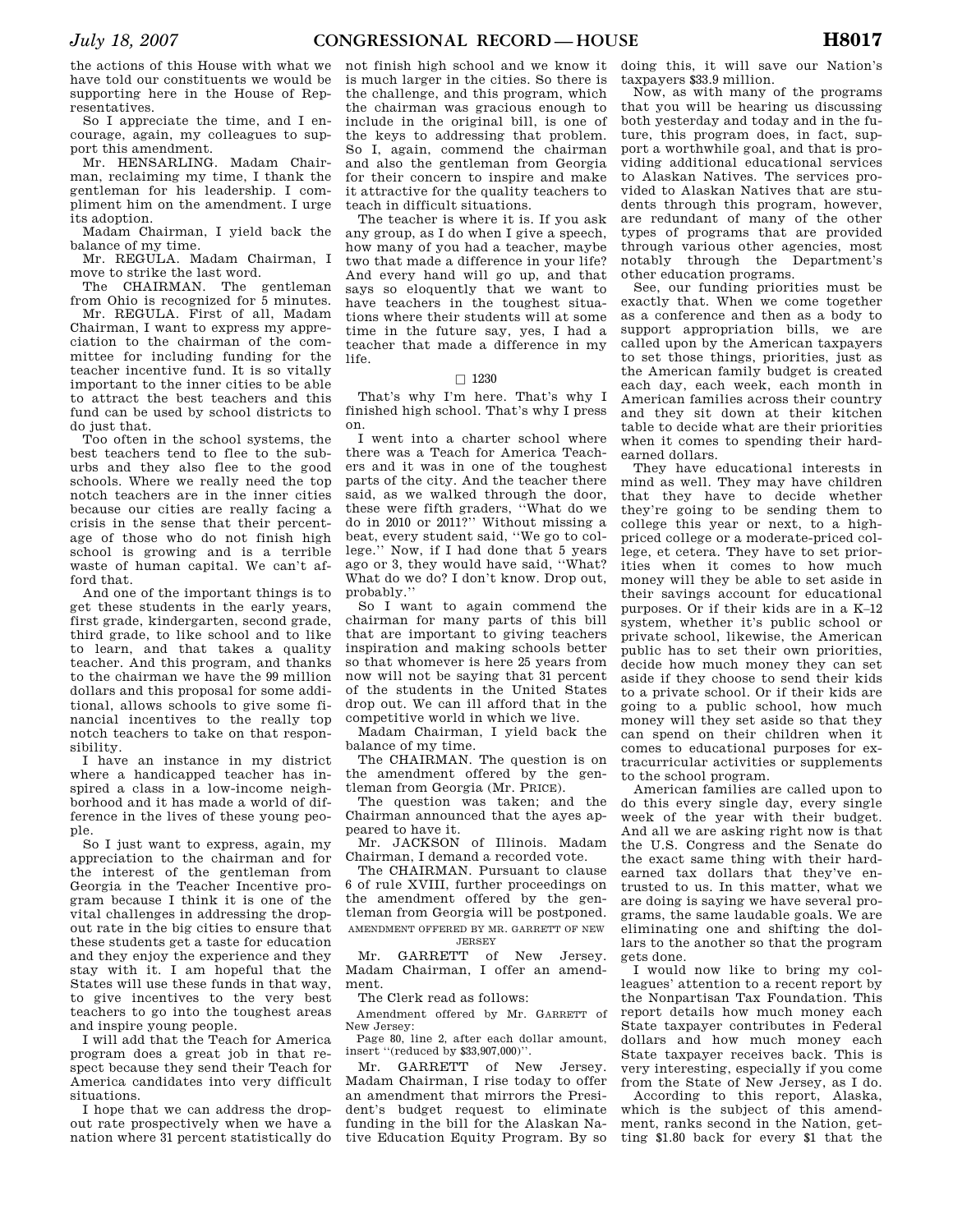taxpayers up there pay in Federal taxes. In contrast, my good State of New Jersey ranks dead last. We receive back a paltry 63 cents back for every dollar that a New Jersey taxpayer sends to Washington. What does that mean? That means that New Jersey taxpayers, working just as hard as the taxpayers up in the great State of Alaska are, are sending one dollar in with their paycheck each week, or multiple dollars as it is. But at the end of the day, when they see how Congress appropriates those dollars, New Jerseyans find out that they're only getting back 63 cents on the dollar.

Conversely, we look up to Alaska, the subject of this amendment. How much does every taxpayer get back from the dollar that they contribute to the good of the country and the State? They get back \$1.80. It's a fairness issue, quite honestly, Madam Chairman. Where are our dollars going?

And with the new Democratic majority passing the largest tax increase in American history recently in its budget, the burden on New Jersey taxpayers will only continue to rise. Yet at the same time, we are providing nearly \$40 million for redundant services in a State that is already nearly on a 2–1 ratio on every dollar that it sends to Washington.

Mr. JACKSON of Illinois. Will the gentleman yield?

Mr. GARRETT of New Jersey. Let me just finish this thought.

Mr. JACKSON of Illinois. I have a parliamentary inquiry, Madam Chairman. There is a problem with the amendment that is at the desk.

The CHAIRMAN. Will the gentleman from New Jersey yield for a parliamentary inquiry?

Mr. GARRETT of New Jersey. I am not yielding. I am finishing my thought.

The CHAIRMAN. The gentleman from New Jersey is recognized.

Mr. GARRETT of New Jersey. Madam Chairman, and I will be brief, we must remember that every dollar that we send to Washington comes out of that proverbial ''family budget'' that I referenced before. So when duplicate programs like this come before us, we should put ourselves in the shoes of the family in the same situation.

So, do you think that families would go out, families from the other side of the aisle would go out and spend their hard-earned tax dollars on a month's worth of groceries and then go out and eat every single night of the week? I don't think so. That would be duplicative. They would be spending money on the exact same thing. American families don't do that; neither should Congress. That doesn't make much sense to me, Madam Chairman, and quite frankly, neither does the funding of multiple Federal programs do the same.

The CHAIRMAN. The gentleman's time has expired.

Mr. OBEY. Madam Chairman, I rise in opposition to the amendment.

The CHAIRMAN. The gentleman from Wisconsin is recognized for 5 minutes.

# PARLIAMENTARY INQUIRY

Mr. JACKSON of Illinois. Madam Chairman, I have a parliamentary inquiry before the gentleman begins.

The CHAIRMAN. The gentleman from Illinois is recognized.

Mr. JACKSON of Illinois. Madam Chairman, at the desk, the amendment that the gentleman was speaking to concerned Native Hawaiians, but the gentleman spoke about Alaskans. And I asked the Clerk if he had the amendment that the gentleman was speaking about on Native Alaskans and he said he did not have that amendment. So I'm trying to figure out, are we responding to the Native Hawaiian language for \$33,907,000, which is what is at the desk, or the gentleman's argument about Alaskans, which is not at the desk? And that is my inquiry.

The CHAIRMAN. Without objection, the Clerk will re-report the amendment.

The Clerk read the amendment.

Mr. JACKSON of Illinois. Madam Chairman, that's about Hawaiians.

The CHAIRMAN. Did the Clerk report the intended amendment?

Mr. GARRETT of New Jersey. Madam Chairman, there are two amendments at the desk. The amendment that I was speaking on is my amendment, which goes to the issue of Native Alaskans. The gentleman may be referring to another subsequent amendment that will later on refer to Native Hawaiians. It's the same page, same line, same dollar amount, so I can understand the confusion.

Mr. JACKSON of Illinois. I thank the Chair.

Mr. OBEY. Madam Chairman, may I inquire as to how much time I have remaining?

The CHAIRMAN. The gentleman from Wisconsin has 5 minutes remaining.

Mr. OBEY. Madam Chairman, let me simply say that I have only been to Alaska once in my life. I have certainly never been in an Alaskan school. But my grandfather taught me a long time ago, and I'm sure you have heard this many times in your own lives, but he used to say that nothing is more expensive in the long run than a badly educated child. And I don't care if that child comes from New Jersey or Wisconsin or Hawaii or Alaska, a badly educated child is a menace to society. Why, just imagine a badly educated child could grow up to be elected as a Member of Congress from New Jersey or Wisconsin. They could come into this Chamber filled full of all sorts of half-baked ideas, and the Congress would be plagued with having to spend hours and hours dealing with those ideas. I'm sure I've presented a few of the bad ideas myself to this House in that time.

The point is that Alaska may seem remote and far away, but the fact is that there are special children who do

have special needs. Does anyone really believe that we are spending enough on Indian education programs around the whole country, for instance? And yet, we're told by the administration that we ought to eliminate the program for Alaska Native students because they benefit from the Indian education programs. Well, I've got tribes in my own State, and I know how inadequate some of those schools are, though they're trying the best they can.

I would simply say that if the authorizing committee wants to deauthorize this program, then fine, but I see no purpose right now in singling out one special group of children for exclusion from this bill and this account. I can think of a lot of things that go on in Alaska that I would just assume see stopped before I would see them stop educating children with special needs. I wish that they would take a different approach, for instance, on their highway aids. I think that their lack of judgment on that score has embarrassed the entire Congress. But I don't think that the Indian children or the Native Alaskan children who are educated under this should wind up being the principal victims of that action by the State of Alaska.

I sense in this House that people are touchy about voting for anything for Alaska since that happened. Well, I don't want these kids to be unlucky enough to run into accidents that started out to happen to somebody else. So it seems to me that the wise course is to reject the gentleman's amendment and allow the authorizing committee to determine whether or not this program ought to continue or not.

Madam Chairman, I yield back the balance of my time.<br>Mr. WESTMOR

WESTMORELAND. Madam Chairman, I move to strike the last word.

The CHAIRMAN. The gentleman from Georgia is recognized for 5 minutes.

Mr. WESTMORELAND. I would like to recognize my good friend from New Jersey.

Mr. GARRETT of New Jersey. I thank the gentleman from Georgia.

And let me just begin to reference the chairman's comment as far as whether we should be excluding one set of children from this. Well, that's exactly the point; I believe that we should not be excluding any children. And the language in the bill that is before us right now excludes the children of 49 other States.

# $\Box$  1245

As the Representative of the Fifth District of New Jersey, I am concerned. I come to the floor because this underlying bill excludes the children from the State of New Jersey with this special extra funding. Let me assure the gentleman there are children with special needs in the State of New Jersey, and there are children with special needs in the State of Wisconsin as well.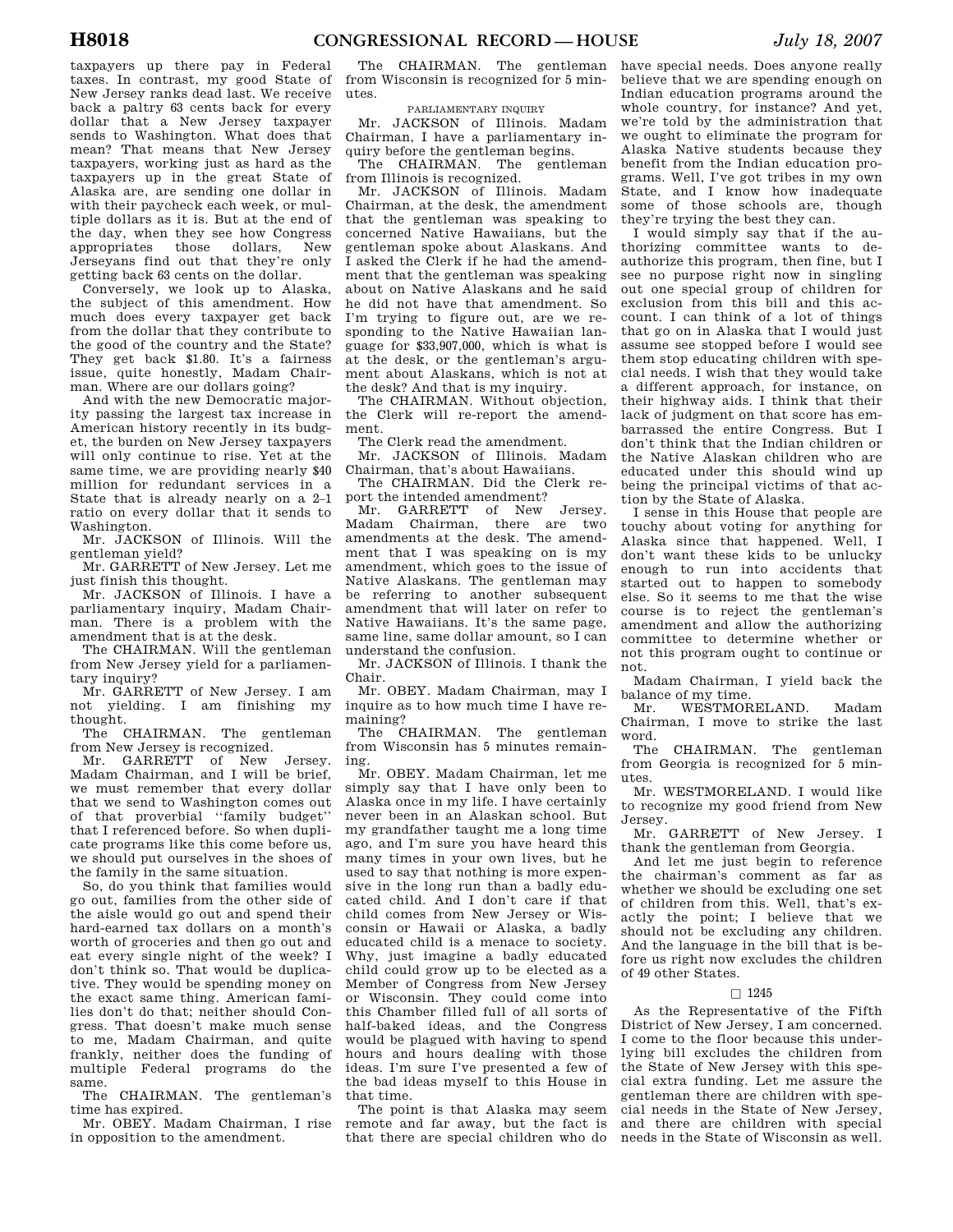They are excluded from the Alaska Native Education Program. I am trying to bring fairness to the overall program, which is also what the administration is trying to do.

Let me make that point by sharing with you this comment. The Alaska Native Education Program is authorized by the ESEA of 1965 and they are subject to the reauthorization. But the administration was not recommending reauthorization and, accordingly, funded it at zero. The administration, as do I, recognizes the importance of ensuring that the Alaska Native students receive appropriate educational services. This request is consistent with the administration policy of increasing resources for high-priority programs by eliminating small categorical programs that have a limited effect, such as this.

In addition, the services provided to Alaska Native students through this program are redundant with many of the programs through the Department's Indian Education Program already being funded.

School districts that wish to implement programs and services tailored to the educational and cultural needs of the Alaska Native students are able to use funds already provided under other Federal programs in the 2008 budget. That includes \$1 billion in direct support for the education of Indians and Alaska Natives in addition to the significant funds that are provided to those students who receive services through broader Federal programs; grant programs such as title I grants to local educational agencies and special grants.

Further, let me point this out as well: Alaska Native students will also benefit in addition to \$1 billion that I also already referenced. They will also benefit from the Department of Indian Education Programs, which provide more than \$118 million, \$118 million, in formula grants to school districts and competitive grants for demonstration and professional development programs as well.

You see, these programs already serve as the Department's principal vehicle for addressing those unique educational and culture-related needs which the gentleman from Wisconsin is referring to.

The bottom line is there are already programs established that address those concerns that the gentleman from Wisconsin raises. The administration recognized this and already requested appropriations of \$1 billion overall, plus the \$118 million in special formula grants.

So it is our position, in line with the administration, that we do need to address those specific needs of those children who are in unique circumstances such as we find with Native American Indians in Alaska. But we do not need to do it in a redundant manner.

Finally, I would just conclude by saying the gentleman from Wisconsin is correct. We do not want to have chil-

dren not being educated, regardless of what State they come from, whether it is from New Jersey, the good State of Georgia, the good State of Wisconsin or Alaska. But we are not doing the children any favor whatsoever if we do not appropriate the dollars in a manner that effectively gets that job done. This amendment works to effectuate and ensure those kids get properly educated.

Mr. WESTMORELAND. I want to thank my friend from New Jersey for offering this amendment. I hope this House will see fit to pass it.

But let me say this: I think as we talk about children and education, that from my background, and I have a high school education, I attended college for a short period of time prior to being married, but let me say this: What I have found is that education is best from the local level, and I don't know that the Federal Government can really take some of these programs and put them down into a local school district and say here is this money, use it for this purpose or you don't get the money.

To me, it would be much better if some of this money were set down in a block grant to the State and let the State identify the problems and especially the funding problems that they have and be able to administer the money.

Madam Chairman, I yield back the balance of my time.

Mr. ABERCROMBIE. Madam Chairman, I move to strike the last word.

The CHAIRMAN. The gentleman from Hawaii is recognized for 5 minutes.

Mr. ABERCROMBIE. Madam Chairman, I am standing here today speaking for young people in Alaska. I am sure that when Mr. YOUNG gets the opportunity, he will be down here to speak for them, too.

I wasn't aware of the fact that the young children in Alaska needed the tender mercies of the gentleman from New Jersey to speak for them. I would think that the children in New Jersey have all they can do, considering the level of the rhetoric I have heard for the last few minutes, to get the best education possible there. The Congress is certainly not being well informed about it today.

I most certainly agree with the other gentleman who said that education is best left to the local level. How about letting the gentleman from Alaska, or any other place where they understand what the educational needs of their children are, handle it at their level? That would be the way to take care of it.

Mr. GARRETT of New Jersey. Will the gentleman yield?

Mr. ABERCROMBIE. No, I will not yield. You had more than enough time to make your case.

Madam Chairman, I am going to make a case for those children and the children in Hawaii and the children in every other State and area in this

country who deserve the support of this Congress. I have heard talk already down here today about taxes being paid. You don't think taxes are being paid in Alaska or in Hawaii or elsewhere?

When you talk about local programs. I have the local programs that we have in Hawaii. I am sure Mr. YOUNG has the local programs that we have in Alaska. I haven't examined them in New Jersey, but, as I say, I have heard the rhetoric for the last few minutes. Maybe I had better go up there and give them a hand.

Now, I respect every Member of this floor, and I expect to receive the same in return. When the State of Hawaii came into the Union, one of the protocols of the Admissions Act is the requirement that we recognize and take care of our Hawaiian children. We have programs that are geared towards that. We have Historically Black Colleges in this country. We have established over the past few decades studies in various backgrounds, ethnically, culturally, racially. We have caucuses in this Congress that recognize the various backgrounds from which our people come.

Hawaii, I can tell you, just as Alaska is, because I have visited Alaska and have had an opportunity to speak with the teachers and schoolchildren in Alaska, we are a multi-cultural, multiracial, multi-ethnic country. We are a multi-racial, multi-ethnic, multi-background, rainbow state in Hawaii, and we recognize those backgrounds and we try to take care of it in our educational processes.

All we are asking for is the opportunity here to help fund local programs that have local assistance as well. That is done in program after program after program.

Now, if the gentleman does not care to have the Federal Government fund anything for education in the United States, that is his prerogative. I recognize that and respect that. I don't approve of it, and I hope the Congress won't approve of it. But to have any Member come into another State without any notice to anybody that they are going to do it, by the way, a courtesy that I would extend to anybody in here, I have to find out about it by osmosis that this is being done, it is shameful and it needs to be stopped and it needs to have an end put to it.

Now, if the gentleman has specific objections to anything being done in Alaska, he should have taken it up with the gentleman from Alaska. That is minimum courtesy in this body. But to come on the floor and make the kind of accusations that are made today is an insult to the gentleman from Alaska and an insult to the Appropriations Committee and an insult to the House of Representatives.

If there are objections to anything in the next one that comes up, I hope that whoever offers that amendment with Hawaii would have had the courtesy to sit down with me and with Representative HIRONO and specifically state what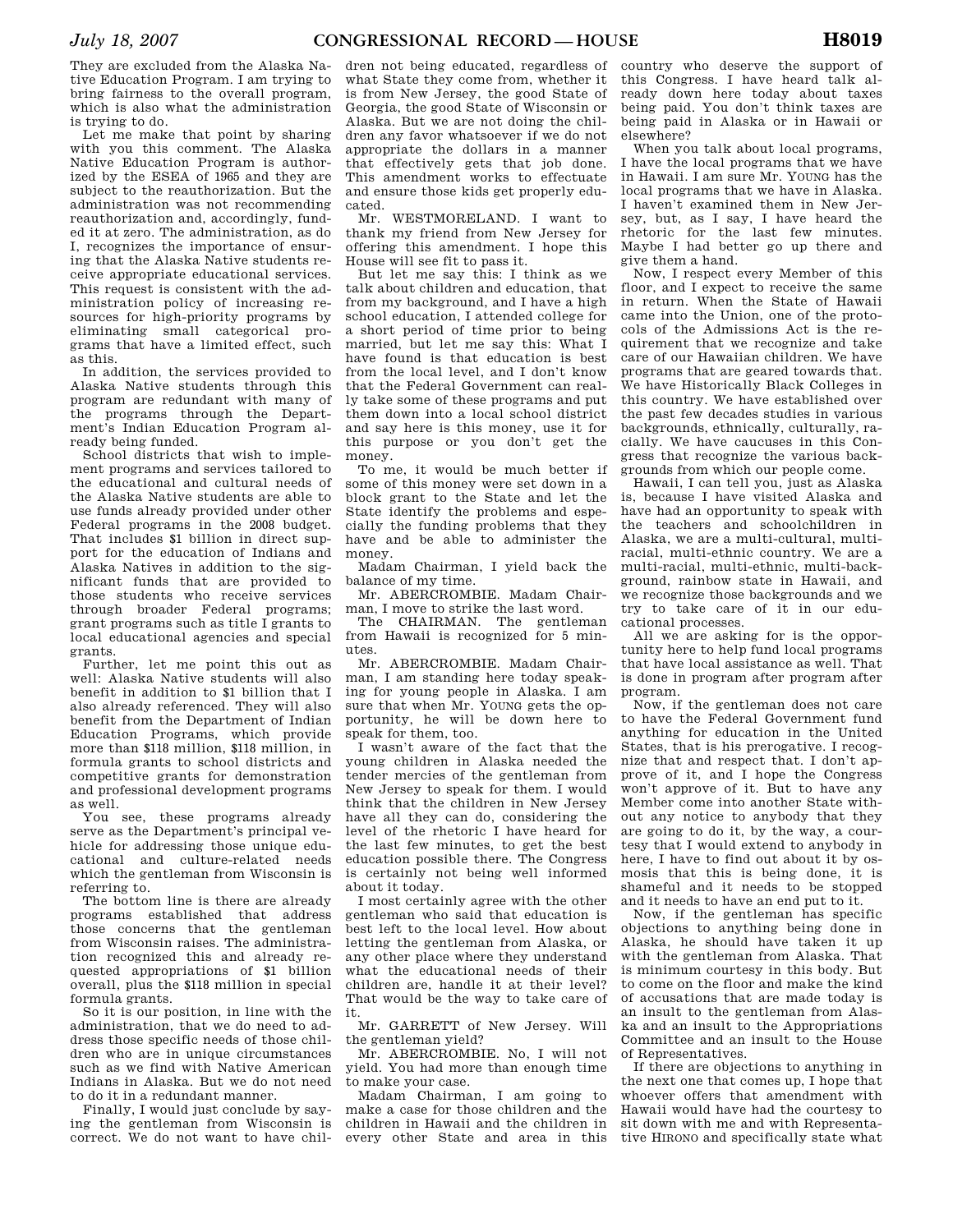their objections were, so that we might be able to accommodate them, had they legitimacy and foundation. That is the minimum we can expect from one another.

This is a shameful process. I hadn't realized until right now that we could solve the educational problems in this country if we could just keep those Alaskan kids from getting a dime for any program that has been put together by Representative YOUNG and the local educators in Alaska.

The CHAIRMAN. The gentleman's time has expired.

Mr. PRICE of Georgia. Madam Chairman, I move to strike the last word.

The CHAIRMAN. The gentleman is recognized for 5 minutes.

Mr. PRICE of Georgia. Madam Chairman, I thank the Chair, and I appreciate the gentleman's passion. I would suggest, however, that each of us are elected to this House to determine best how we should use our vote, to either concur or disagree with the manner in which this body spends hard-working American taxpayer money. So I wouldn't criticize anybody for coming to the floor and providing their assessment of priorities as to where they believe hard-earned American taxpayer money ought to be spent.

I am pleased to yield to my good friend from New Jersey for a comment.

Mr. GARRETT of New Jersey. I thank the gentleman from Georgia, and I would just make reference to the gentleman from Hawaii. I believe he misstates the intent of the legislation here when he says that the intent is to make sure that Alaska or Hawaii, and this bill is only on Alaska, does not get a dime. As my testimony indicated, Alaska will continue to get more than a dime, as the President's budget request included \$1 billion in direct support for the education of Indian and Alaskan Natives. That is more than one dime.

Native Alaskans will also get \$118 million in formula grants to school districts, competitive grants for demonstration and professional development programs. That is more than one dime.

Finally, to the gentleman from Hawaii's first point, which he agreed with the previous comment that education is best done locally and that the folks of Alaska know best about how to educate their children and the folks from Hawaii know best how to educate their children, I would presume he would agree the people from New Jersey also know how best to educate their children.

I would ask the gentleman from Hawaii, if he truly believes that, would he support our initiatives and my initiative in the LEARN Act to allow States to opt out of the cumbersome regulations of education from the Federal level and keep their dollars in Hawaii and keep their dollars in Alaska so they would be in the best position to educate their children.

Mr. PRICE of Georgia. I thank my friend for offering the amendment, and I thank him for his explanation. There is no desire to remove all funding in this area. That would be a different debate and a different discussion. That is not the debate we are having right now.

Madam Chairman, I do want to point out the larger picture, the bigger picture we are talking about here, and that is the issue of fiscal responsibility and the issue of responsibly spending taxpayer money, hard-earned American taxpayer money.

I was pleased to hear the chairman of the Appropriations Committee say to the gentleman from New Jersey that if the committee determined that those funds ought not be authorized, that they would be pleased to remove those funds, or something like that.

I would point out to the gentleman and to my colleagues that on page 302, 303, 304, and 305 of the report of the Committee on Appropriations, there is a paragraph that is headed ''Appropriations Not Authorized By Law.'' I would suggest that we revisit these items and require that they be authorized.

''Pursuant to clause 3(f)(1)(B) of rule XIII of the Rules the House, the following table lists the appropriations in the accompanying bill, $\ddot{v}$  this bill we are talking about right now, ''which are not authorized by law for the period concerned.''

It may be helpful, Madam Chairman, for individuals to hear which ones are not authorized, not talking about the quality of those programs or the need for them, but the fact that this is a process that has come about where we are appropriating money for many programs which are in fact not authorized.

Department of Labor, for example, Training and Employment Services, not authorized since 2003. Appropriations in this bill, \$3.5 billion.

Not authorized in this bill, the Veterans Workforce Improvement Program, not authorized since 2003. Appropriated in this bill, \$1.649 billion.

## $\square$  1300

National Health Service Corps, not authorized since 2002, again not talking about the appropriateness of the appropriation itself, but whether or not the process is such that it ought not be authorized prior to carrying out the appropriation. In this bill, \$131 million.

Not authorized in this bill, Healthy Start, not authorized since 2005. In this bill, \$120 million.

Not authorized in this bill, Rural Health Outreach Grants, not authorized since 2006. Funding in this bill to a level of \$52.9 million.

Not authorized in this bill, cancer registries, not authorized since 2003. In this bill, funded at the rate of \$47.9 million.

Not authorized in this bill, oral health promotion, not authorized since 2005. Funding in this bill, \$13.1 million.

Not authorized in this bill, substance abuse and mental health services programs, not authorized since 2003. Funding in this bill, \$3.26 billion.

Madam Chairman, the list goes on and on, and I draw my colleagues' attention to it, because I would agree with the chairman of the Appropriations Committee that we ought to be concerned about what is authorized by the authorizing committees and whether or not appropriations ought to be spent for items that are not authorized.

But the challenge for us is to spend responsibly, spend hard-earned taxpayer money responsibly.

Mr. OBEY. Madam Chairman, will the gentleman yield?

Mr. PRICE of Georgia. I yield to the gentleman from Wisconsin.

Mr. OBEY. I just want to thank the gentleman for bringing to the attention of the House again the fact that the authorizing committees have failed to do so much work in past years.

Mr. YOUNG of Alaska. Madam Chairman, I move to strike the last word.

The CHAIRMAN. The gentleman is recognized for 5 minutes.

Mr. YOUNG of Alaska. My friends, this is a sad day in this body. Apparently the students of New Jersey are trying to take money from Alaskan students, pitting State against State instead of talking about education.

I am a little bit chagrined with the gentleman from New Jersey. This is supposed to be a House of honor. You didn't tell me you were going to offer this amendment. You didn't talk to the gentleman from Hawaii on the amendment. You are attacking two States that are not contiguous to the United States. This is a harmful thing to do. We are a new State. I have poverty that you don't even think of, and yet you say you want my money, my money for my students that need to be educated to go to New Jersey.

That is a sad day for this House.

I want to thank the chairman and the ranking member of the Appropriations Committee for putting this in the bill. And if we continue this, we will be called biting one another, very much like the mink in my State that kill their own. There is always another day when those who bite will be killed, too, and I am very good at that.

I just think it is a disgrace to have one State, the education of one State, being pitted against another State. This is education. These are needy students, a minority that has been neglected, has not been helped to the degree they should have been over the centuries. I can truthfully say and pridefully say we have been good in the last years, over the last 35 years. I have provided education and supported education. My people have risen and become leaders because this Congress saw the wisdom of us providing us money.

And now we have an individual from a State that doesn't have the greatest reputation in the world trying to take money from one State to give to another State. If that is the case, then let's just all have a big donnybrook right here. I'm ready. I'm really ready because what we are doing is dead wrong.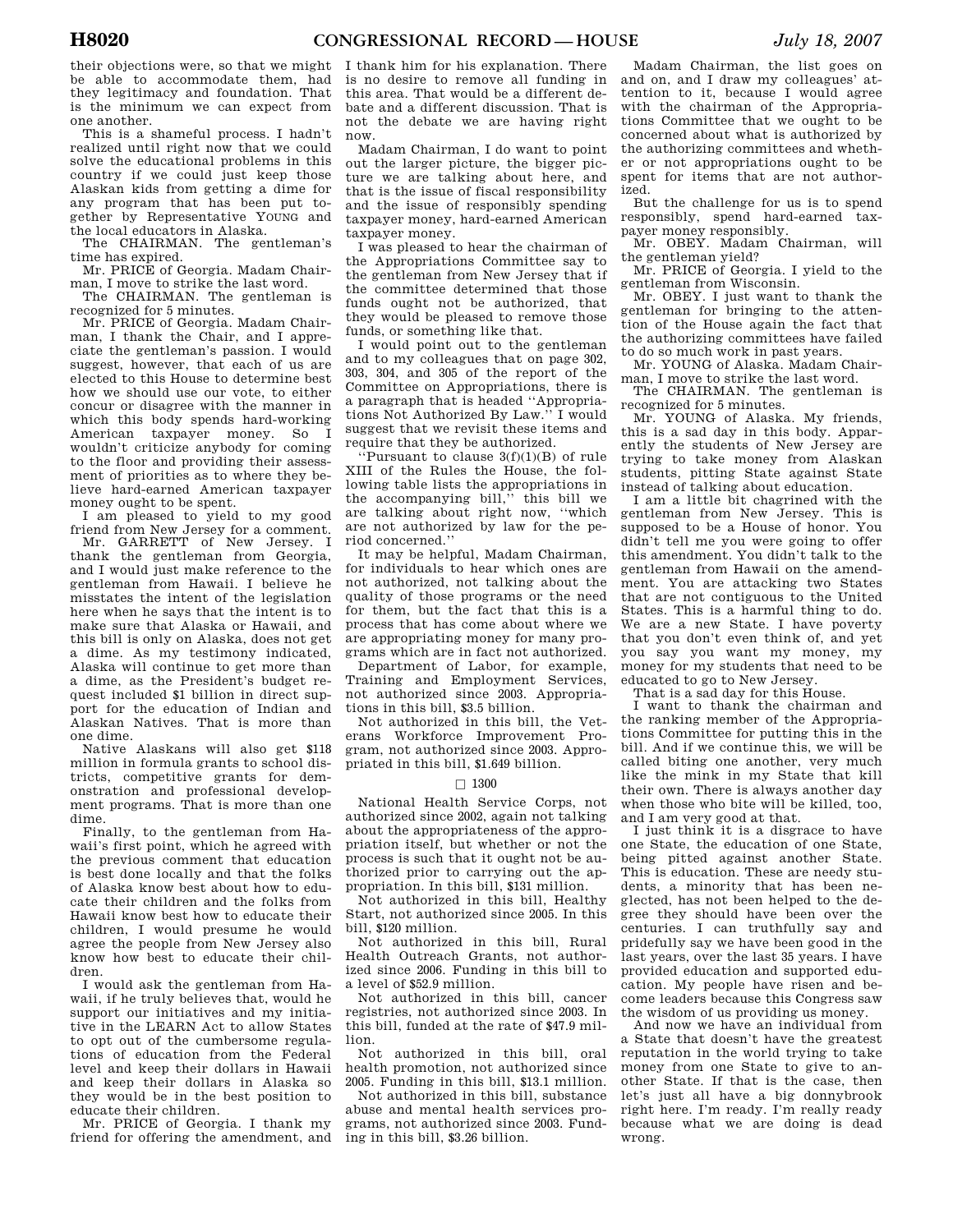I told the gentleman here about 2 years ago, shame on you. Shame on you. Shame on each one of you. And the guys that are trying to not spend money and the guys that are trying to balance the budget, to take and attack education in States, Hawaii and Alaska, that have the least representation as far as numbers go. And if there is guilt here, it is because I have been able to represent my State better than New Jersey. I would suggest New Jersey ought to elect some new Congressmen, I suggest respectfully, that can do the job. I believe that is really true. If they can't do the job, elect somebody new. I have done it. I am going to continue to do it. I am going to fight for my State, and I am going to fight for my State every time.

Mr. GARRETT of New Jersey. Mr. Chairman, is it appropriate for the speaker to say that the people from New Jersey should be electing——

The Acting CHAIRMAN (Mr. CAPUANO). Does the gentleman from Alaska yield for a parliamentary inquiry?

Mr. YOUNG of Alaska. I have not yielded. I will not yield.

Mr. GARRETT of New Jersey. I make a point of order.

The Acting CHAIRMAN. The gentleman will state his point of order.

Mr. GARRETT of New Jersey. Is it a violation of parliamentary decorum by suggesting that a Member not be reelected in the State of New Jersey?

Mr. YOUNG of Alaska. I don't know what the gentleman is talking about. I just said they were not well represented. Respectfully, if I can say that. I don't name anybody's name. I don't mention anybody. I don't specifically mention any names. And that is not why.

For the rest of you that continue this constant harping on this floor about cutting monies from other areas under the guise of balancing the budget, I say shame on you, too. I say shame on you because we are not doing the legislative process any good.

Regardless of who is in power in this House, Democrat or Republican, we should be leading this Nation and we are at a standstill now. That is one reason our ratings are very low, totally, and that is a shame. Because we do have the work of this Nation that we should be doing and we should be addressing and we should take care of it.

I don't agree with everything that side does. We should not always agree on everything, but we should have the ability to get together and solve problems and to legislate, and we have not done that. So I am a little frustrated. And like I say, those that bite me will be bitten back.

Mr. Chairman, I yield back the balance of my time.

PARLIAMENTARY INQUIRY

Mr. GARRETT of New Jersey. Parliamentary inquiry.

The Acting CHAIRMAN. The gentleman may state his parliamentary inquiry.

Mr. GARRETT of New Jersey. Is it appropriate political decorum for a Member to say that he represents his State in a better manner than the entire delegation of another State represents their State?

The Acting CHAIRMAN. The Chair is unable to rule on such remarks after other debate has ensued.

Mr. GARRETT of New Jersey. Further parliamentary inquiry.

The Acting CHAIRMAN. The gentleman may state his parliamentary inquiry.

Mr. GARRETT of New Jersey. Is there a manner in which I can rephrase the question so that the Chair will be able to answer the question or comment on the previous speaker's statements?

The Acting CHAIRMAN. The Chair can only rule on such words if a timely point of order is made.

Mr. GARRETT of New Jersey. I'm sorry, I didn't hear the last part.

The Acting CHAIRMAN. The Chair is unable to rule on words between Members previously spoken in debate, absent a timely point of order or demand that such words be taken down.

Mr. HENSARLING. Mr. Chairman, I move to strike the last word.

The Acting CHAIRMAN. The gentleman from Texas is recognized for 5 minutes.

Mr. HENSARLING. Mr. Chairman, I have noticed that the last several speakers on the House floor were rather strident in their comments, engaged in ad hominem attacks and perhaps at least one of them could have had their words taken down.

Having served in this body for several years, I have yet to discover any direct correlation between the stridency with which one delivers their message and the righteousness behind their cause.

Many have come here to say that somehow House decorum demands that one speak to another Member before offering an amendment that somehow may be injurious to their district's interests. In all of the years I have served in this body, I have yet to have somebody come to me and explain to me ahead of time how their amendment, how it impacts the people in the Fifth Congressional District of Texas.

Yet every day we see something like the largest tax increase in history, which certainly has a terrible impact on the hardworking people of the Fifth Congressional District of Texas. Nobody sought out my permission before they brought that particular piece of legislation to the floor.

We have pieces of trade legislation, or it should be called anti-trade legislation, coming to the floor, harming my cow-calf operators in the Fifth District of Texas. Nobody seeks my permission or acquiescence before that legislation is brought to the floor.

We have legislation imposing death taxes on people who have worked their whole life to build small businesses in the Fifth Congressional District of Texas. Nobody seeks my acquiescence

or permission before bringing that legislation to the floor.

I also noticed that an earlier speaker referred to the funds in this amendment as ''my money.'' Well, isn't that a fascinating concept, ''my money.'' I thought it was the taxpayers' money, many of whom reside in the State of New Jersey. Many of whom reside in the State of Texas.

I am interested why we seem to have on top of all the other education funds we have, and it is not exactly like this is an area of Federal funding that has gone lacking, since 1995, the elementary and secondary education budget function has increased 147 percent. That is about the highest increase of any budget function in that period of time.

I wonder, Mr. Chairman, maybe we ought to go out and create a special education fund for New Jersey and for Texas and for Arkansas and Maine and New Hampshire. Why don't we create one for all 50 States. Then what we can do is we can go ahead with the Democrats' plan for the largest tax increase in history, and we can take all of this money away from American families. Then Washington can keep, say, a third of it in administration cost and waste and inefficiency, and then we can design these programs with our State names on them, take credit for it, and then hand it back to the taxpayers, whose money it is in the first place.

So I want to salute the gentleman from New Jersey for his courage, for his steadfast leadership on this issue, his dedication to education, his dedication to fiscal responsibility, and for coming and suffering these ad hominem attacks. That, Mr. Chairman, is what is truly shameful about this particular moment.

I would be happy to yield to the gentleman from New Jersey.

Mr. GARRETT of New Jersey. I thank the gentleman from Texas for yielding for just a moment.

As the Representative from the Fifth District of the State of New Jersey, I remind the gentleman from Alaska that the State of New Jersey has 13 congressional Representatives from both sides of the aisle. And so when the gentleman from Alaska makes reference to our Representatives from the State of New Jersey not doing their job and not appropriately representing the people of the State, I remind him that it is an accusation not against simply this one gentleman who is standing at the microphone right now proposing this one amendment, but it is an entire body of 13 gentlemen from both sides of the aisle who I say, and I commend both Representatives from the Democrat and the Republican side of the aisle, for appropriately and admirably representing the good citizens from the State of New Jersey.

My colleagues from the other 12 districts do not need to be defended against these rash accusations by the gentleman from Alaska. But I do come to the floor now to appropriately defend them, nonetheless.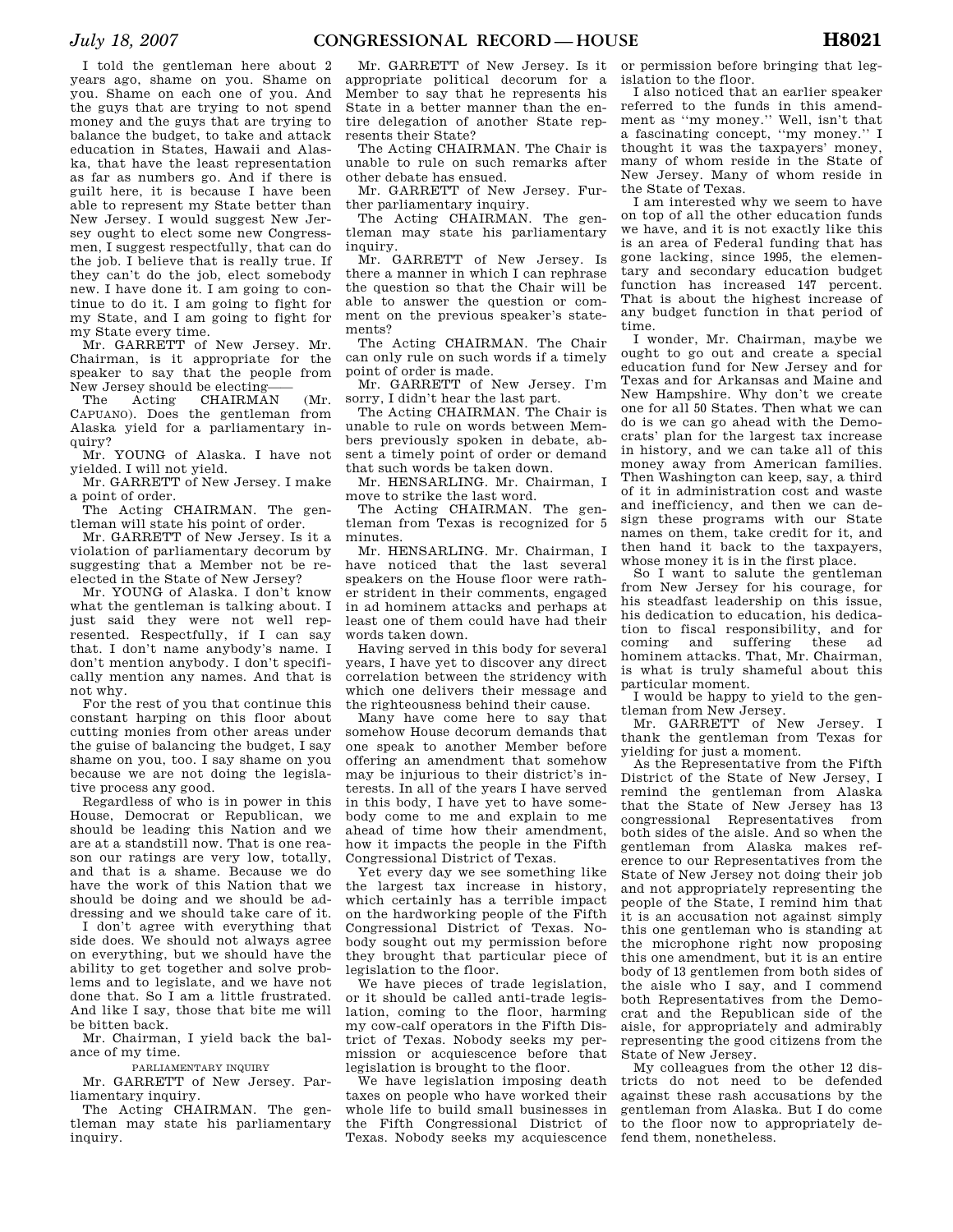The Acting CHAIRMAN. The gentleman's time has expired.

Ms. FOXX. Mr. Chairman, I move to strike the last word.

The Acting CHAIRMAN. The gentlewoman from North Carolina is recognized for 5 minutes.

Ms. FOXX. I yield to the gentleman from New Jersey.

Mr. GARRETT of New Jersey. I thank the gentlelady for yielding.

I also take up the comment that the gentleman from Texas was just making reference to which the gentleman from Alaska stated in his statement what was ''my money'' or it is Alaska's money. Well, maybe that is the problem we have had in this Congress for too long, even when Republicans were in the majority and now that the Democrats are the majority, too. Too many Members of Congress see the dollars that we appropriate here not as the taxpayers' dollar, but see it as their very own personal checking account. Maybe that is the fundamental problem that we have with why we spend more and more each year.

I remember when the Democrats were running for office this past election. They were railing against the Republican Party, that we were the party out of control, spending more and more and more. If they were elected to office, they would come here and rein things in when it came to spending. And I served on the Budget Committee when the Democrats were in the minority, and how they railed against us from the other side of the aisle. And at times I even agreed with them on some of the charges that they made, that we were spending too much money.

And now when the Democrats take control, what do they do? Give us the largest tax increase in U.S. history, and we see spending continue to go through the roof. Where do those dollars come from? They come from American taxpayers, from the family budgets, from men and women in Alaska and New Jersey and across this country, working hard just to get by, and yet they are being forced by the Democrats' tax increases to send more dollars here to Washington.

When the gentleman from Alaska comes forth and says it is ''my money,'' maybe that is why in some respects when there are projects that are appropriated such as bridges to nowhere and the like, the American public says that is our dollars going to Washington, and it shouldn't be looked at for just such frivolous things as this.

## $\Box$  1315

The amendment that's before us right now is an appropriate amendment to say that the hard-earned tax dollars should go to programs that are necessary but be spent in an effective manner.

Members from all 50 States see the need to educate our children. Members from all 50 States, including the State of New Jersey, see the need to deal with the issue of Alaska native stu-

dents, and that is why this administration has already requested appropriations of \$1 billion for that, \$118 million in other categorical aids such as that. So all we are doing is saying make sure that those dollars that come from New Jersey and elsewhere are spent effectively.

Finally, to close on this point of ''my money,'' maybe the gentleman from Alaska was not listening at the opening of my comments when I said that New Jersey taxpayers send a dollar to Washington and only get 63 cents back on the dollar, whereas his constituents, yes, they do much better. They send a dollar to Washington and then they get \$1.80 back.

I would ask the gentleman from Alaska and other Members from the Democrat side of the aisle, where do they think that other 80 cents on the dollar is coming from? I will tell you it's coming from the good, hardworking taxpayers from the State of New Jersey and Connecticut and New York that are donor States to States like Alaska, that we are subsidizing their programs.

I would ask the gentleman from Alaska to refrain from, therefore, referring to it as his money. It is the taxpayers in the Fifth Congressional District and the rest of New Jersey, whether you're in a Democrat district or Republican district, who are helping fund these programs.

Ms. FOXX. I want to just say I am very concerned when there is an attitude here in the Congress that it is our money to spend. I want to make sure that nobody ever forgets that we are the stewards of money that we legally steal from the people of this country. We take it from them under duress, and we have a tremendous responsibility to make sure that that money is being spent well.

There's no such thing as Federal dollars. It's all money that belongs to the American taxpayers, and we're up here confiscating a great deal of their money and deciding how to spend it. And it's up to us to make sure that we spend it very, very carefully and very, very fairly.

The Constitution provides for no role for the Federal Government in education. We're already overstepping our bounds, and if we're going to overstep our bounds, we better be extraordinarily careful in that respect.

Mr. Chairman, I yield back my time. Mr. RYAN of Ohio. Mr. Chairman, I move to strike the last word.

The Acting CHAIRMAN. The gentleman is recognized for 5 minutes.

Mr. RYAN of Ohio. Mr. Chairman, I just wanted to make a point here because I think what just happened on this House floor 5 minutes ago was extraordinary.

For a member of the Republican Party to get up and defend what has happened here and the investments that we're making I think exposes what's been going on here for the last several months, is that we have a fringe group, Mr. Chairman, of Mem-

bers of this Congress who consistently get up and try to pin Members against each other, try to find specific programs and somehow expose somebody as somehow being irresponsible. And I think it's extraordinary what happened here, that we have an extreme group in this Congress that consistently tries to divide us when we're trying to get the people's work done.

This is the United States of America, and the gentleman from New Jersey benefits from the Federal court system that helps Wall Street thrive. It's the rule of law in this country that is funded by the taxpayer, courts, judges, buildings, the rule of law, and that allows Wall Street to benefit. That allows citizens in New Jersey to earn a good living and to pay taxes.

And we have Members from Texas, Mr. Chairman, the great investment that this country has made into that great State, NASA, the universities, Texas has benefited from those investments.

Members from the West, where the West wouldn't even exist, we have congressional districts that wouldn't exist if it wasn't for the investment of the Federal Government to build dams. The Colorado River Basin Project there wouldn't be congressional districts in the West if it wasn't for the Federal investment.

We're the United States of America, for God's sake, and let's stop trying to divide each other. Let's recognize that this bill has been supported unanimously from the Appropriations Committee, Democrats and Republicans, and I want to thank the distinguished Member from New York who put so much thought and concern into this bill, the gentleman from Ohio (Mr. REGULA) and gentleman from Ohio (Mr. HOBSON), who have consistently tried to make investments and recognize that people in Alaska, kids in Alaska need help, and I'm okay with that. I've never been to Alaska but we have needs.

Let's stop trying to divide each other and stop the lectures of fiscal responsibility. The mess we're in is here because of \$3 trillion in debt that our friends have borrowed from China and Japan and OPEC countries over the past 6 years; borrowed more money, Mr. Chairman, from foreign interests than every President and Congress before them combined.

So enough of the lectures on fiscal responsibility. We're here now. Let's make these investments. Let's compete in a global economy by making these investments. We're competing against 1.3 billion people in China, 1.2 billion people in India. We need to make these investments. We only have 300 million people in this country. They need to be educated. They need to be healthy, and they need to live in a clean environment. That's what this bill does.

Mr. Chairman, I yield back the balance of my time.

Mr. SHADEGG. Mr. Chairman, I move to strike the last word.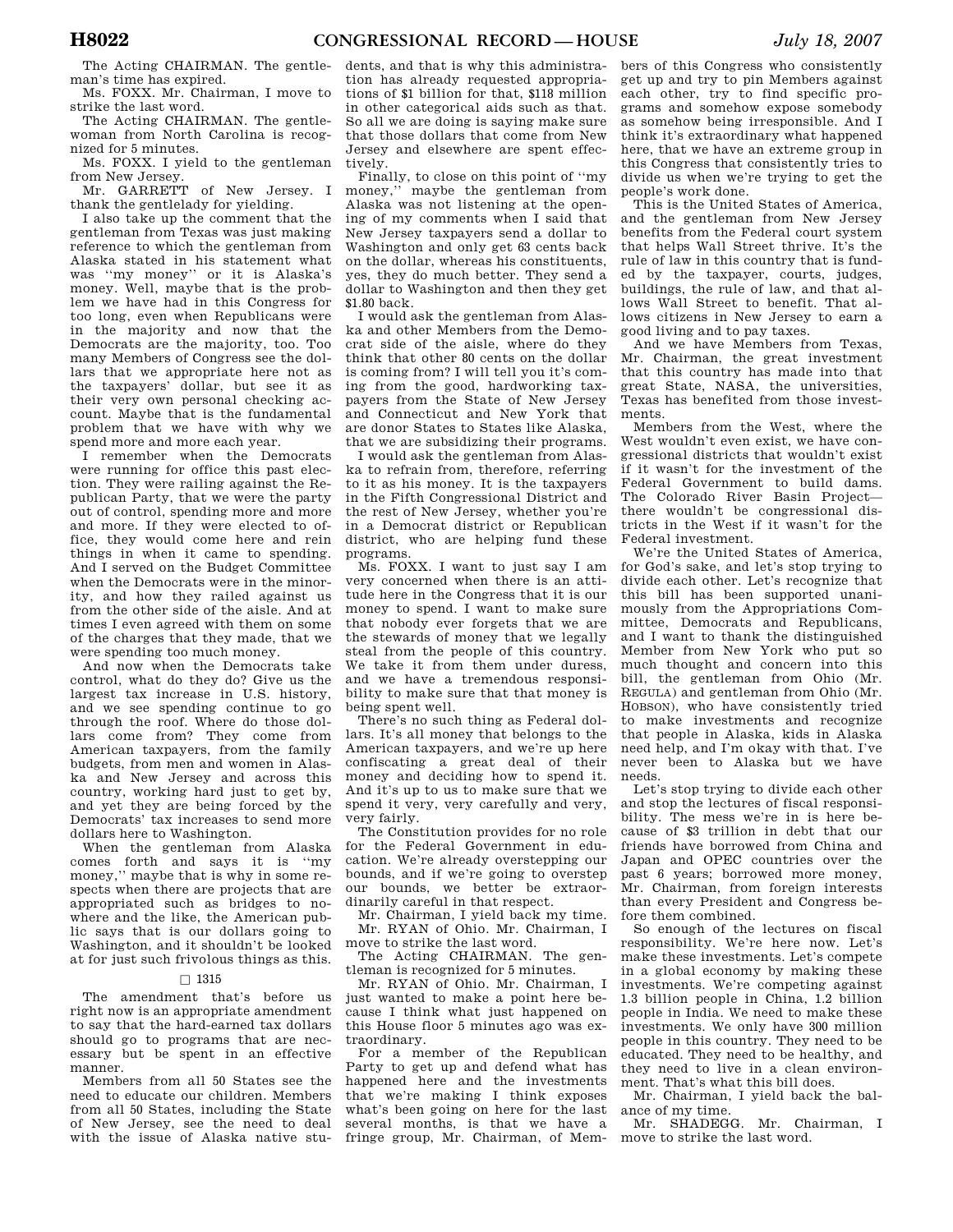The Acting CHAIRMAN. The gentleman from Arizona is recognized for 5 minutes.

Mr. SHADEGG. Mr. Chairman, I would like to point out that this is supposed to be a healthy debate, and quite frankly, I don't think Members on either side should criticize Members for coming to the floor and debating issues.

The gentleman from New Jersey raised, I believe, a legitimate issue, and that is the issue of the equity of people from one State paying in much more money to the Federal Government than they get back versus people from another State getting much more money back from the Federal Government than they pay in and questioning a particular program. That's the kind of debate that is supposed to occur here. It's the kind of debate that should occur here.

Indeed, I think everyone on this floor acknowledges we have a problem with having spent too much money. We have a problem with too much debt, and I think the people on this side of the aisle have tried to make the point that at some point we need to stop that spending or slow that spending, and I believe the people who have carried forward this discussion, at least from this side of the aisle, have readily acknowledged that a great deal of that overspending occurred on our watch. We're not trying to point blame, but we do have a duty to come here and debate our financial priorities and debate our jobs.

Mr. WESTMORELAND. Mr. Chairman, will the gentleman yield?

Mr. SHADEGG. I yield to the gentleman from Georgia.

Mr. WESTMORELAND. Mr. Chairman, I thank the gentleman for yielding. I thank my friend from New Jersey for offering this amendment because I did not know that this would open up the types of discussions that it has, but I think it's great for this body.

My friend from Ohio, Mr. RYAN, who, Mr. Chairman, I stood up on that podium and listened to many nights with the 30-something group, that talked about the spending of the Republicans, I hope he will come back now and talk about the largest tax increase in the history of this country. He talked about dividing Members, and I stood there, Mr. Chairman, right where you're at, and I listened to the rhetoric that was designed to divide Members.

And talking about a spending and what's a good investment, I don't know when we were in the majority party why the things we weren't doing wasn't a good investment. Now, all of the sudden spending \$11 billion more than the President's recommendation is a good investment. So spending more money is a good investment, and he's talking about that we borrowed money from foreign countries. I don't agree with that, but you know what, they probably won't borrow money from a foreign country. You know what they're going to do, Mr. Chairman? They're

going to go up on your taxes. They have passed and are passing appropriations bills, other pieces of legislation that's going to cause this country to have the largest tax increase in history.

So I want to thank him for bringing this up, and I want to thank the gentleman from New Jersey for bringing this up because this is a perfect example that we have to prioritize, and we all have different ideas about prioritizing. We all have different ideas about who's writing a budget, if it's a good investment or if it's wasteful spending.

So, I support the gentleman's amendment because I don't think that those children in Alaska, regardless if a Member of my party says it or not, or the children of Hawaii need special exception and more money than my kids, my special need kids in the Third District of Georgia.

So I thank the gentleman from Arizona for yielding, and I yield back.

Mr. SHADEGG. Mr. Chairman, I'm happy to conclude this by simply noting that no Member who brings an amendment to an appropriations bill is criticizing the ranking member or the chairman of that committee. Indeed, I think it's a long-standing tradition and an honorable one in this body that appropriations bills come to the floor under an open rule so that we can have these discussions, and the votes reflect the will of the Nation as they should.

So I want to make it clear that I don't believe that by the gentleman from New Jersey or myself or any other Member of this body, any Member on the majority side, offering an amendment, and there have been amendments offered, in doing so that they are in any way criticizing the good hard work. Indeed, I think we're honoring the tradition of the Appropriations Committee in that these are, in fact, brought to floor under an open rule, and we have full and open debate which I think is what the American people want.

And I compliment the Chairman of the committee and I compliment the ranking member of the committee for their hard work in doing their jobs.

Mr. Chairman, I yield back my time. The Acting CHAIRMAN. The question is on the amendment offered by the gentleman from New Jersey (Mr. GARRETT).

The question was taken; and the Acting Chairman announced that the noes appeared to have it.

Mr. GARRETT of New Jersey. Mr. Chairman, I demand a recorded vote.

The Acting CHAIRMAN. Pursuant to clause 6 of rule XVIII, further proceedings on the amendment offered by the gentleman from New Jersey will be postponed.

Mr. LOEBSACK. Mr. Chairman, I move to strike the last word for the purpose of engaging in a colloquy with the gentleman from Wisconsin.

The Acting CHAIRMAN. The gentleman from Iowa is recognized for 5 minutes.

Mr. LOEBSACK. Mr. Chairman, for decades during the Cold War, hundred of thousands of Department of Energy employees, including thousands of workers at the Iowa Army Ammunition Plant in my district, worked diligently at our Nation's nuclear weapons facilities. These men and women worked with radioactive and other hazardous materials, and some ultimately sacrificed their health for the security of our Nation.

In response, Congress enacted the Energy Employees Occupational Illness Compensation Program Act to provide compensation and medical benefits to these former nuclear employees. The intent of this act was to honor and care for Cold War veterans who became ill while working at the Iowa Army Ammunition Plant and other DOE facilities.

However, due to mismanagement and delays, the compensation program has only paid 11,829, or 23 percent, of the 51,188 claims that have been filed nationwide. My constituents, and thousands of former DOE employees like them, have been subjected to bureaucratic red tape and unfair burdens of proof, delaying their compensation and even, in some cases, preventing them from filing claims.

Congress made clear in enacting the compensation program that our Nation's Cold War heroes should be justly compensated for the illnesses they contracted while serving our country. Sadly, the Department of Labor has failed to ensure that the claims are properly processed and approved.

Mr. Chairman, I respectfully request your assistance in asking the Department of Labor to report to Congress on the administration of the Energy Employees Occupational Illness Compensation Program, and specifically, I believe it is vital that the Secretary provide Congress with information concerning, first, the length of time it takes to process and evaluate a claim; second, the reasons behind the current backlog in processing these claims; third, the staffing of the relevant offices assigned to administer the program; fourth, the quality of communication with claimants; fifth, the process through which claims are approved or denied, as well as the oversight currently in place to assure that claims are handled properly; and sixth, the possibility of providing greater assistance through the Department of Labor to those wishing to file claims, many of whom are elderly and in poor health.

Our Nation's former nuclear workers are truly among the unheralded heroes of the Cold War. We owe them and their families better than bureaucratic red tape, and I would greatly appreciate your assistance in assuring that the Department of Labor remains committed to providing these workers with the recognition, treatment and compensation they deserve.

Mr. OBEY. Mr. Chairman, will the gentleman yield?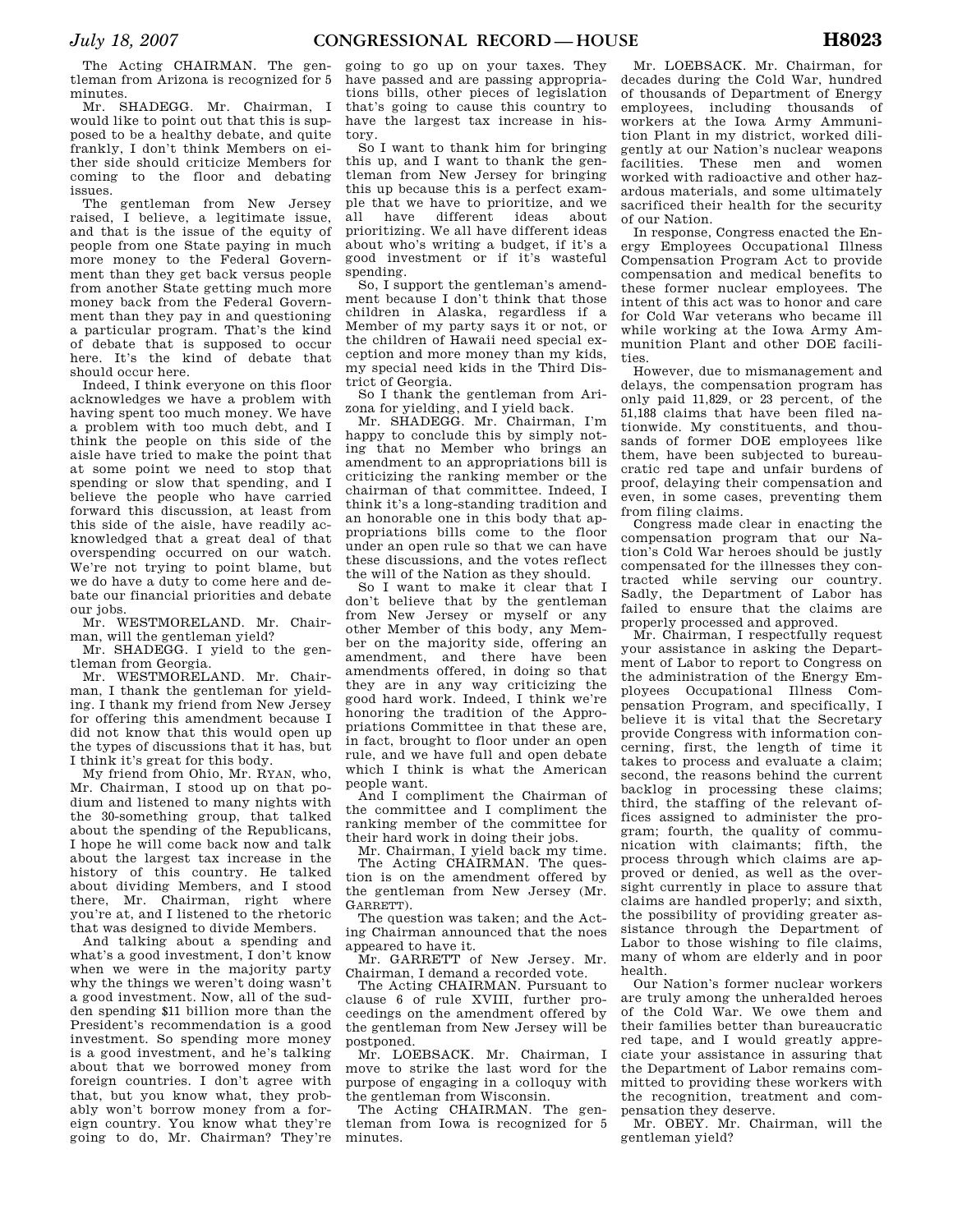Mr. LOEBSACK. I yield to the gentleman from Wisconsin.

Mr. OBEY. Mr. Chairman, I thank the gentleman for raising this important issue. The purpose of the Energy Employee Occupational Illness Compensation Program is to fairly compensate our Nation's former nuclear workers for illnesses they contracted while serving our country.

Former Department of Energy employees who are now elderly and ill have been subjected to bureaucratic run-arounds by the agencies responsible for adjudicating their claims. The Department of Labor is responsible for administering compensation for these former nuclear workers, and I concur with the gentleman from Iowa that a report from the Secretary detailing the administration of the compensation program would provide Congress with highly valuable insight into the agency's implementation of the program.

Streamlining and expediting the method through which claims are processed and compensation provided is in the best interests of the families and claimants to whom our country owes its deepest gratitude and respect.

I'd be happy to work with the gentleman to request this information from the Department and to ensure that the true intent of the program is being carried out with due diligence by the administration.

### $\Box$  1330

Mr. LOEBSACK. Reclaiming my time, I thank the chairman for his willingness to address this important issue and look forward to working with him.

Mr. Chairman, I yield to the gentleman from New Mexico. Mr. UDALL of New Mexico. I rise to

associate myself with the comments of Chairman OBEY and Mr. LOEBSACK of Iowa.

The American workers who fell ill during service to our country must be justly compensated in a reasonable period of time. As you have said, these men and women are American heroes. They really made a difference for our country.

I have been an outspoken critic, both in the Appropriations Subcommittee and in my district, of EEOICPA's lack of removing the bureaucratic hurdles faced by claimants. I thank my two colleagues and join them in requesting the Department of Labor to provide this information.

Mr. LOEBSACK. Reclaiming my time, I thank the gentleman and look forward to working with him on this issue.

Mr. Chairman, I yield back the balance of my time.

The Acting CHAIRMAN. The Clerk will read.

The Clerk read as follows:

INDIAN EDUCATION

For expenses necessary to carry out, to the extent not otherwise provided, part A of title VII of the Elementary and Secondary Education Act of 1965 (20 U.S.C. 7401 et seq.), \$124,000,000.

#### INNOVATION AND IMPROVEMENT

For carrying out activities authorized by section 1504 (20 U.S.C. 6494), part G of title I (20 U.S.C. 6531 et seq.), subpart 5 of part A of title II (20 U.S.C. 6651) and part C and part D of title II (20 U.S.C. 6671 et seq., 20 U.S.C. 6751 et seq.), and part B (including subpart 2), part C, and part D of title V (20 U.S.C. 7221 et seq., 20 U.S.C. 7231 et seq., and 20 U.S.C. 7241) of the Elementary and Secondary Education Act of 1965 (''ESEA''), \$992,354,000: *Provided*, That \$10,695,000 shall be provided to the National Board for Professional Teaching Standards to carry out section 2151(c) of ESEA (20 U.S.C. 6651(c)): *Provided further*, That from funds for subpart 4 of part C of title II (20 U.S.C. 6721 et seq.), up to 3 percent shall be available to the Secretary for technical assistance and dissemination of information: *Provided further*, That \$258,988,000 shall be available to carry out part D of title V of ESEA (20 U.S.C. 7241 et seq.), of which \$99,000,000 of the funds for subpart 1 shall be for competitive grants to local educational agencies, including charter schools that are local educational agencies, or States, or partnerships of (1) a local educational agency, a State, or both and (2) at least one nonprofit organization to develop and implement performance-based teacher and principal compensation systems in high-need schools: *Provided further*, That such performance-based compensation systems must consider gains in student academic achievement as well as classroom evaluations conducted multiple times during each school year among other factors and provide educators with incentives to take on additional responsibilities and leadership roles: *Provided further*, That up to 5 percent of such funds for competitive grants shall be available for technical assistance, training, peer review of applications, program outreach, and evaluation activities.

AMENDMENT OFFERED BY MS. FOXX

Ms. FOXX. Mr. Chairman, I offer an amendment.

The Clerk read as follows:

Amendment offered by Ms. FOXX:

Page 82, line 6, after the first dollar amount, insert ''(reduced by \$10,000,000)''. Page 82, line 13, after the dollar amount,

insert ''(reduced by \$10,000,000)''. Page 84, line 24, after the dollar amount, insert ''(increased by \$10,000,000)''.

Page 84, line 25, after the dollar amount, insert ''(increased by \$10,000,000)''.

Mr. OBEY. Mr. Chairman, I reserve a point of order.

The Acting CHAIRMAN. A point of order is reserved.

Ms. FOXX. Mr. Chairman, my amendment would reduce funding for the Fund for the Improvement of Education by \$10 million, while increasing IDEA State grants by \$10 million.

Transferring these funds will ensure that Congress does not create a new unauthorized \$10 million grant program for ''full-service community schools'' with the Fund for the Improvement of Education, a program which was specifically mentioned in the committee report. We should not be using appropriations bills to authorize programs.

It appears that language in the committee report for this program has been taken from legislation introduced by the House majority leader, as well as in the Senate by Senator NELSON. Their bill would create a \$200 million full-service community school grant program.

What exactly is a full-service community school? According to the underlying funding bill, it's a ''public elementary or secondary school that coordinates with community-based organizations and public-private partnerships to provide students, their families and the community access to comprehensive services.''

The language specifies that the grants must be used to provide not fewer than three services selected from a variety of selective services, including community service, service learning opportunities, nutrition services, job training and career counseling, primary health and dental care, mental health counseling services adult language, including instruction in English as a Second Language.

I am concerned we are moving schools away from focusing on the basics, academics. Our schools still have room for much improvement in ensuring all students are proficient in the basics of math, reading, writing, science and history. So why is the Federal Government sending money to turn schools into social, medical, educational job training hubs?

I am also concerned about the unsettling prospect of having adult, nonfamily members of the community regularly visiting school grounds for job training and medical and mental health services when young children and teenagers are present. Combining schools with health care and other social services for community residents poses a danger to students that would need to be addressed in any future legislation.

Since 1965, Congress has increased the role of the Federal Government in public primary and secondary education, as well as in higher education. If history has taught us anything about education, it's that the proliferation of Federal programs and regulations has not improved education. In a time where the Federal Government continues to spend more and more and expand its reach with very limited results, I question the need for us to meddle in affairs such as this.

With this in mind, my amendment would transfer \$10 million from the Fund for the Improvement of Education to IDEA grants. These grants help States and localities pay for the rising cost of special education for 6.9 million children with disabilities.

While my amendment adds only a small amount to these State grants, any amounts are helpful in fully funding Congress' commitment to fund 40 percent of the average per-pupil excess cost of educating students with disabilities.

IDEA part B grants to States is funded at only \$11.29 billion, which is \$7 billion or 41 percent below the 2007 authorized level of \$19.2 billion. I urge my colleagues to vote for this amendment to ensure that any full-service community school legislation goes forward through the proper authorizing process, not through the appropriations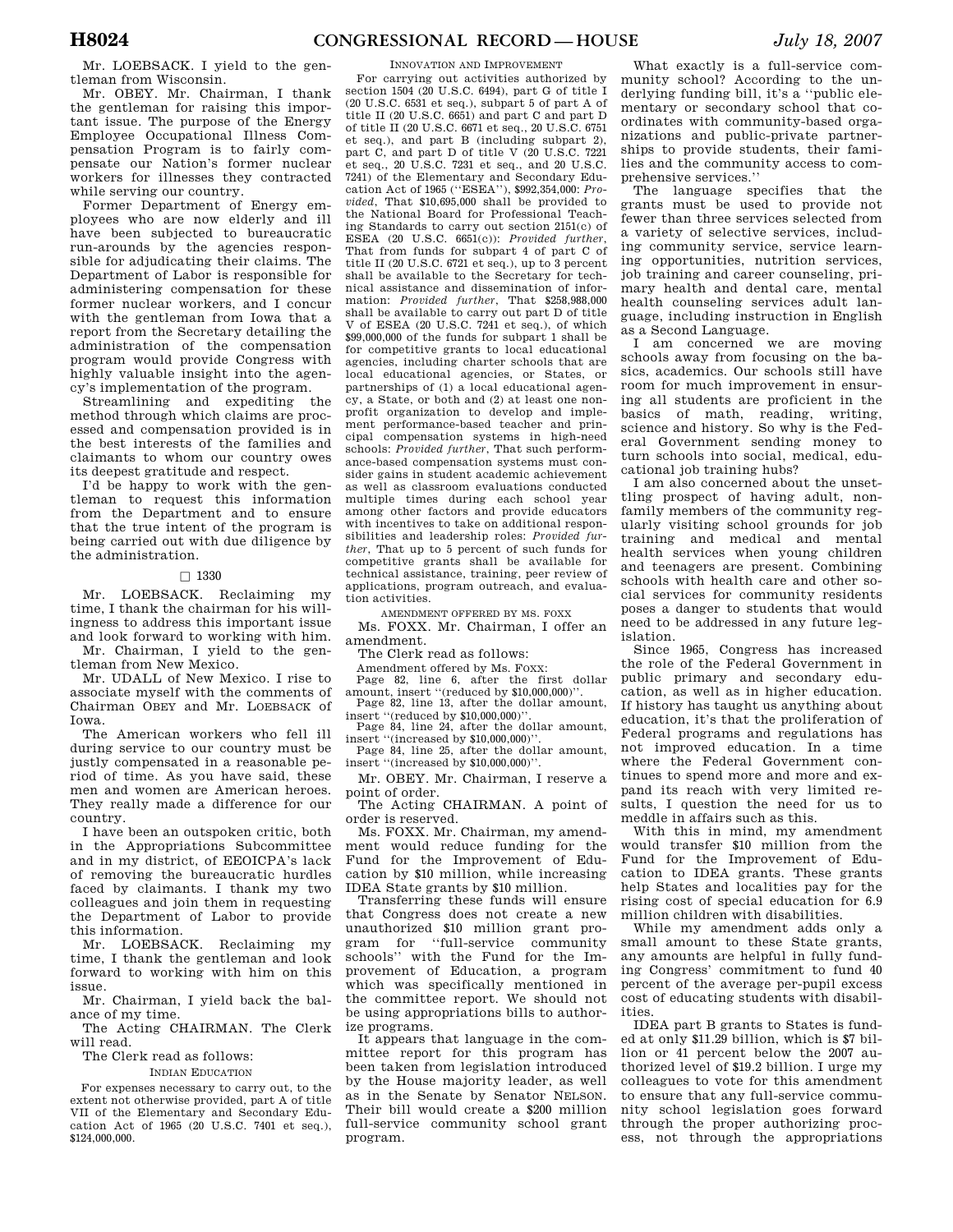process, and we put money where it's desperately needed, as we all know from hearing from the schools in our districts.

Mr. Chairman, I yield back the balance of my time.

Mr. OBEY. In reserving my point of order, I would like to ask a question of the gentlewoman. Does she have a score from the CBO?

Ms. FOXX. I do. We would actually save \$1 million with this amendment.

Mr. OBEY. So the CBO indicates that the amendment is outlay neutral?

Ms. FOXX. Yes.

Mr. OBEY. If that is the case, then I withdraw my reservation.

The Acting CHAIRMAN. The reservation of a point of order is withdrawn.

Mr. OBEY. Mr. Chairman, I move to strike the last word.

The Acting CHAIRMAN. The gentleman from Wisconsin is recognized for 5 minutes.

Mr. OBEY. There are two problems I have with this amendment. First of all, it seeks to cut \$10 million from an item in the bill which is meant to establish full-service community schools. These are supposed to be schools which test the concept of making schools neighborhood centers which include early childhood education, remedial education, academic enrichment activities, programs that promote parental involvement and family literacy, mentoring and other youth development programs. It's meant to be a much more holistic educational experience than is usually found in an individual school. We believe that that deserves an opportunity to be tested.

Secondly, I would simply say that, lest this amendment be portrayed as an amendment that does anything significant for special education, I want to point out that this is an especially marginal amendment. The damage it does to the neighborhood school concept that we are trying to explore in the bill is far larger than the negligible impact that it has on the special education program.

What I mean by that is this: Special education is an \$11 billion program. This amendment adds \$10 million to it. It is another one of those symbolic amendments which I think ought to be placed in context.

The committee has already increased this account by \$500 million. It is \$800 million above the President, and it seems to me that, by comparison, the amendment is demonstrably but a blip on the radar screen in comparison to the funds that we have already put in this bill.

Now, I know that many of these amendments can be offered, and they can be converted into nice, sweetly packaged 30-second TV spots which tend to leave the impression that a Member has done something significant. Unfortunately, this amendment doesn't fit into that category of being significant, and it may make a very good television spot, but I doubt it's going to be very meaningful in the scheme of things.

I would ask for a ''no'' vote.

Mr. Chairman, I yield back the balance of my time.

Mr. WALSH of New York. Mr. Chairman, I move to strike the last word.

The Acting CHAIRMAN. The gentleman is recognized for 5 minutes.

Mr. WALSH of New York. Mr. Chairman, I would like to speak in support of this amendment. I hadn't intended to, but I think it's a good amendment, partially because it provides additional funds to IDEA.

In committee, we amended the bill to add \$335,000,000 more to IDEA. This is a small one, but it's helpful. More importantly, this concept of community schools is a wonderful concept. But that's what we have committees for, committees of jurisdiction, to vet these ideas.

In my hometown of Syracuse, there's lots of talk about community schools. Remembering that primary and secondary education is a responsibility of the municipality, the county and the State and not of the Federal Government is an important thing to consider. A community school in Syracuse is very different than a community school in Maryland or California or Arizona.

But more importantly than all of that is that our schools, especially our inner-city schools, are having a very difficult job graduating the kids now. In fact, many of our urban schools aren't even graduating 50 percent of the kids who start in ninth grade. That's a fact. No one is comfortable with that fact, but it is a fact.

So why would you provide or require or suggest to a school that is already only attaining 50 percent of its responsibility with its primary task, why would you give them additional work? Why would you give them additional responsibilities? Maybe there's good reason for that, but there is certainly a committee structure. The education committee has plenty of experts and staff to try to determine the best way to approach this.

I admire the author of the concept's ingenuity, but this really needs to go through committee to have proper authorization. Absent that, I think this is a good idea. Ten million dollars will go into a program that everyone knows needs more money, that we are putting additional burdens on those local school districts by not providing this money. It would provide some relief to them to meet their primary task of educating our kids. So I think this is a very good amendment. I strongly support it.

Mr. Chairman, I yield at this time to the author of this amendment such time as she may consume.

Ms. FOXX. I appreciate the ranking member for yielding time to me.

I want to say that I am very troubled by the fact that the terms that are being used here that we want to test, creating holistic educational experiences, that's one of the problems, again, with the Federal Government

being involved in the education process. It is not up to us to be doing that. The testing needs to be done at the local level.

There are programs. North Carolina has a tremendous number of programs where it's working through community centers, sometimes at schools, most of the time not, where they are trying to do these kinds of things. We don't need to be funding this at the Federal level. If the States want to do it, they ought to be doing it.

I think that calling this a symbolic amendment is a denigration it doesn't deserve. This is a serious amendment. We are violating our processes. We are violating what we say we are going to do here. Appropriations bills should not be authorizing bills. We separate that process.

I have not been here very long, and I know I don't know all the rules and the way things are done, but I noticed that the chairman reserved a point of order, but they were able to the waive points of orders in order to authorize. So when the majority wants to break the rules, it easily breaks the rules to try to accomplish what it wants to accomplish when it can't accomplish it the other way. So I am very concerned about it. I think this is a very valid amendment done very seriously.

I haven't sat over here for a couple of hours and haven't worked on this for many hours to think that it is frivolous or simply symbolic. It's an important thing. And I don't appreciate the amendment being denigrated in the way it has been denigrated by the chairman of the committee.

Mr. WALSH of New York. Mr. Chairman, I yield back the balance of my time.

Mr. HOYER. Mr. Chairman, I rise in opposition to the amendment.

The Acting CHAIRMAN. The gentleman from Maryland is recognized for 5 minutes.

Mr. HOYER. Mr. Chairman, this concept of community schools Mr. WALSH correctly refers to is a concept that is present in many States, many communities.

## $\Box$  1345

My wife Judy was the supervisor of early childhood education in Prince Georges County, Maryland, just down the road. She started a concept in our county of full service schools, community schools. There are now 24 Judy Centers in the State of Maryland. Maryland has paid for them, started them.

The problem with a full service community school, as Judy found out and as all of us know, is the turf battles. The turf battles are ferocious. Some people have made fun of the fact that it takes a village to raise a child. Now, obviously, hopefully every child has a good parent. But we have many services available to make sure that our young people, when they get to the ninth grade, are ready to succeed in the ninth and 10th and 11th and 12th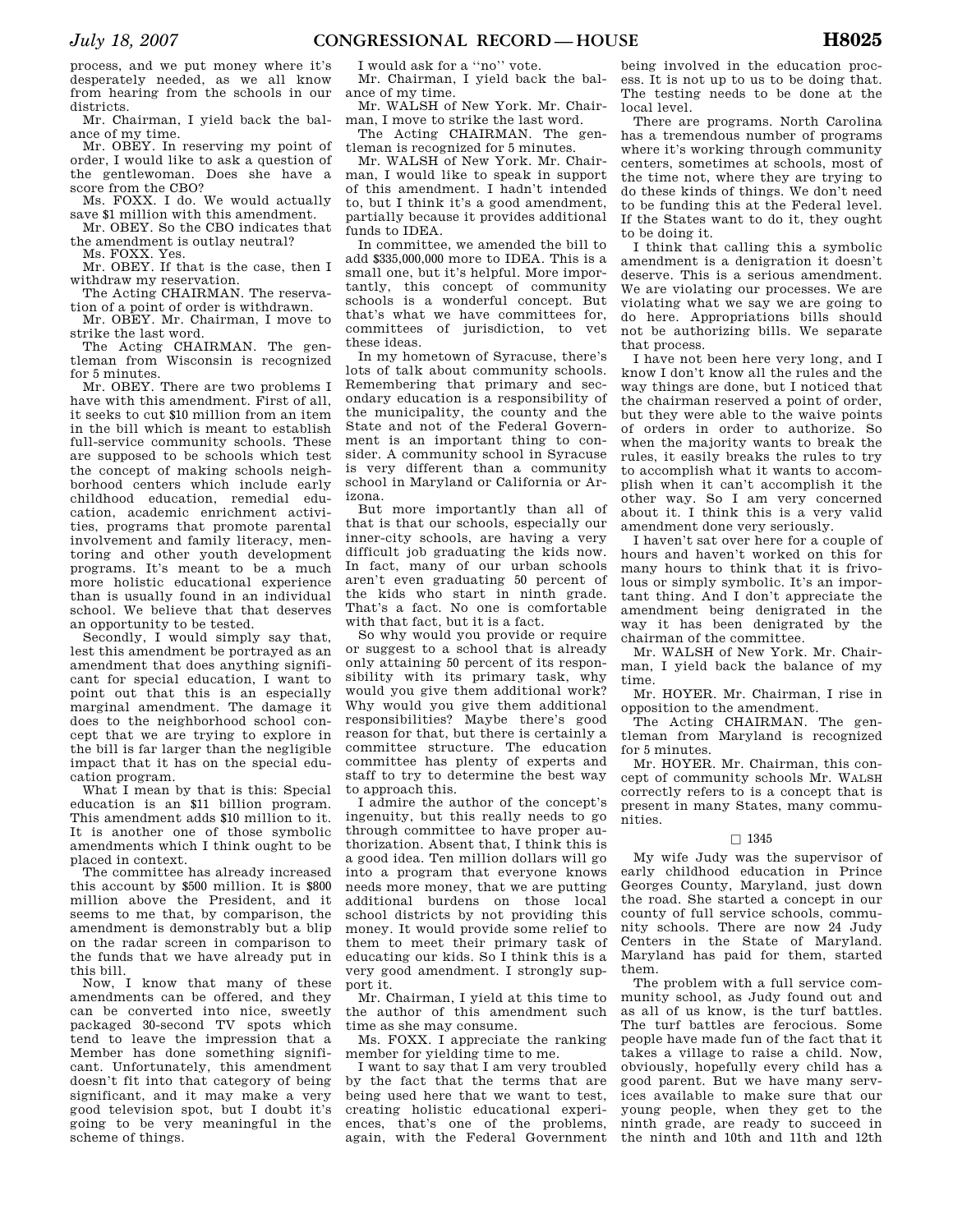grades. But those services in many communities are discordant and not coordinated. So the concept of a full service or a community school is to bring together services, not in a forced way, but in a cooperative way.

Now, the gentlelady refers to the authorization on the appropriation bill. I know that the ranking member is shocked by that ever happening. I remember, perhaps before the gentlelady got here, when Bill Frist added 40 pages in the dead of night of authorizing language to an appropriation bill just a few years ago to preclude insurance company liability.

The fact of the matter is this \$10 million in NIE is to encourage, facilitate cooperation, not to mandate spending more money; but to encourage educators, social services, child care providers, other services, as they have in the State of New York. I have visited some of them in the city.

So I would hope that we would not take this \$10 million and add it to an \$11 billion program. A critically important program, the gentlelady is absolutely correct, but it is a program that is funded \$800 million more than President Bush asked for by this bill. And in order to add that \$10 million to an \$11 billion program, you will undermine the effort to see if we can create cooperation, in effect magnifying the role of each as they cooperate with one another. That is the concept, and it is a concept that works.

Superintendent Grasmick in my State has talked about this concept all over this country. I have talked about it to Secretary Spelling; I have talked about it to their predecessors. In fact, we did pass a bill through the House that didn't make it through conference which LYNN WOOLSEY had sponsored which had this concept. It is a concept that the Education and Labor Committee is now considering. They may go much broader than this.

But this is what NIE is all about. It is trying to facilitate better ways to deliver education to our children. And I remind the gentleman from New York, who is my friend and I am pleased to see him as the ranking member, but we do participate significantly in the education of children in this country, particularly children at risk. That is what this attempts to do as well, to magnify the services available, coordinate them, bring them together so they are accessible by people who can't get in their car at \$3.15, and drive from this place to the other place to the other place to get services for their children.

So I would hope, ladies and gentlemen of this House, that we would reject this amendment. I thank the chairman for including this provision in the bill, and I would hope that the amendment would be rejected.

Mr. FERGUSON. Mr. Chairman, I move to strike the last word.

The Acting CHAIRMAN. The gentleman from New Jersey is recognized for 5 minutes.

Mr. FERGUSON. I yield to the gentlelady from North Carolina.

Ms. FOXX. I thank my colleague for yielding to me. And I want to say again that I am sorry that my colleague from Maryland is not aware of this really excellent program that exists in North Carolina called Smart Start, which did this back in 1995, where we pulled together these different agencies to work together on this very good concept. But it is being done in States without Federal dollars, and I would urge the people in Maryland to look at that concept and deal with it.

I want to say that I am very concerned again, not by your comments but by the comments of the chairman, about the denigration of the allocation of \$10 million as negligible. That is the attitude of people from Washington that adding \$10 million is negligible. That is hard for people who are paying their taxes every day to understand that. I am sure that the teachers and parents of special needs students who are getting just a small percentage of money already authorized by this Federal Government to do what we are demanding that they do, they are not getting all their money.

Now, I commend the majority party for increasing the spending in this area, but it is the biggest complaint that I get when I talk to people about what is happening in education and the Federal role. So I think we need to put every dime we can possibly find into authorized programs already that are not spending what they should be spending. And I would say, I find it hard to look in the eyes of the parent of a special needs child or the teacher of a special needs child and say: We had an opportunity to give you 10 million more dollars and it was turned down; because they are there, and they need it.

Mr. FERGUSON. Reclaiming my time, I would be happy to yield to the majority leader.

Mr. HOYER. I would simply say to the gentlelady, it so happens I have known two of your Governors pretty well, once as a young person, Terry Sanford, and as a contemporary of Jim Hunt, who was a good friend of mine for the last 45 years.

You mentioned the programs that you have in North Carolina. BOBBY ETHERIDGE, of course one of the former superintendents of your State's system, your State has been an innovative, progressive leader in education and Jim Hunt has been one of the educational leaders in our country. I have no doubt, because I have worked with him over the last 20 years that I have been in Congress on various programs while he was Governor and since then, that, yes, you have moved ahead in North Carolina, but you have also done it in partnership with many Federal programs. I know that because I have worked with your Governor on that. I simply wanted to make that point. Again, this is a partnership. And I thank my friend for yielding.

Mr. FERGUSON. Mr. Chairman, I yield back the balance of my time.

Ms. ESHOO. Mr. Chairman, I move to strike the last word.

The CHAIRMAN. The gentlewoman from California is recognized for 5 minutes.

Ms. ESHOO. Mr. Chairman, I would like to engage the distinguished chairman, Mr. OBEY, in a colloquy regarding strengthening of the Children's Graduate Medical Education Program, as well as enhancing Federal support for health information technology.

PARLIAMENTARY INQUIRY

Mr. WALSH of New York. Mr. Chairman, I would like to state a parliamentary inquiry.

The Acting CHAIRMAN. Does the gentlewoman yield for that purpose? Ms. ESHOO. I do.

Mr. WALSH of New York. The question is, have we disposed of the pending amendment before the Committee?

The Acting CHAIRMAN. We have not.

Mr. WALSH. Is this statement by the gentlelady from California in regards to this amendment?

The Acting CHAIRMAN. Apparently not.

Mr. WALSH of New York. I would respectfully request that we return to the amendment before we continue the conversation.

The Acting CHAIRMAN. The gentlewoman has begun.

Ms. ESHOO. I am sorry, I didn't hear. The Acting CHAIRMAN. The gentleman is correct. However, the gentlewoman has begun her statement. At the conclusion of her remarks, the Chair will put the question on the amendment.

Ms. ESHOO. I will be as brief as possible so that we can get back to what was being debated.

I want to thank Mr. OBEY for including \$307 million for the Children's Graduate Medical Education Program. While this amount is less than the \$330 million authorized by Congress last year, it is obviously a good improvement over the levels proposed by the President, which is \$110 million, and the Senate Appropriations Committee, which is \$200 million.

The reason I wanted to have the colloquy is to go on record, urge the chairman to do everything he can to not only maintain the House's funding level when the bill goes to conference, and perhaps even be able to do more.

I think that we all have a healthy understanding of what the Children's Hospitals GME represents. It has been an outstanding success. It is important to note that Children's Hospitals receive 80 percent of what other teaching hospitals receive on average from Medicare's Graduate Medical Education Program.

In recent years, Children's Hospitals have been able to sustain and improve their training programs so that the shortages of pediatric specialists in our country can be addressed. The program has also indirectly strengthened Children's Hospitals as premier pediatric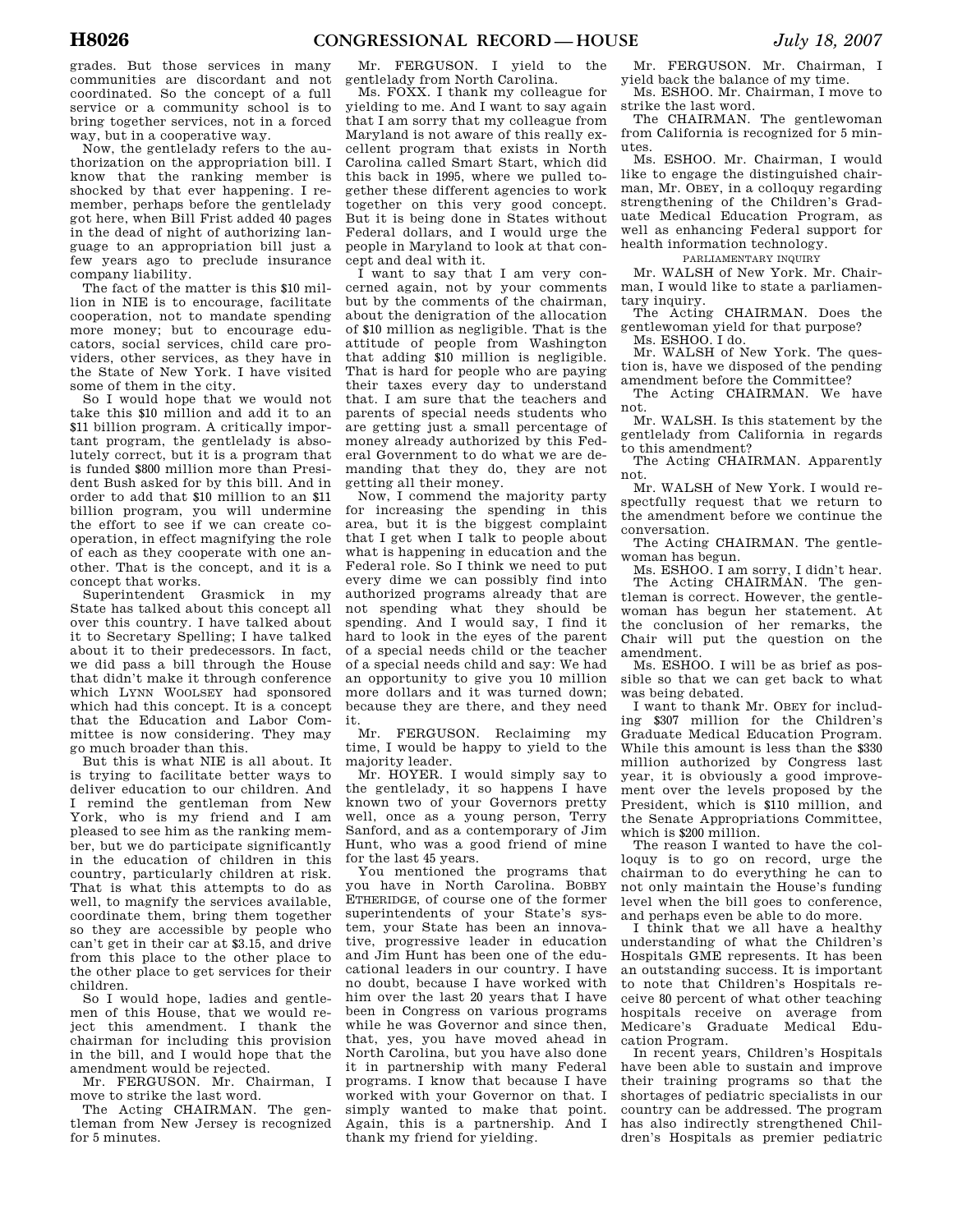centers of pediatric research as well. So I want to thank the chairman for everything he has done to fully fund the program this year, and I would be happy to yield to him.

Mr. OBEY. Let me simply say I agree with the gentlelady from California. The Children's GME is integral to ensuring a stable future for our children's hospitals and is a sound investment in children's health. I certainly will do everything I can to ensure that sufficient funding levels for Children's Hospitals GME are retained in conference.

Ms. ESHOO. I thank the chairman. I also want to raise the issue about my strong support for increased funding for Health Information Technology, often referred to as Health IT.

The adoption, I believe, of electronic health record systems I think will have a profound effect on the health care delivery in our country. I believe it will enhance patient safety, reduce medical errors, and improve the quality of care.

For several years, the administration and the Congress have not committed enough funds to make this promise a reality in our country. I recognize the continued commitment to HIT that is in this year's Labor-HHS bill, \$61 million, and I think we need to make a greater investment to make this a reality because it not only needs to be launched effectively, because we have to have interoperability, and without it we really won't have a Health IT system.

So I want to thank the committee, most especially the chairman, for weeding through what is really a difficult bill to put together because we are constrained moneywise. But if there is any opportunity at conference, I want to urge optimizing that possibility.

Mr. OBEY. Mr. Chairman, I simply want to thank my colleague from California for bringing this important matter to the attention of the House. The gentlelady is a strong advocate for the establishment of a robust and interoperable health information technology network, and I want to work with her. I will be pleased to consider this funding need should additional funds become available in conference.

Ms. ESHOO. I thank the gentleman from Wisconsin.

Mr. Chairman, I yield back the balance of my time.

The Acting CHAIRMAN. The question is on the amendment offered by the gentlewoman from North Carolina (Ms. FOXX).

The question was taken; and the Acting Chairman announced that the noes appeared to have it.

Ms. FOXX. Mr. Chairman, I demand a recorded vote.

The Acting CHAIRMAN. Pursuant to clause 6 of rule XVIII, further proceedings on the amendment offered by the gentlewoman from North Carolina will be postponed.

The Clerk will read.

## $\Box$  1400

AMENDMENT NO. 49 OFFERED BY MR. SHADEGG Mr. SHADEGG. Mr. Chairman, I have a point of order.

The Acting CHAIRMAN. The gentleman will state his point of order.

Mr. SHADEGG. I was standing and I have an amendment that goes to page 82.

The Acting CHAIRMAN. Does the gentleman have the amendment at the desk?

Mr. SHADEGG. Yes, I do.

The Acting CHAIRMAN. The gentleman was on his feet when the Clerk was reading.

The Clerk will designate the amendment.

The text of the amendment is as follows:

Amendment No. 49 offered by Mr. SHADEGG: Page 82, line 6 after the first dollar amount, insert ''(reduced by \$10,695,000)''.

Mr. OBEY. Mr. Chairman, I reserve a point of order on the amendment.

The Acting CHAIRMAN. The gentleman reserves a point of order.

Mr. OBEY. Mr. Chairman, I ask unanimous consent that the amendment be read, not designated.

The Acting CHAIRMAN. Without objection, the Clerk will report the amendment.

There was no objection.

Mr. SHADEGG. Mr. Chairman, I hope that this is a simple and straightforward amendment. It is premised on the notion, not that the program doesn't work, but rather, that when the task is finished, the funding should

stop. program, the Advanced Credentialing Program, was established by the Congress to develop teacher standards and to have those standards developed by the National Board for Professional Teaching Standards or other nationally certification or credentialing organizations. That task has, in fact, been accomplished.

The National Board for Professional Teaching Standards, a private body, has received more than \$180 million from the Department of Education since 1991. These Federal funds supported the development and implementation of the certification standards and assessments in 24 different academic fields. That task has now been completed.

In addition, since the legislation called for such standards to be established by other nationally recognized certification or credentialing organizations, the Department awarded \$32.8 million in a 5-year grant to the American Board for the Certification of Teacher Excellence. That board will receive the final year of its funding in Fiscal Year 2007.

By Fiscal Year 2008, the American Board for the Certification of Teacher Excellence will have successfully completed the development and implementation of its teacher credential system. As a result, State and local teaching

organizations, educational agencies, will have not one but two different sets of standards to pick from, one developed by the National Board for Professional Teaching Standards and one developed by the American Board for the Certification of Teacher Excellence. I believe when the task has been completed, it is important that we stop the funding.

I want to make clear that the purpose of this amendment is not to eliminate funding for States to encourage teachers to receive advanced degrees or to assist them in that endeavor.

My wife is a teacher. She has a master's degree. She received her advanced credentialing in order to improve her education and her ability to serve as a teacher, but the task has now been accomplished.

The Department, as well, supports giving States and districts more tools to help them identify and retain effective teachers. Indeed, the 2008 budget requests \$2.8 billion for the improving teacher quality State grants program and an additional \$199 million for the teacher incentive program. These programs combined provide flexible sources for State and local education agencies to use to improve their teacher recruitment and retention systems according to their own needs.

The goal of this amendment is to simply acknowledge that the creation of the standards has been accomplished and accomplished by two different entities, the National Board for Professional Teaching Standards (NBPTS) and the American Board for the Certification of Teacher Excellence.

In addition, I would note for anyone concerned about this that the effects of the NBPTS credential system on student achievement have been somewhat mixed. There are studies that show it has been somewhat helpful. However, the studies have found the positive effects are very small and that they are neither large enough nor consistent enough to justify further Federal funding beyond that which is provided in the existing \$2.8 billion for improving teacher quality State grants, and the \$199 million that I already referred to in teacher incentive fund training.

I do wish, at this point, that I had reallocated the \$10.7 million that would be saved by this amendment to Individuals with Disabilities Education Act (IDEA). Having listened to the discussion of the last bill, I note that IDEA is underfunded. It has all been underfunded, and I wish that I had cast this amendment in that fashion. I did not do so but I, nonetheless, would encourage its adoption and would encourage, perhaps, those at conference to take that \$10.7 million and to add it to IDEA funding.

Mr. Chairman, I yield back the balance of my time.

Mr. OBEY. Mr. Chairman, I move to strike the last word.

The Acting CHAIRMAN. Does the gentleman continue to reserve his point of order?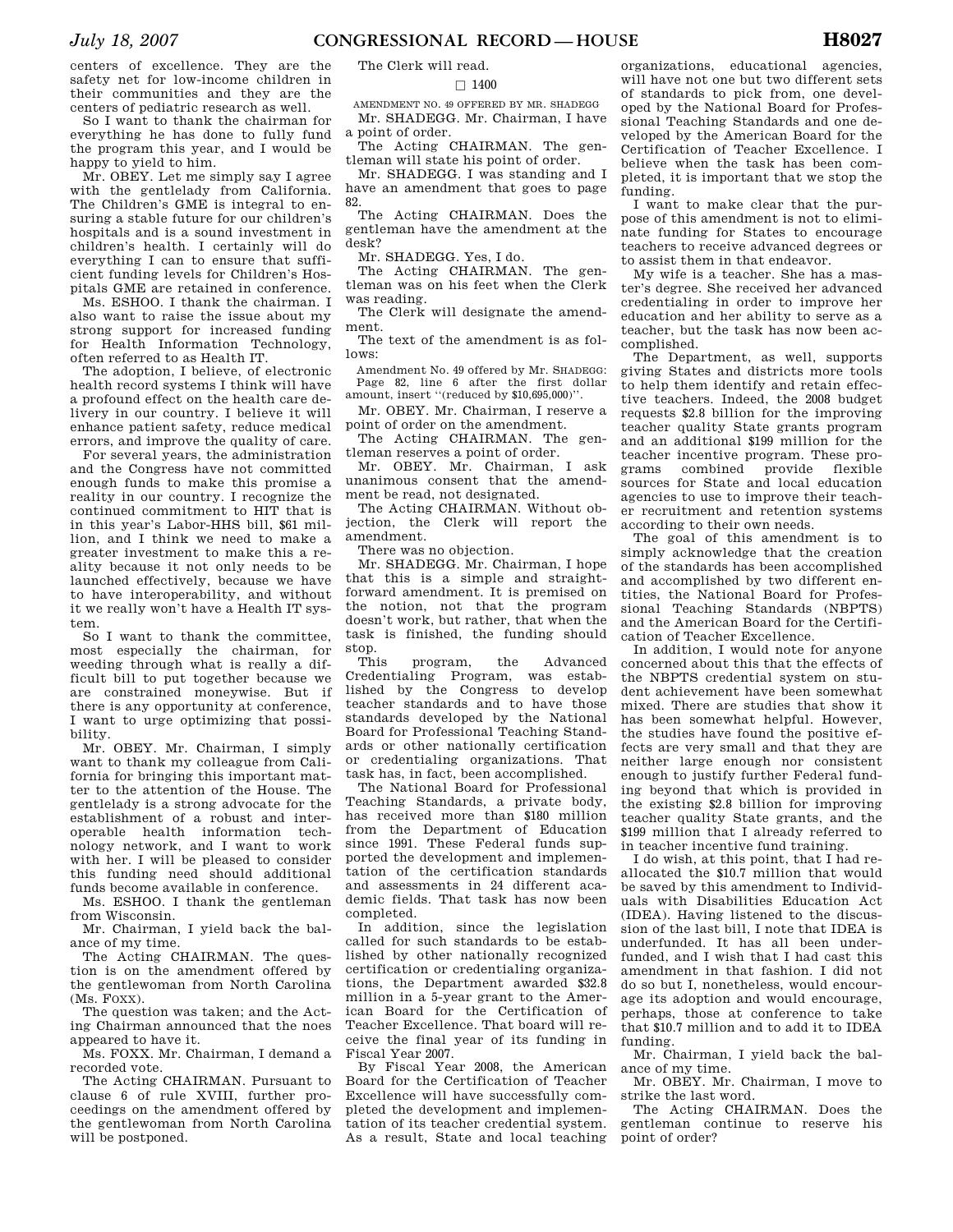Mr. OBEY. I withdraw my point of order.

The Acting CHAIRMAN. The gentleman from Wisconsin is recognized for 5 minutes.

Mr. OBEY. Mr. Chairman, I can't believe my ears. I just thought I heard the gentleman say that IDEA was underfunded. I'm shocked. I've never heard the gentleman say that anything was underfunded before.

Mr. SHADEGG. Will the gentleman yield?

I certainly believe IDEA is underfunded. I know in my school districts in my schools there is a crying need.

Mr. OBEY. Let me take back my time because I only have 5 minutes. But I agree with the gentleman. Many programs are underfunded in this bill.

Let me simply say, Mr. Chairman, that I would certainly support the gentleman's amendment if I thought that we had all of the excellent teachers in the country that we need, but the fact is we don't.

This is not a program that should be cut back or eliminated. This is a program that works. This is a program which helps teach trainers to go through rigorous certification processes. They are star teachers. They go back to their school districts, they become lead teachers in their schools, and I hardly think that that is damaging the national interest.

And I must also confess a certain amount of confusion, because just about an hour ago we were told by a series of Members that we should support the teacher incentive program because we needed to incentivize teachers to increase their skills. And now we have a program that does just that and identifies teachers based on merit, and we're told we ought to cut back the program.

Let me simply say that if you take a look at the way this program has been evaluated, the National Boards for Professional Teaching Standards tells us that this program raises student achievement. It inspires deeper learning. It improves teacher practice. It creates transformative professional development, and it helps these schools to retain teachers.

Let me say that there is a tiny increase in this program. That increase is aimed at helping teachers from lowincome schools get master teacher certification.

We've been told for years that the toughest thing to do in education is to get your best teachers to go into your poorest schools or the schools in your poorest neighborhoods. This is a program that's effective in doing that. We ought not to throw the baby out with the bath water.

I would urge opposition to the amendment.

Mr. Chairman, I yield back the balance of my time.

The Acting CHAIRMAN. The question is on the amendment offered by the gentleman from Arizona (Mr. SHAD-EGG).

The question was taken; and the Acting Chairman announced that the noes appeared to have it.

Mr. SHADEGG. Mr. Chairman, I demand a recorded vote.

The Acting CHAIRMAN. Pursuant to clause 6 of rule XVIII, further proceedings on the amendment offered by the gentleman from Arizona will be postponed.

AMENDMENT NO. 50 OFFERED BY MR. WESTMORELAND

Mr. WESTMORELAND. Mr. Chairman, I offer an amendment.

The Acting CHAIRMAN. The Clerk

will designate the amendment. The text of the amendment is as fol-

lows: Amendment No. 50 offered by Mr. WEST-

MORELAND: Page 82, line 6 after the first dollar amount, insert ''(reduced by \$23,533,000)''.

Mr. OBEY. Mr. Chairman, I reserve a point of order, and I would ask unani-

mous consent that the Clerk read the amendment.

The Acting CHAIRMAN. A point of order is reserved.

Without objection, the Clerk will report the amendment.

There was no objection.

Mr. OBEY. Mr. Chairman, I withdraw my point of order.

The Acting CHAIRMAN. The point of order is withdrawn.

Mr. WESTMORELAND. Mr. Chairman, this is a simple amendment. We've listened to the other side talk about, I guess, some of us maybe being disingenuous or doing different things with this amendment. And the gentleman from Ohio talked about a fringe group over here, and I'm happy to be part of that fringe group. The Republican Study Committee I guess is who he was talking about in that we're trying to look after the taxpayers' money.

For the past 12 years, I would have to admit, although I've only been here three of those years, that we spent too much money. We expanded government too much, and we didn't do what we should have been doing. But it's good, because I think a lot of people woke up after the last election and realized that we had lost our brand of being fiscal conservatives, being responsible with the taxpayers' money, because it's not our money, it's their money, they work hard for it every day, and that we need to be more responsible with it.

And I think that the President got that message. And in this budget, he cut the funding for the writing instruction. It's \$23.5 million, or a very, very small percentage of the \$152 billion budget that the majority party is offering for this appropriations bill, which is \$11 billion more than the President offered. And, you know, it doesn't hurt to zero a program out if it's not working or not doing its job, or if the money can better be spent somewhere else in a different program, something that has more advantages for more people.

Under titles II, III and IV of the Elementary and Secondary Education Act, the Federal Government provides extensive support to States and operates numerous programs designed to enhance teacher recruiting and training.

While many of these programs provide important services, States would be well served to receive this funding in the form of a block grant with increased flexibility to use these funds on the programs most needed in that State.

Mr. Chairman, I know from talking to my local school board superintendents and school board members that they certainly agree with that. No Child Left Behind, while working in a lot of situations, has cost them more money, really, to implement those programs than they receive in Federal dollars because a lot of that money is, has to be spent in a certain area.

This would be an opportunity that we could take this very, very small amount out. The President recommended a zero. It was funded at \$21.7 million last year, so there's been a 10 percent increase this year, and just zero the program out.

And so it's a pretty simple amendment. It puts back the writing instruction program back to zero, where the President put it, and I hope that my colleagues will finally decide, let's vote for one thing that actually cuts something.

I know one appropriations bill, Mr. Chairman, we were talking about, and I believe the chairman of the committee said they had cut 250 programs. And I asked for a list of those programs. Haven't received it yet. So, hopefully this will encourage him to support this amendment, because it is zeroing out a program, and also get me the list of the other 250 programs that this Congress has cut so far this year.

Mr. Chairman, I yield back the balance of my time.

Mr. OBEY. Mr. Chairman, I rise to oppose the amendment.

The Acting CHAIRMAN. The gentleman from Wisconsin is recognized for 5 minutes.

Mr. OBEY. Mr. Chairman, let me assure the gentleman that his party did not lose the last election because they did too much for education. Rather, they lost the last election, in my view, because the public so clearly understood that their party preferred to put spending \$57 billion in tax cuts for people who make over \$1 million to providing decent funding for education.

# $\Box$  1415

And the public understood that the other party preferred to spend \$600 billion in Iraq rather than spending a small portion of that at home for science and health care and the like to meet some of the needs of our own people. That is why the gentleman's party lost the last election, not because they did too much for education but because they were out of touch.

Having said that, let me simply say that this amendment eliminates funding for the National Writing Project. I would simply point out that this program supports teacher training programs so that teachers can help students write effectively and school districts match those funds dollar for dollar.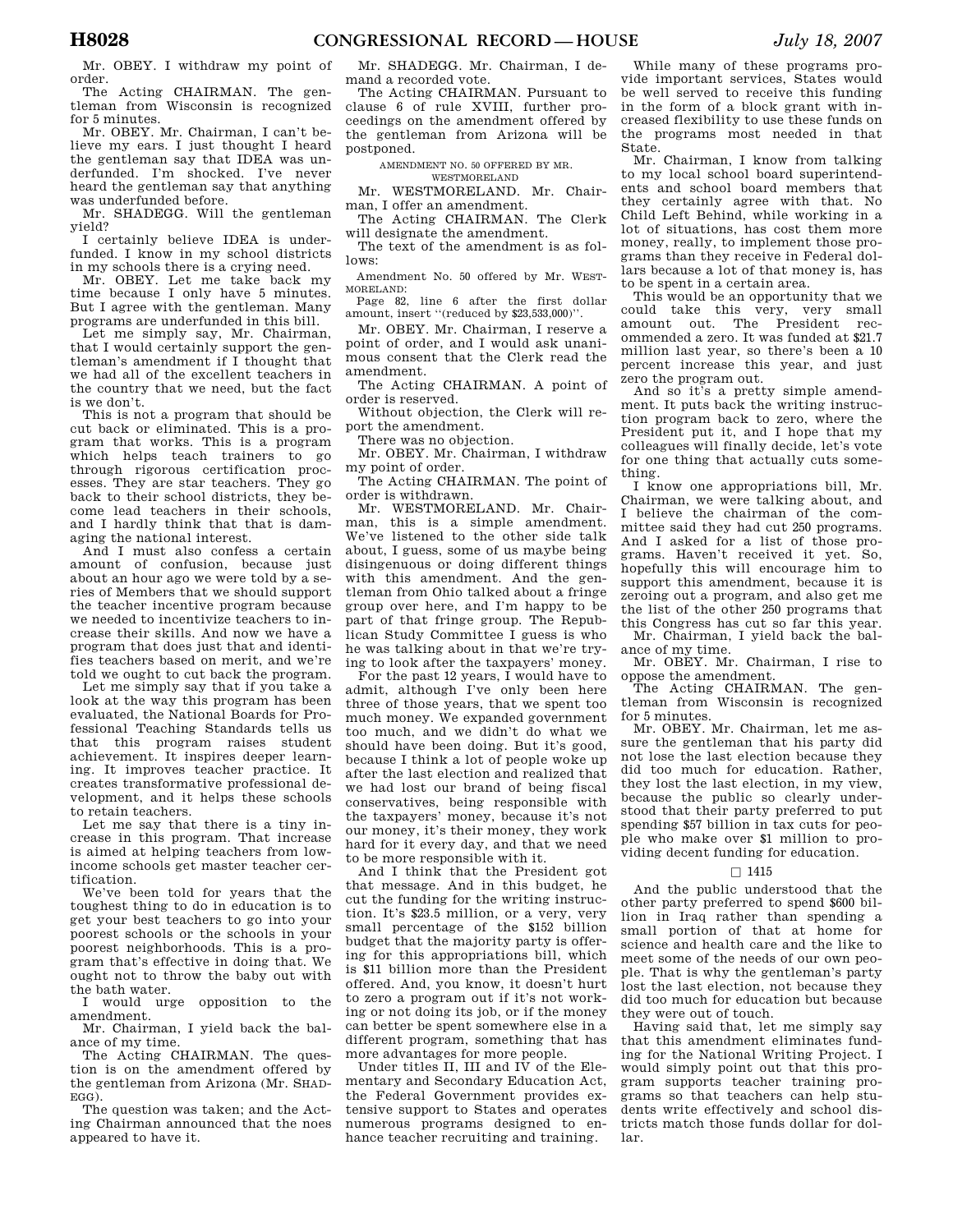I must say all of us have large turnover of our staff here on Capitol Hill. The number one problem that I have in my office and the number one problem I have heard so many other Members comment on is that when young people come in and interview for jobs, they don't know how to write.

When both of my sons went away to college, at least my oldest son asked me, ''Dad, what do you think is the most important thing to learn?''

And I said, I think the most important thing to learn is how to write because if you can write clearly, it means you are thinking clearly, and if you are thinking clearly, it means you can communicate. And I would say that I don't think that this country is over blessed with a number of great writers. I also must say if you listen to some of the congressional speeches written by our staffs, you would certainly agree that we need more help in writing in this country.

So let me simply say that I understand that we are engaged in a little filibuster by amendment. But nonetheless, I wanted to take this time to simply urge Members to vote against this amendment. If you believe in raising the quality of discourse in this country, you have to start with writing, and that is what this program tries to do.

I would urge a ''no'' vote on the amendment.

Mr. Chairman, I yield back the balance of my time.

The Acting CHAIRMAN. The question is on the amendment offered by the gentleman from Georgia (Mr. WESTMORELAND).

The question was taken; and the Acting Chairman announced that the noes appeared to have it.

Mr. WESTMORELAND. Mr. Chairman, I demand a recorded vote.

The Acting CHAIRMAN. Pursuant to clause 6 of rule XVIII, further proceedings on the amendment offered by the gentleman from Georgia will be postponed.

The Clerk will read.

The Clerk read as follows:

SAFE SCHOOLS AND CITIZENSHIP EDUCATION

For carrying out activities authorized by subpart 3 of part C of title II (20 U.S.C. 6711 et seq.), part A of title IV (20 U.S.C. 7101 et seq.), subpart 2 of part D of title V (20 U.S.C. 7245), subpart 3 of part D of title V (20 U.S.C. 7247), and subpart 10 of part D of title V (20 U.S.C. 7261 et seq.) of the Elementary and Secondary Education Act of 1965 (''ESEA''), \$714,075,000, of which \$300,000,000 shall become available on July 1, 2008, and remain available through September 30, 2009: *Provided*, That \$300,000,000 shall be available for subpart 1 of part A of title IV of ESEA (20 U.S.C. 7111 et seq.) and \$222,335,000 shall be available for subpart 2 of part A of title IV of ESEA (20 U.S.C. 7131 et seq.), of which \$5,000,000, to remain available until expended, shall be for the Project School Emergency Response to Violence program to provide education-related services to local educational agencies, and institutions of higher education, in which the learning environment has been disrupted due to a violent or traumatic crisis: *Provided further*, That \$158,422,000 shall be available to carry out part D of title V of

ESEA (20 U.S.C. 7241 et seq.): *Provided further*, That of the funds available to carry out subpart 3 of part C of title II of ESEA (20 U.S.C. 6711 et seq.), up to \$12,072,000 may be used to carry out section 2345 (20 U.S.C. 6715) and \$3,025,000 shall be used by the Center for Civic Education to implement a comprehensive program to improve public knowledge, understanding, and support of the Congress and the State legislatures.

AMENDMENT NO. 52 OFFERED BY MR. BRADY OF

TEXAS

Mr. BRADY of Texas. Mr. Chairman, I offer an amendment.

The Acting CHAIRMAN. The Clerk will designate the amendment.

The text of the amendment is as follows:

Amendment No. 52 offered by Mr. BRADY of Texas:

Page 83, lines 14 and 15, after each dollar amount, insert ''(reduced \$72,674,000)''.

Mr. BRADY of Texas. Mr. Chairman, the Carol White Physical Education Program was named after a longstanding and dedicated public servant here on Capitol Hill. Carol White, a long-time Chief of Staff for Senator TED STEVENS, who aptly named this program because they have dedicated their lives to trying to make this country better inside our schools and out. This program provides the funding basically to help schools initiate and expand their physical education programs, which is just a great goal, and many of the grants have been used for playground equipment on schools.

Physical education is important. I think we all know that. Our young people are becoming more and more static between video games and television shows and sometimes lack of outdoor recreation. We are seeing more obesity. It is important that PE be part of an integral curriculum of our schools. In fact, our States and local districts have targeted PE as an area that they want to reintroduce back to the curriculum for our children.

The only reason I raise this program up is to have some type of thoughtful debate about who should fund PE programs and, more importantly, what should our Federal priorities be.

I ask that because I know that today we are running a deficit. We have a major national debt. I know that every dollar that we spend above the deficit, and we will run a deficit again with the budget we are discussing today, but I know that every dollar that goes to our public debt is picked up by these same children we are trying to help where it will result in a tax increase for families. So it seems right and proper that we scrutinize every program regardless of how much we might admire the person it is named after.

This program has been rated by the program assessment rating tool as the results not demonstrated at this point. I imagine that is why the President did not request funding for it. Like the chairman, who has identified apparently 200 or more programs for dismissal, we have to make tough choices.

What we are seeking here is a simple question. In our rural schools and our

smaller schools, they have the money to buy playground equipment or to build a swingset for kids. What they don't have is money to hire a special needs teacher. What they don't have is money to help kids read and write at grade level. What they don't have is money to help try to prevent the dropouts that are hitting our schools and a case where nearly half of our minorities in eighth grade or ninth and graduating to 12th grade. It just seems to me that from the Federal funding level, our local schools can afford a playground set. What we need to help them with is what they can't afford, which are teachers to help our special needs kids; equipment to help our kids with disabilities; teachers in science, in math, and technology subjects; food for kids who come to school hungry. Despite the merits and the goal which are so laudable for this program, it seems to me that we ought to set our highest priorities to help schools with what they cannot do today, which really is to help our kids read and write, to help our special needs students reach their potential, to try to stop this horrendous dropout rate in America.

So I would propose that we, as the President suggested, not fund this program, reserve those resources. And, again, these are tough choices you always have to make through the process. It is not much fun either way. I am sure the chairman did not delight in cutting any of the programs that he had proposed. It is just a way that we try to get closer to a balanced budget and try to prioritize where we fund our schools and our kids and, again, try to make the greatest use of every tax dollar we have.

Mr. Chairman, I yield back the balance of my time.

Ms. MCCOLLUM of Minnesota. Mr. Chairman, I move to strike the last word.

The CHAIRMAN. The gentlewoman is recognized for 5 minutes.

Ms. MCCOLLUM of Minnesota. Mr. Chairman, the gentleman's amendment is not a healthy amendment.

As you pointed out, our children are more complacent than ever. Sometimes it is because of video games. In some parts of the country, it is because the streets aren't safe. In other parts of the country, it is because children are latchkey and moms and dads want to know where they are while they are working. So obesity is becoming a huge problem in this country. And in order for children to really be ready and prepared to learn, they have to be physically fit. They go together. I taught school. They go hand in hand.

The CDC has made childhood obesity and the obesity that is already occurring with adults a challenge for our country to get ahold of if we are going to be competitive, if we are going to have a healthy workforce, and if we are going to control our health care costs. What has happened with the No Child Left Behind Act, it was under funded by this Congress. It didn't come up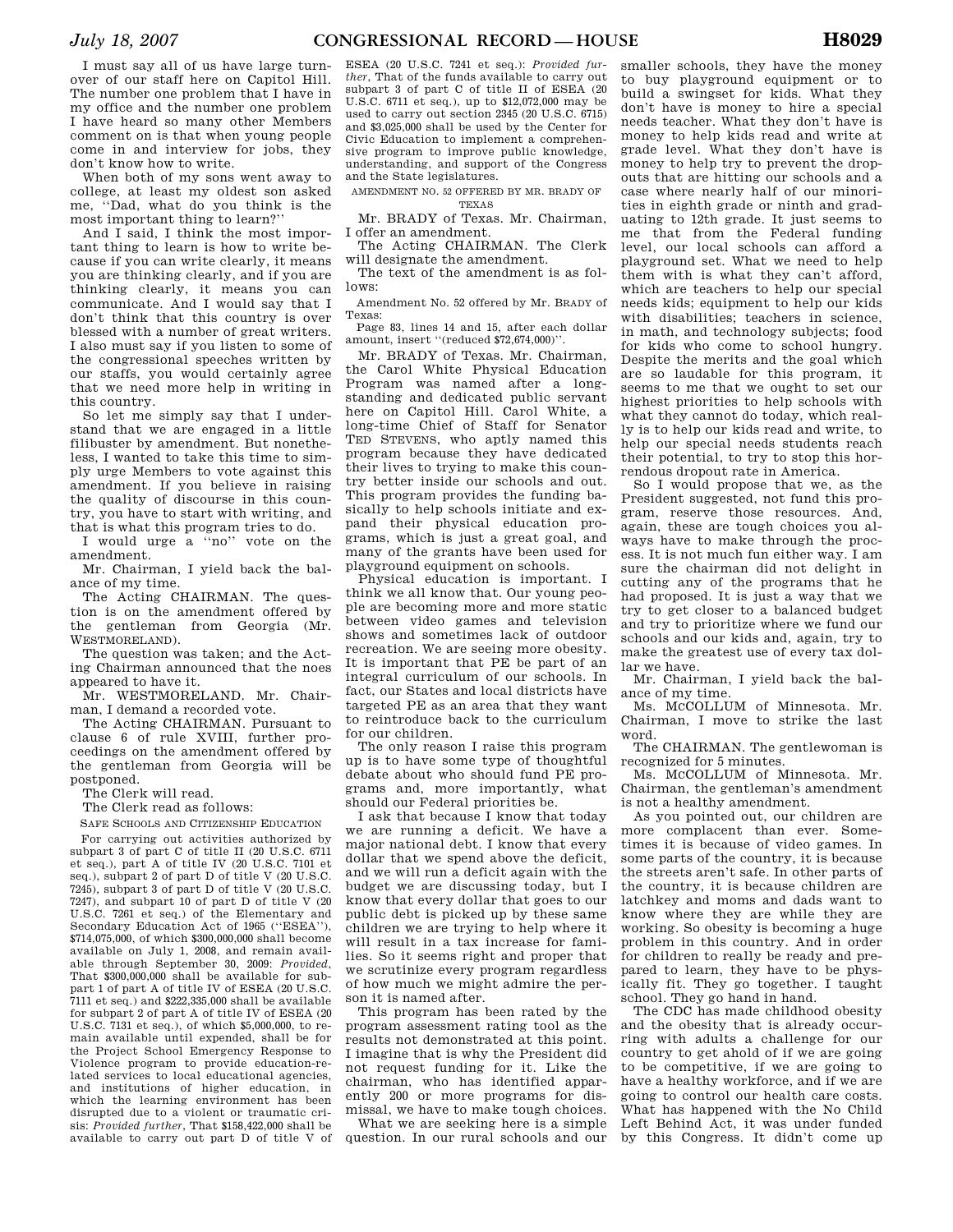with the dollars that the President promised. So school district after school district after school district, in order to balance their ledger with this unfunded mandate, have been cutting arts and they have been cutting physical education.

Now, I am pleased to hear that in your district you are able to maintain a phys ed teacher and you are able to maintain the things that you need to keep your children fit. But district after district has been cutting phys ed in order to pay for the unfunded tests in No Child Left Behind. And childhood obesity is a problem.

This might be the first generation that does not live as long as their parents. Now, my children and the children in my neighborhood, I would like to see them not only outlive me but outlive me in a very, very healthy lifestyle. And physical education is part of learning, mind and body, in order to be productive and healthy. This is going to keep America healthy, but it is also going to keep our health care costs down, which we know we have to get under control.

Mr. Chairman, I yield back the balance of my time.

Mr. OBEY. Mr. Chairman, I move to strike the last word.

The CHAIRMAN. The gentleman from Wisconsin is recognized for 5 minutes.

Mr. OBEY. Mr. Chairman, I would just like to bring to the House the following facts: We have been at this bill now for the better part of yesterday. We have been on this bill since 10:30 this morning, and we have been trying to negotiate a unanimous consent agreement so that Members might be able to leave here tomorrow night. I know there is a CODEL of Members going to Iraq but I want to put them on notice now. I doubt very much that you are going to make it unless you want to miss a lot of votes because as things are developing, I am told that right now, because of the insistence that a number of amendments, which we have heard time and time again, will still be subjected to 40 minutes' debate time even though there are five similar amendments, each of which will take about 40 minutes. When you calculate it all, it comes out to about 800 minutes of debate time. That means roughly 13 hours. By the time you account for slippage, the time it takes for Members to be recognized, the time it takes for them to find their amendments, you have to add about another 5 hours plus your voting time.

What that means is that if we continue until 1 o'clock this morning, it will still probably be required for Members to be here until about 8 o'clock or later tomorrow night, which means that we will finish just in time for you to all miss your planes.

I just wanted you to know that so that if you think that you would like to see another result, you talk to individuals who right now seem to think that 40 minutes' time on a repetitive

amendment is more important than ending a filibuster by amendment.

Two years ago when this bill was on the floor, it took about 12 hours. At this rate it will take about three times that amount of time. So I want Members who are coming up to me asking me about whether they are going to be able to make their planes or their CODELs, I want them to understand that if they miss them, I want them to know who to blame because it is not going to be me.

### $\Box$  1430

Mr. GARRETT of New Jersey. Mr. Chairman, I move to strike the last word.

The Acting CHAIRMAN. The gentleman is recognized for 5 minutes.

Mr. GARRETT of New Jersey. Mr. Chairman, I will not use the whole 5 minutes. I just want to make one point.

The gentlelady from Minnesota, I believe, who was just speaking, I want to concur with a portion of her remarks with, A, the remarks with regard to the physical problem with childhood obesity in the country, and that is of a concern nationally. And, B, the problem that she set out with regard to NCLB not funding to the level necessary so that school districts across the country are put in what you might call a catch-22 situation.

And a catch-22 is, okay, do we, A, comply with NCLB? In which case we spend a lot of our own money on tests, fourth and 8th grade reading and math tests; or, B, if you don't comply with it, then of course you get written up in the local newspaper because your school failed, or your school didn't do very well on the test and you've become an underperforming school. And, instead, provide the funds where you would like to put them, which may well be in physical education programs.

So I concur with her comments on that and suggest that the solution to the problem may be multifaceted. Part of it is the gentleman's amendment right here can be one aspect to address it. And I support the gentleman's amendment to make sure that the dollars that are coming from the Federal Government go to those programs that are effectively getting the job done, including the issue of physical education and childhood obesity and what have you. And just like all the other amendments, I'm sure the gentleman will concur that you want to make sure that the money goes to those programs that really accomplish something, and are not duplicative.

The other aspect of the problem, however, is with NCLB and the burden that they put on the schools as saying, do I do this or do I do that; do I comply with NCLB, or do I do what I really want to do locally? And I think the answer to that is to say this: NCLB is just too top town, ordering the schools, basically you've got to do this or you've got to do that when, with all due respect to all the educated, I'll say

bureaucrats, who are in the U.S. Department of Education and in all due respect to the Secretary of Education, a very nice lady and well-intentioned, the people who really can decide where the dollars can be spent best is the teacher in the classroom, the local school board in conjunction with the parents. They know whether their school has more of a problem in the area of childhood obesity than other schools. I find that, from the studies that I've seen, that it is in certain areas of States and certain demographic regions as opposed to other ones. Those are the people who really know how to decide these things.

And so I would concur with the gentlelady from Minnesota and suggest that the solution is, A, put the money where the dollar should go to effectively; and, B, get out from under the rubric of NCLB and just let the schools, the teachers, the parents, the local school boards first and foremost make those decisions, because they know best.

Mr. Chairman, I yield back the remainder of my time.

The Acting CHAIRMAN. The question is on the amendment offered by the gentleman from Texas (Mr. BRADY). The amendment was rejected.

Mr. SHULER. Mr. Chairman, I move to strike the last word.

The Acting CHAIRMAN. The gentleman from North Carolina is recognized for 5 minutes.

Mr. SHULER. Mr. Chairman, I rise to enter into a colloquy with the chairman of the committee, Mr. OBEY.

Mr. OBEY. I'm happy to engage the gentleman.<br>Mr. SF

SHULER. Mr. Chairman, Oconaluftee Job Corps Center in Cherokee, North Carolina, has served a vital role in providing opportunity and direction to the young people of western North Carolina. This center has operated under the control of the National Parks Service along with the Harpers Ferry Job Corps Center and the Great Onyx Jobs Corps Center in Mammoth Cave, Kentucky.

Mr. Chairman, all three of these centers face uncertain future. Earlier this year, the Department of Labor closed the Oconaluftee center without warning, citing safety concerns. The U.S. Forest Service has expressed interest in fixing these safety concerns and reopening the Oconaluftee center. The U.S. Forest Service has also proposed to assume management of the other two centers. The National Park Service has stated it is willing to transition these three centers to the Forest Service.

The U.S. Forest Service has a longstanding tradition of quality and service in the Appalachian region.

Mr. Chairman, the Senate Interior Appropriations bill contains language directing the Park Service to transfer control of these three Job Corps centers to the U.S. Forest Service. The community surrounding the Oconaluftee Job Corps Center is in favor of this transition.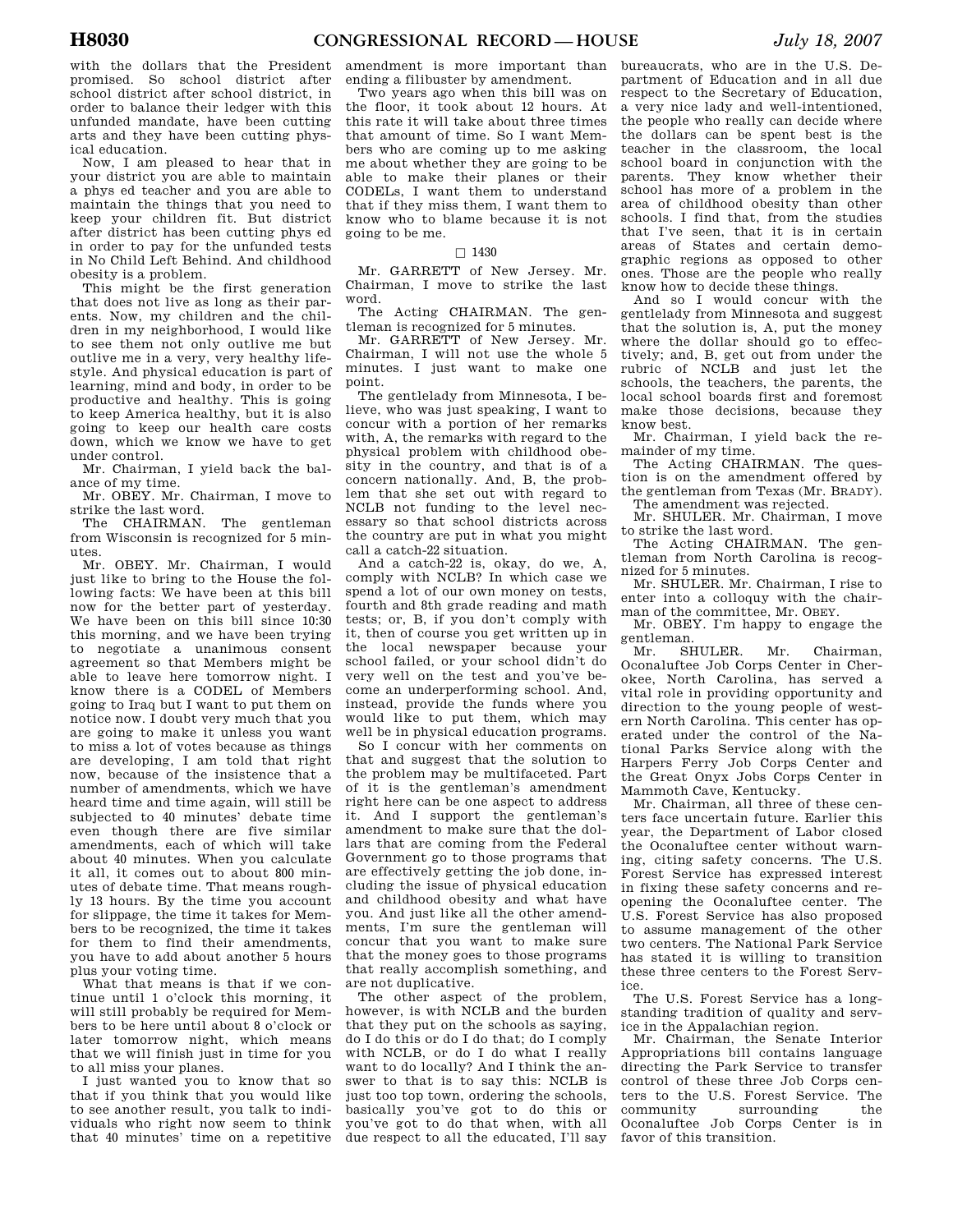Mr. Chairman, would you be willing to work with me to ensure that this language is included in the final conference version of this bill?

Mr. OBEY. If the gentleman would yield, I would like to thank the gentleman for bringing to our attention the important work that the U.S. Forest Service has done in running its 19 Job Corps centers.

I have reviewed the provision in the Senate Interior Appropriations bill. I support retaining the language in conference that directs the Secretaries of the Interior and Agriculture to execute an agreement to transfer the three Job Corps centers currently administered by the National Park Service to the U.S. Forest Service.

I hope the Department of Labor will recognize the merits of this approach which I understand was successful in another case involving the Mingo Job Corps Center in Missouri several years ago.

I also understand that the Secretaries of Interior and Agriculture support this approach and expect to work cooperatively with the Secretary of Labor on this matter.

Mr. SHULER. Mr. Chairman, thank you for your continued cooperation and help.

Mr. OBEY. I thank the gentleman.

Mr. SHULER. Mr. Chairman, I yield back the balance of my time.

The Acting CHAIRMAN. The Clerk will read.

The Clerk read as follows:

ENGLISH LANGUAGE ACQUISITION For carrying out part A of title III of the Elementary and Secondary Education Act of 1965 (20 U.S.C. 6811 et seq.), \$774,614,000, which shall become available on July 1, 2008, and shall remain available through September 30, 2009, except that 6.5 percent of such amount shall be available on October 1, 2007, and shall remain available through September 30, 2009, to carry out activities under section  $311(c)(1)(C)$  of such Act  $(20 \text{ H.S C})$ 6821(c)(1)(C)).

## SPECIAL EDUCATION

For carrying out the Individuals with Disabilities Education Act (20 U.S.C. 1400 et seq.), \$12,310,831,000, of which \$5,467,594,000 shall become available on July 1, 2008, and shall remain available through September 30, 2009, and of which \$6,641,982,000 shall become available on October 1, 2008, and shall remain available through September 30, 2009, for academic year 2008–2009: *Provided*, That \$11,880,000 shall be for the activities authorized by section 674(c)(1)(D) of such Act: *Provided further*, That the amount for section 611(b)(2) of such Act (20 U.S.C. 1411(b)(2)) shall be equal to the lesser of the amount available for that activity during fiscal year 2007, increased by the amount of inflation as specified in section 619(d)(2)(B) of such Act  $(20 \text{ U.S.C. } 1419(d)(2)(B))$  or the percentage increase in the funds appropriated under section 611(i) of such Act (20 U.S.C. 1411(i)).

AMENDMENT OFFERED BY MR. FERGUSON Mr. FERGUSON. Mr. Chairman, I offer an amendment.

Mr. OBEY. Mr. Chairman, I reserve a point of order, and I would ask that the Clerk read the amendment. We don't have a copy.

The Acting CHAIRMAN. The gentleman reserves a point of order.

The Clerk will report the amendment.

The Clerk read as follows:

Amendment offered by Mr. FERGUSON:

Page 84, line 24, after the aggregate dollar amount insert ''(increased by \$50,000,000)''.

Page 92, line 17, after the first dollar amount insert ''(reduced by \$50,000,000)''.

Mr. FERGUSON. Mr. Chairman, I rise today to offer this amendment to this important bill that would add an additional \$50 million to help American students who require special education.

First, I want to commend the chairman of the committee and the ranking member for their outstanding efforts to recognize that insufficient funds for special education that are so desperately needed in this country, I know that in committee they added an additional \$335 million to IDEA, the Individuals with Disabilities Education Act. But having talked to and listened to the stories from teachers and educators and parents from my district and elsewhere who work in special education in my home State of New Jersey, I believe we must try to do even more, and we can certainly do more to recognize the important needs of these particular students and these particular programs.

Mr. Chairman, Congress, in 1975, enacted the landmark IDEA, the Individuals with Disabilities Education Act, which mandated that every student, including those students who have special needs or disabilities will receive a quality and appropriate public education. The law also committed the Federal Government to contribute 40 percent of special education costs, which are often several times higher than the cost of educating other students.

Washington, of course, has never met this long-standing, but unfulfilled, commitment to aid States in paying for special education. And as a former teacher, I know firsthand the value of education for every student and the importance of ensuring that every child, including those who have disabilities, experience the thrill of learning.

School administrators and teachers and parents all across my district tell me that more special education funding is needed to meet the growing demands in our schools. As teachers seek to improve academic standards and accountability, increased Federal special education funding is critically important to help schools to meet these important obligations to special education students and their families.

Washington, as we know, has never met that 40 percent funding threshold. And while Federal education funding has increased by more than 258 percent between 1995 and 2006, this year it still only represents 17.2 percent of the cost of serving students with disabilities.

My home State of New Jersey is a national leader in special education. Parents with kids who have special needs and disabilities literally move into our State. They come to New Jersey, particularly parents who have children

with autism, they literally move to New Jersey so their kids can enroll in our State's special education programs.

This year alone, New Jersey education officials estimate that they're going to spend more than \$4 billion in combined Federal, State and local funds to administer special ed programs to almost 250,000 students. Of course there's more than 7 million students nationwide who qualify for these programs.

Mr. Chairman, I have been in this House for  $6\frac{1}{2}$  years. And I know that certain years funding levels for special education have been increased and other years they have not been increased. It can be fairly characterized as kind of going in fits and starts. Some years we've made big and new investments, and other years, frankly, we haven't.

Six years ago, when I first came to this House and to this Chamber, the first bill I ever introduced in this body was a bill that would fully fund our special education classrooms. I did it with the gentleman from Rhode Island (Mr. KENNEDY). He and I have worked together, and I know many others have worked together, to work to fully fund our special education classrooms. Indeed, today I remain and I am the lead Republican sponsor of legislation right now that would fully fund our special education classrooms. But despite many of our best efforts, we have not reached that goal yet. And I know that the chairman, the gentleman from Wisconsin, and the ranking member, Mr. WALSH from New York, they have made extraordinary efforts toward this goal as well.

The spirit of this amendment, my amendment, is to make for this year one additional effort to move us in the right direction. Like many of you, I've been in these classrooms. I've observed some of our special needs kids in action. I've seen the heroic efforts of their parents and their teachers and the administrators who work so hard to give them the chance at success in life that they really need and deserve.

We've done some to help them. And this bill today, frankly, does even more. But thanks to the efforts of Chairman OBEY and Mr. WALSH, and others, I really know we are working hard toward this goal. But I respectfully ask that we try to do just a little bit more this year, and by approving this amendment we will be able to do that.

I ask my colleagues respectfully to support this important amendment so that we can say we did everything we probably could to help these students who need that extra chance in life.

Mr. Chairman, I yield back the balance of my time.

The Acting CHAIRMAN. Does the gentleman continue to reserve?

Mr. OBEY. I withdraw my reservation of the point of order and move to strike the last word.

The Acting CHAIRMAN. The reservation of the point of order is withdrawn.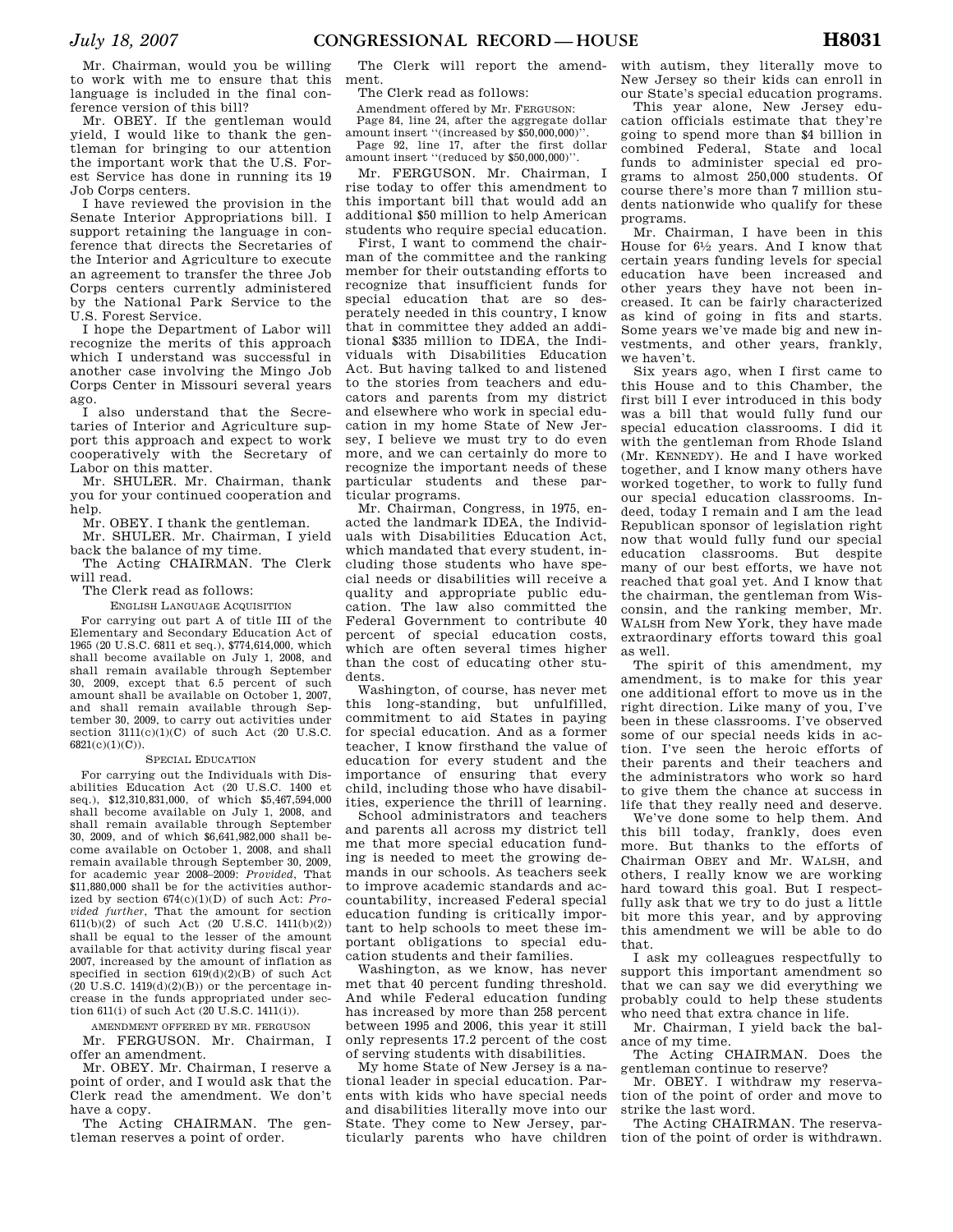The gentleman from Wisconsin is recognized for 5 minutes.

Mr. OBEY. Mr. Chairman, let me simply ask the House one question: Do we really know everything that we need to know about how children learn? Do we really know enough about how children learn to guarantee that every child will perform to their maximum ability and potential? I think the answer to that is obvious: we obviously don't.

There is no great political constituency for educational research. But you know it's a funny thing, in any field of endeavor, research is what separates bull gravy from intelligent approaches to issues. That's what research does: it helps lead one to a right understanding of a problem.

What this amendment is, frankly, it's another television ad. What this amendment does is to pretend that it does no damage to education by eliminating \$50 million out of the educational research budget. It then puts it into special education.

We have a lot of posing for holy pictures on this floor by Members who are trying to escape the fact that the White House is asking them to vote against this bill because the White House claims there is too much money in the bill when, in fact, every single one of these amendments demonstrates that our own Republican Members know that there is not enough money in this bill to fund programs like special education unless you make damaging cuts to other portions of the bill. And I would suggest that we not do that.

The President cut special education in his budget by \$291 million. We have added \$800 million in the committee bill to that, and we're \$509 million over last year.

I would also point out that this is a 10 percent cut, if this amendment passes, in the research account. And I would point out that this amendment would cut the National Center for Education Statistics, which is the premier educational statistical operation in the country. This amendment would even cut Federal research funds for special education. Do we really know so much about the needs of special education kids that we're going to cut that research? I don't think so.

I think the responsible vote is ''no,'' and I urge a ''no'' vote on the amendment.

Mr. Chairman, I yield back the balance of my time.

The Acting CHAIRMAN. The question is on the amendment offered by the gentleman from New Jersey (Mr. FERGUSON).

The question was taken; and the Acting Chairman announced that the noes appeared to have it.

Mr. FERGUSON. Mr. Chairman, I demand a recorded vote.

The Acting CHAIRMAN. Pursuant to clause 6 of rule XVIII, further proceedings on the amendment offered by the gentleman from New Jersey will be postponed.

The Clerk will read. The Clerk read as follows:

## REHABILITATION SERVICES AND DISABILITY RESEARCH

For carrying out, to the extent not otherwise provided, the Rehabilitation Act of 1973 (29 U.S.C. 701 et seq.), the Assistive Technology Act of 1998 (29 U.S.C. 3001 et seq.), and the Helen Keller National Center Act (29 U.S.C. 1901 et seq.), \$3,279,743,000: *Provided*, That \$30,452,000 shall be used for carrying out the Assistive Technology Act of 1998.

AMENDMENT OFFERED BY MR. GARRETT OF NEW JERSEY

Mr. GARRETT of New Jersey. Mr. Chairman, I offer an amendment.

Mr. OBEY. Mr. Chairman, again I reserve a point of order, and I would ask that the Clerk read the amendment.

The Acting CHAIRMAN. The gentleman's point of order is reserved.

The Clerk will report the amendment.

The Clerk read as follows:

Amendment offered by Mr. GARRETT of New Jersey:

Page 85, line 19, after the dollar amount, insert ''(reduced by \$2,279,000)''.

#### $\Box$  1445

Mr. GARRETT of New Jersey. Mr. Chairman, I rise right now to offer what really is a modest amendment with the hopes of returning some degree of discipline to the annual appropriation process. When the President submitted his budget request, he proposed the elimination of a number of programs that were duplicative and unable to demonstrate effectiveness or otherwise not worthy of the priority of spending American taxpayers' money.

Generally speaking, with the savings achieved from eliminating ineffective programs, we can use it to do things such as pay off the debt or support programs that have a proven track record of success. I guess that last line I should reiterate: To support programs that already have a track record of success.

As I also often do, I will refer this back and make the analogy back to the American families' budget. This is really no different from what American families do every month at the proverbial dinner table. Think, for example, when it comes to TV. If a family is paying for both cable TV and DirecTV, or what I have in my house, Dish TV, chances are that they would probably decide which service suits them best as a family, and then cut one or both of the other services out. You only need one service coming into the house; cable, Direct, Dish or what have you. That is what a family would do; prioritize them.

Mr. Chairman, given the content of our spending bills, if the Federal Government were a homeowner and how the Federal Government operates now, well, it would pay for both the cable TV, the Dish and DirecTV, and the cable at the same time, satellite, all three or four coming into the house.

If the Federal Government were a family and they continued to operate as they do right now, they would prob-

ably decide that they were going to have gas heat in their house and oil heat in their house and electric heat in their house and wood heat as well. It would probably pay to dig for its own water and have a well in the backyard, all the while continuing to pay for city water coming into the house from the front.

That, unfortunately, is how the Federal Government operates itself. I think it is time to change. We do a disservice to the American people by not eliminating duplicative and ineffective programs. It proves that the Federal Government is unaccountable. By increasing the size of the U.S. budget, it takes that money, again, out of the family budget by sending it to Washington as tax dollars.

So the amendment that I am offering now would only reduce this by \$2.3 million, out of a \$607 billion appropriation. I used the paper before while I was sitting here trying to figure out how much of a percentage of that is. That is a .0002 percentage point reduction. I think what it does do, more importantly, is to make a statement that there are truly areas within the Federal budget where money can be saved.

What my amendment does is restore funding to the level requested in the President's budget. The administration zeroed this account out because it duplicates other Federal programs. The Migrant and Seasonal Farm Workers, the MSFW, Program provides discretionary grants to make comprehensive vocational rehabilitation services available to migrant and seasonal farm workers with vocational disabilities. Now, if I ended right there you would think, well, what is wrong with that?

Well, according to the OMB, here is the problem: This program serves the exact same population and provides the exact same services as another separate Federal program already is doing, and that is the Vocational Rehabilitation State Grants Program. The acronym is VR. The authorizing legislation for the VR State Grants Program contains provisions in it to ensure that State VR agencies must reach out and serve all individuals with disabilities within the State. That includes minorities and unserved and underserved populations.

So what this means is that under the MSFW program, which is what we are talking about here, the Federal Government is in essence micromanaging, if you will, what essentially is a State and local government issue that is provided Federal funds through the VR program. The VR State Grants Program in the bill already is expanded by \$36 million on top of the increases that were there before in the fiscal year 2007 levels.

So there is little need to be spending an additional \$2.3 million on, yet again, a separate program that does essentially the same thing. The government, you see, does not need to buy both cable TV and satellite TV at the same time. The government does not need to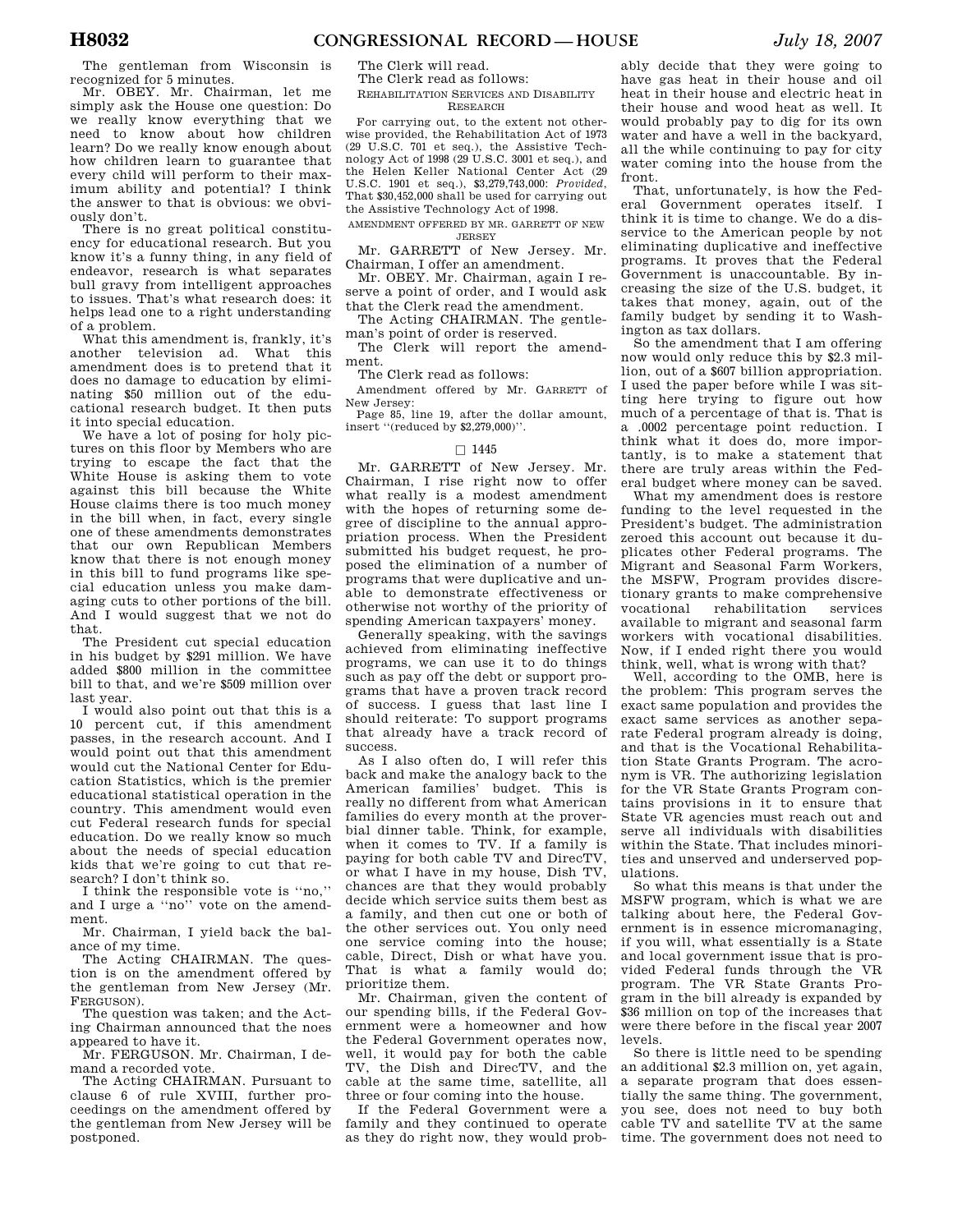be providing funding for programs that do the exact same thing.

Mr. Chairman, I yield back the balance of my time.

The Acting CHAIRMAN. Does the gentleman reserve his point of order?

Mr. OBEY. Mr. Chairman, I withdraw my point of order and would move to strike the last word.

The Acting CHAIRMAN. The gentleman withdraws his point of order.

The gentleman from Wisconsin is recognized for 5 minutes.

Mr. OBEY. Mr. Chairman, I wonder if anybody remembers these words: ''Whatsoever you do for the least of your brethren, you do for Me.'' I wonder if anybody remembers those words?

This amendment is truly amazing to me. This amendment is offered by a Member of the House, who, like me, any time he has an ache or a pain or a toothache or is having a bad day, can trot down to the Attending Physician and have the doctors and the nurses check us over to make sure that we are in peachy keen shape. But what does this amendment say? This amendment says to some of the poorest people in the country, our migrant and our farm workers, sorry, you can't have vocational rehabilitation services if you've got a physical problem.

I would like to ask every Member of this House, have you ever picked cucumbers during the summer? Have you ever picked beans? Well, I have. I can tell you it is darn hard work. I used to represent a county by the name of Waushara County—wall to wall irrigation and crops like cucumbers and beans. I used to watch those migrant workers come in and work their tails off to get a few bucks.

Are we really so stingy? Are we really so utilitarian that we are willing to say to workers like that, sorry, Members of Congress are important, so they can get taken care of whenever they have got a physical problem. But oh no, don't you dare waste the taxpayers' money when it comes to some poor devil in the migrant stream or when it comes to their family or kids.

You want to vote for this amendment? You go right ahead. Count me out.

Mr. PRICE of Georgia. Mr. Chairman, I move to strike the last word.

The Acting CHAIRMAN. The gentleman is recognized for 5 minutes.

Mr. PRICE of Georgia. Mr. Chairman, I rise to support this amendment, because fundamentally what we are charged with doing here is being responsible with hard-earned taxpayer money. As the gentleman from New Jersey said, it is not responsible to pay for two programs that do the same thing, which is why the administration in its review looked at this program, which is wonderfully named, perfectly appropriate, has a wonderful mission, but the provisions of this program are being accomplished elsewhere in the Federal Government.

Now, it may be hard for the Chair of the Appropriations Committee to believe that there is some duplication in the Federal Government, but it is not hard for the citizens of the Sixth District of Georgia to believe that there is duplication. The name of the program that accomplishes this same end is the Vocational Rehabilitation State Grants Program.

The goal of the gentleman from New Jersey, I don't believe, is to eliminate the ability to have appropriate programs for migrant and seasonal farm workers. That is not the goal at all. The goal is to responsibly spend hardearned taxpayer money in accomplishing the appropriate priorities of the Federal Government. So to have anybody come to the floor and say that anybody who would support this amendment desires to end the programs for migrant and seasonal farm workers is simply not true and not the case, and it doesn't appropriately represent the amendment of the gentleman from New Jersey.

Mr. Chairman, I commend him for his desire to make certain that we do not provide duplicative services which are wasteful, wasteful of hard-earned taxpayer money.

I am pleased to yield to my friend from New Jersey.

Mr. GARRETT of New Jersey. I thank the gentleman from Georgia for yielding.

To answer the question of the gentleman, yes, I have picked vegetables and I have worked on a farm and I have thrown bales of hay and I have worked in the sweltering heat of greenhouses picking vegetables as well. So, yes, I do have that experience. So, yes, I do know of what I speak, to some extent, but never to the extent, I am sure, of the chairman or some of what the people go through in these situations.

The chairman also makes reference to words about being stingy. You know, it is awfully easy, it is awfully easy, to be a generous individual if you are using somebody else's money, and basically that is what Congress does every single day of the year. We come to the floor with the appropriation bills railing about how much more we are spending than last year and saying how generous we are, when in fact these are not our dollars. Despite the statement of the gentleman from Alaska at the last debate, these are the taxpayers' dollars coming in.

So it is easy to be generous with other people's money. What we here as Members of Congress should therefore do is consider ourselves in a position to be wards of that money, protect it and make sure that it goes to the most effective places.

I refer you now to a statement from the administration with reference to this program to point out the necessity of cutting the funding here and making sure there are funds in similar programs. The administration states this: ''This program was established as a demonstration project,'' a demonstration project, ''in the mid-1970s, and it is no longer needed to demonstrate the

benefits of these strategies to serve underserved populations such as migrant and seasonal farm workers. Many of the same States have received continued funding over the last 30 years and should be able to effectively serve this population under the VR State Grant Program,'' that program that has continued to be funded in this underlying legislation, that VR program that sees a \$36 million or \$37 million increase in the funding.

The gentleman from Georgia, when he speaks to what his constituents feel, I wonder what his constituents would feel when they are told that we have a demonstration project established back in 1970 and we are still following that demonstration project to see whether or not it is necessary to run the program.

Mr. PRICE of Georgia. Mr. Chairman, reclaiming my time, I thank the gentleman for his comments. The point about the demonstration project precisely gets to the point of so many of these programs. We do a poor job as a Federal Government in looking at programs that we put in place as pilots or demonstration projects to determine whether or not their effectiveness has been met.

I will have an amendment in a little bit that addresses a program whose mission and goal has been achieved and yet it continues to have money coming from the Federal Government.

I urge my colleagues to support the amendment of the gentleman from New Jersey.

Mr. Chairman, I yield back the balance of my time.

Mr. HONDA. Mr. Chairman, I move to strike the last word.

The CHAIRMAN. The gentleman from California is recognized for 5 minutes.

Mr. HONDA. Mr. Chairman, I would just like to address myself to the two gentlemen from New Jersey and from Georgia with a question: Have you ever administered and run a school, a title I school, that has an ESEA program? No.

Mr. Chairman, it is really easy to criticize and throw darts at projects or even employment, if you will, when you have no idea of what you are talking about. I was a principal of two elementary schools. Both were title I schools. Both had ESEA funding. The Federal law at that time, it is probably still in existence, said that Federal funding cannot supplant local funding.

So if you are saying that this is duplicative, it isn't. It is supplementary. It is to enhance the programs that are already existing. And the Federal Government has the responsibility to help programs and help youngsters in this country.

It is common knowledge that the State has the primary responsibility of education in their States, but the Federal Government has responsibility also. And in their good judgment in the past when they established the ESEA programs, they saw the need to help States fulfill their responsibilities.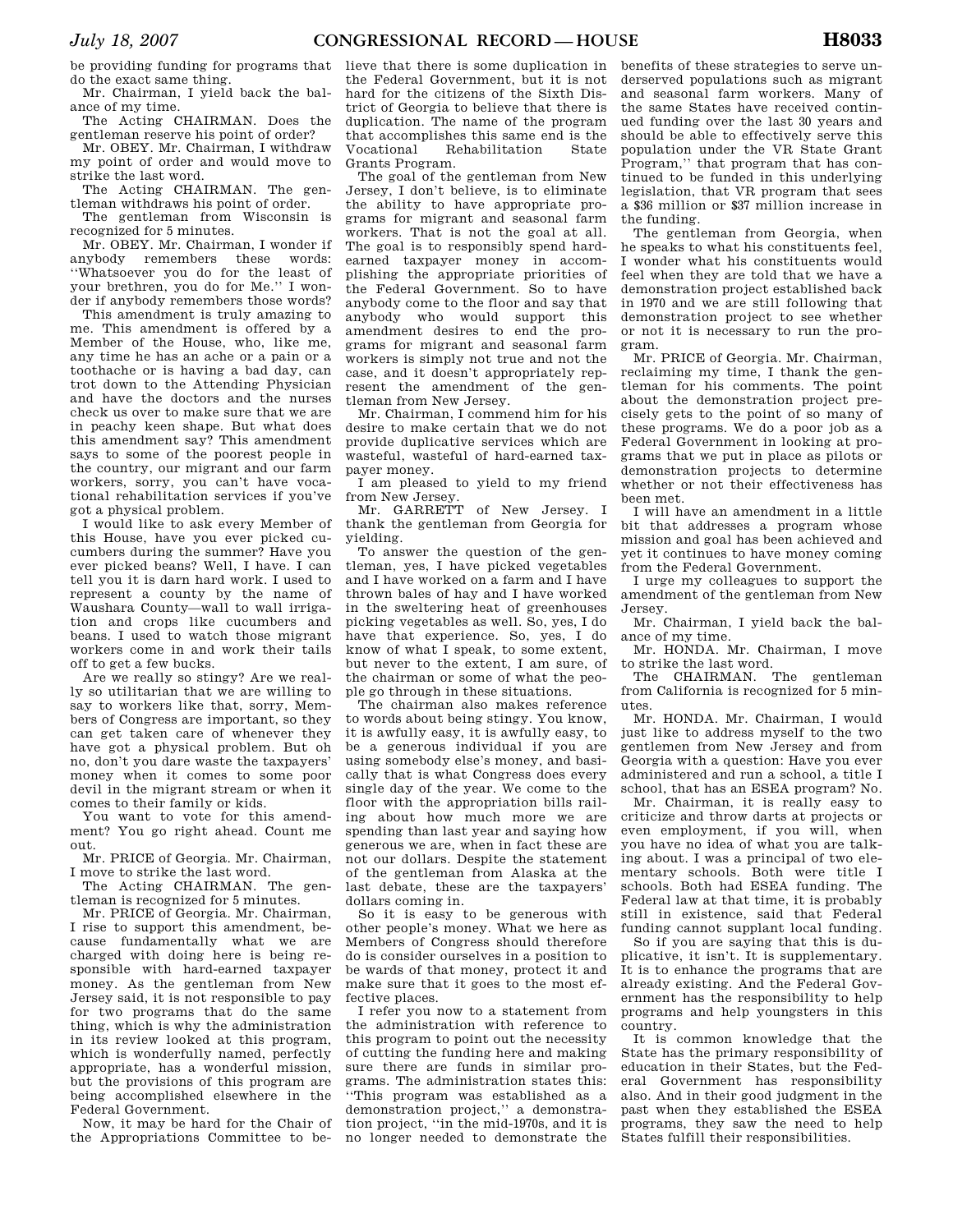Mr. Chairman, it is probably easy to poke holes into something you don't know anything about. It is probably even easier to criticize something when you have no experience and no one is going to challenge that.

## $\Box$  1500

Mr. Chairman, I am here to challenge their premise, and would ask my colleagues not to support this amendment.

Mr. Chairman, I yield back the balance of my time.

Mr. CAMPBELL of California. Mr. Chairman, I move to strike the last word.

The Acting CHAIRMAN. The gentleman is recognized for 5 minutes.

Mr. CAMPBELL of California. I yield to the gentleman from New Jersey.

Mr. GARRETT of New Jersey. Mr. Chairman, I appreciate the gentleman yielding. I didn't want to interrupt your comments, so I waited to be yielded time here just to respond to your statements through the Chair.

No, I have not ever administered or run a school. For that matter, I imagine that out of the 435 Members of Congress, there are probably one or two or three who have ever run or administered a school. And I would hate that to be the barometer or the test that we would have to take before we could ever propose an amendment, vote on an amendment, or even consider legislation that comes before the House. If that were the case, programs like the VR program would never be established in the first place. If the test is whether a Member of Congress has experience in it to propose a new program or expand a program, there is not enough educators here or people who have run title I schools to get the backing of legislation in the first place. So I would question the gentleman's premise.

Now the gentleman on the other hand questions our basic premise for supporting this amendment. Our basic premise is that you don't have to actually run the school to know that perhaps the best way to serve a particular segment of our country is to make sure that the dollars go to programs that are up and running and do serve that program.

The administration has looked at this and has seen that the program in place that we are talking about now has been in place since 1970 as a demonstration project. ''Demonstration,'' the word itself connotes the fact that this is temporary in nature.

Since that time, we have the VR program, which I pointed out earlier, maybe the gentleman did not hear my testimony, the VR program handles these same services. In fact, it says: ''The activities needed to successfully serve the migrant and seasonal farmwork population do not differ from those that benefit a much wider group of VR consumers.'' For example, the outreach activities in churches and community centers may be effective for identifying farmworkers with dis-

abilities, what this amendment deals with, but they also assist in identifying other persons with disabilities who visit these places. The hiring of bilingual counselors will assist all consumers who are monolingual in a non-English language, whether they are farmworkers or not. And the provisions of the transportation services for rural areas will benefit all rural residents, whether farmworkers or not.

The bottom line is, our basic premise is, if you are going to serve a segment of the population, in this case individuals with disabilities and migrant farmworkers, let's do so, but let's do so with programs that are already up and running and have a track record. That is what this underlying bill does. It even does it with spending \$36 million more. I think we can make sure that program runs and eliminate the duplicative program.

Mr. CAMPBELL of California. Mr. Chairman, I will just add one thing as I have been listening to the general debate here.

It seems that quite often on this floor, particularly on the other side of the aisle, that we measure how much we care about something by how much money we spend on it. If that was the measure of everything, Paris Hilton would be the most well-adjusted kid on the planet.

It is not just how much we spend, but it is whether it is effective. It is whether it is duplicative, as we are alleging in the case of this program. It is whether it is getting the job done.

It doesn't do any good for anybody to spend money that is duplicative or that isn't effective or that wastes a lot of money along the way. That is not good for anybody. So whether it is this program, frankly, or any others, we should, in this House and on this floor, realize that we are stewards of the taxpayers' money, not just spenders of the taxpayers' money, and we should ensure that it is being well spent, not just totally spent.

Mr. Chairman, I yield back my time. The Acting CHAIRMAN. The question is on the amendment offered by the gentleman from New Jersey (Mr. GARRETT).

The question was taken; and the Acting Chairman announced that the noes appeared to have it.

Mr. GARRETT of New Jersey. Mr. Chairman, I demand a recorded vote.

The Acting CHAIRMAN. Pursuant to clause 6 of rule XVIII, further proceedings on the amendment offered by the gentleman from New Jersey will be postponed.

The Clerk will read.

The Clerk read as follows:

SPECIAL INSTITUTIONS FOR PERSONS WITH DISABILITIES

AMERICAN PRINTING HOUSE FOR THE BLIND For carrying out the Act of March 3, 1879 (20 U.S.C. 101 et seq.), \$17,573,000.

NATIONAL TECHNICAL INSTITUTE FOR THE DEAF For the National Technical Institute for the Deaf under titles I and II of the Education of the Deaf Act of 1986 (20 U.S.C. 4301

et seq.), \$60,757,000, of which \$1,705,000 shall be for construction and shall remain available until expended: *Provided*, That from the total amount available, the Institute may at its discretion use funds for the endowment program as authorized under section 207 of such Act (20 U.S.C. 4357).

# GALLAUDET UNIVERSITY

For the Kendall Demonstration Elementary School, the Model Secondary School for the Deaf, and the partial support of Gallaudet University under titles I and II of the Education of the Deaf Act of 1986 (20 U.S.C. 4301 et seq.), \$109,952,000: *Provided*, That from the total amount available, the University may at its discretion use funds for the endowment program as authorized under section 207 of such Act (20 U.S.C. 4357).

CAREER, TECHNICAL, AND ADULT EDUCATION

For carrying out, to the extent not otherwise provided, the Carl D. Perkins Career and Technical Education Act of 2006 (20 U.S.C. 2301 et seq.), the Adult Education and Family Literacy Act (20 U.S.C. 9201 et seq.), and subpart 4 of part D of title V of the Elementary and Secondary Education Act of 1965 (''ESEA'') (20 U.S.C. 7249), \$2,046,220,000, of which \$1,247,220,000 shall become available on July 1, 2008, and shall remain available through September 30, 2009, and of which \$791,000,000 shall become available on October 1, 2008, and shall remain available through September 30, 2009: *Provided*, That of the amounts made available for the Carl D. Perkins Career and Technical Education Act of 2006, \$8,000,000 is for the postsecondary career and technical institutions under section 117 of such Act (20 U.S.C. 2327): *Provided further*, That of the amounts provided for Adult Education State Grants, \$71,622,000 shall be made available for integrated English literacy and civics education services to immigrants and other limited English proficient populations: *Provided further*, That of the amount reserved for integrated English literacy and civics education, notwithstanding section 211 of the Adult Education and Family Literacy Act (20 U.S.C. 9211), 65 percent shall be allocated to States based on a State's absolute need as determined by calculating each State's share of a 10-year average of the United States Citizenship and Immigration Services data for immigrants admitted for legal permanent residence for the 10 most recent years, and 35 percent allocated to States that experienced growth as measured by the average of the 3 most recent years for which United States Citizenship and Immigration Services data for immigrants admitted for legal permanent residence are available, except that no State shall be allocated an amount less than \$60,000: *Provided further*, That of the amounts made available for the Adult Education and Family Literacy Act, \$7,000,000 shall be for national leadership activities under section 243 of such Act (20 U.S.C. 9253) and \$6,638,000 shall be for the National Institute for Literacy under section 242 of such Act (20 U.S.C. 9252): *Provided further*, That \$93,531,000 shall be available to support the activities authorized under subpart 4 of part D of title V of the ESEA (20 U.S.C. 7249), of which up to 5 percent shall become available October 1, 2007, and shall remain available through September 30, 2009, for evaluation, technical assistance, school networks, peer review of applications, and program outreach activities, and of which not less than 95 percent shall become available on July 1, 2008, and remain available through September 30, 2009, for grants to local educational agencies: *Provided further*, That funds made available to local educational agencies under this subpart shall be used only for activities related to establishing smaller learning communities within large high schools or small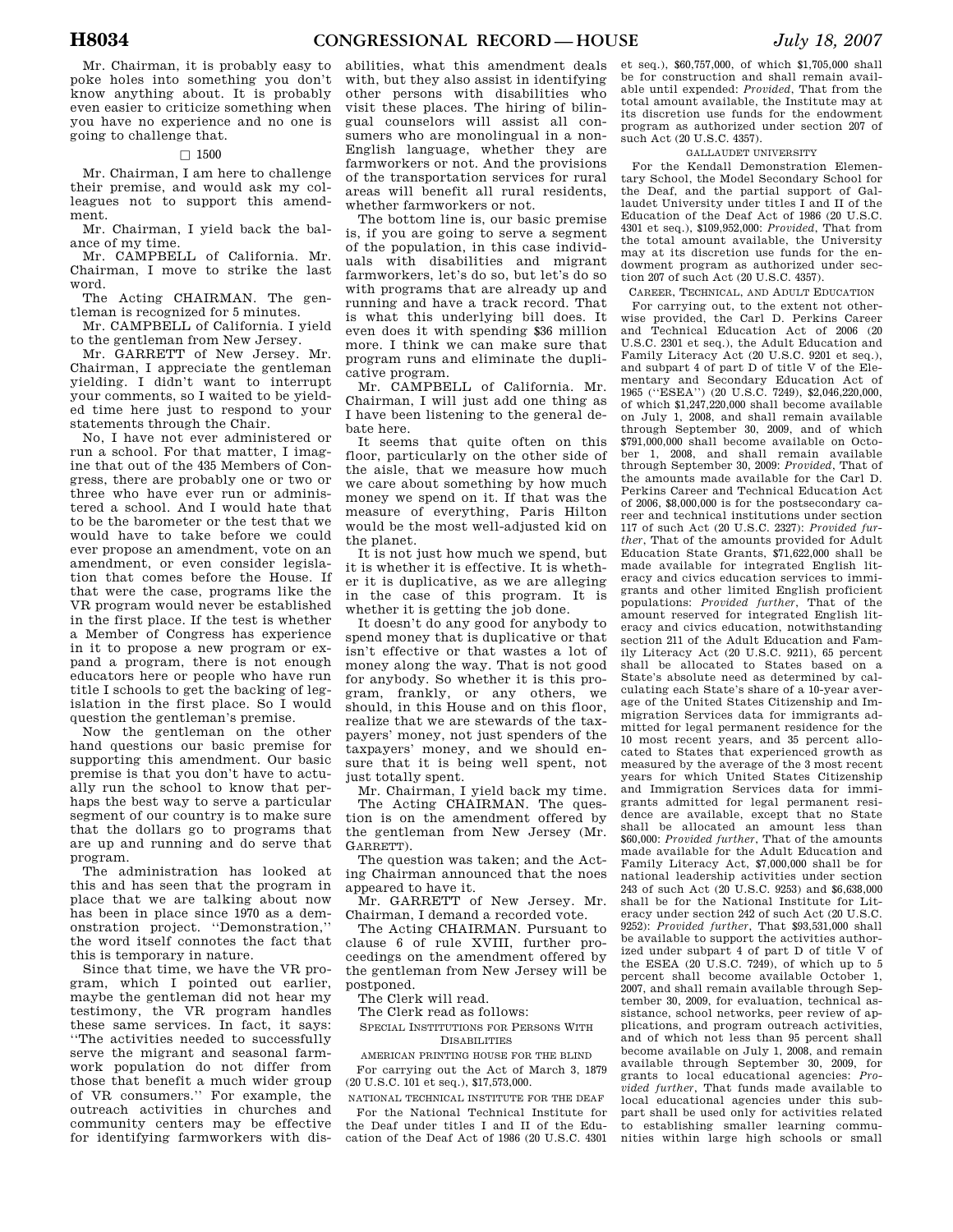high schools that provide alternatives for students enrolled in large high schools. AMENDMENT NO. 64 OFFERED BY MR. PRICE OF

# GEORGIA

Mr. PRICE of GEORGIA. Mr. Chairman, I offer an amendment.

The Acting CHAIRMAN. The Clerk will designate the amendment.

The text of the amendment is as follows:

Amendment No. 64 offered by Mr. PRICE of Georgia:

Page 87, line 1, strike the comma and insert "and"

Page 87, line 3, strike ''and'' and all that follows through the first comma on line 5.

Page 87, line 5, after each dollar amount, insert ''(reduced by \$93,531,000)''.

Page 88, line 13, strike the colon and all that follows through page 89, line 3, and insert a period.

Mr. OBEY. Mr. Chairman, I ask unanimous consent that the Clerk read the amendment because unless she does, we have no idea what the amendment is.

The Acting CHAIRMAN. Without objection, the Clerk will report the amendment.

There was no objection.

PARLIAMENTARY INQUIRY

Mr. PRICE of Georgia. Mr. Chairman, parliamentary inquiry.

The Acting CHAIRMAN. The gentleman may state his parliamentary inquiry.

Mr. PRICE of Georgia. The amendment that the Clerk is currently reading is not one that I am offering.

The Acting CHAIRMAN. Without objection, amendment No. 64 is withdrawn.

There was no objection.

The Acting CHAIRMAN. The Clerk will read.

The Clerk read as follows:

STUDENT FINANCIAL ASSISTANCE

For carrying out subparts 1, 3, and 4 of part A, part C, and part E of title IV of the Higher Education Act of 1965, \$17,464,883,000, which shall remain available through September 30, 2009: *Provided,* That, in addition, any amount made available for Academic Competitiveness Grants and National SMART Grants under section 401A of the Higher Education Act of 1965  $(20 \text{ U.S. C. } 1070a-1)$  for fiscal year 2007 (in an appropriation for such fiscal year or a preceding fiscal year) that is unobligated at the end of fiscal year 2007 shall be available for Pell Grants for the 2008–2009 award year.

AMENDMENT NO. 65 OFFERED BY MR. PRICE OF GEORGIA

Mr. PRICE of Georgia. Mr. Chairman, I offer an amendment.

The Acting CHAIRMAN. The Clerk will designate the amendment.

The text of the amendment is as follows:

Amendment No. 65 offered by Mr. PRICE of Georgia:

Page 89, line 7, after the dollar amount, insert "(reduced by \$64,987,000)".

Mr. PRICE of Georgia. Mr. Chairman, I apologize for the confusion. I apologize for rising early.

This amendment is a simple amendment. It addresses the Leveraging Educational Assistance Partnership program and would end the funding for

this program, saving \$65 million of hard-earned taxpayer money. The rationale is, as the administration has described and as has been recommended by the Secretary of Education's Commission on the Future of Higher Education, virtually every State operates programs to a much larger degree than the Federal Government that address this very same issue.

As I mentioned just a moment ago when I rose to another amendment, we here in Washington enact all sorts of pilot programs and all sorts of trial programs, and so very often, in fact probably more often than not, we don't go back and look as a Federal Government to see whether or not the goal or the mission of those programs has been accomplished.

Rarely, in fact, I would suggest, do we see if the goal has been accomplished. This is one in which there has been great success. The mission and the goal of the program has indeed been accomplished. It has accomplished its original objective of stimulating all States to establish needbased post-secondary student grant programs. However, beyond the establishment of these programs, the LEAP program, the Leveraging Educational Assistance Partnership program itself, does little to encourage States to increase their investment in grant aid for their neediest of students or effectively targets this aid to students who could most benefit from it.

When we do look, when the Department of Education and when the Office of Management and Budget performs its assessment and reviews this program, what it says is, at this point, because the mission has been accomplished, the results of any further funding for this program are clearly not demonstrated. So in an effort to achieve again some fiscal responsibility and in an effort to decrease some of the significant waste that does occur at the Federal level, I encourage my colleagues to accept and vote for the amendment.

Mr. Chairman, I yield back the balance of my time.

Mr. OBEY. Mr. Chairman, I rise to oppose the amendment.

The Acting CHAIRMAN. The gentleman from Wisconsin is recognized for 5 minutes.

Mr. OBEY. Mr. Chairman, I have been trying to figure out what we ought to be calling these amendments that have been offered for 2 days. I have concluded that we ought to call them the congressional rubber-stamp amendments, because what is happening is we are seeing amendment after amendment offered that would simply return these funding levels to the exact level recommended by the President.

Now I see story after story indicating that a good many of my friends on the other side of the aisle are anxious to separate themselves from the President these days, but we have evidently a few members of their caucus who are eager

to embrace virtually every action and every thought that comes from the White House. I find that very interesting.

The President felt we ought to eliminate this program. What does this program do? This program provides \$60 million in grants to States to offer<br>needs-based student scholarships. scholarships. There are 165,000 students who will benefit from this program, getting scholarships of \$1,000. I would simply ask, does anybody really believe that we are providing enough help for working families to send their kids to college?

The Pell Grant program is the major program upon which we rely in order to help students from lower and middleincome families find enough money to go on to college. When that program was in its heyday in the seventies, it provided over 70 percent of the cost of attending a 4-year public university. It provided help in the form of a Pell Grant to meet that percentage of the cost. Today, it is down to a little over 30 percent of the cost. So we have shifted a huge percentage of the cost to working families.

The President's answer in his budget this year was to move Pell Grants from one side of the budget to the other making it, instead of a discretionary program, a mandatory program and in the process decided he was going to pay for the increase in the Pell Grants by eliminating virtually every other student aid program on the books except Pell and Work Study.

I would suggest if you think that is a good idea, go ahead, follow the President over the cliff and vote to deny these 165,000 students the additional help they need. The money that we invest in student aid is returned to this country many times over. We are in a competitive world. Over 50 percent of the jobs that will be offered in this country in the next 7 years are jobs that will require a higher education, and it seems to me instead of running away from that obligation, we ought to be embracing it. This is a very bad idea. I urge defeat of the amendment.

Mr. Chairman, I yield back the balance of my time.

Mr. GARRETT of New Jersey. Mr. Chairman, I move to strike the last word.

The Acting CHAIRMAN. The gentleman is recognized for 5 minutes.

Mr. GARRETT of New Jersey. I yield to the gentleman from Georgia.

Mr. PRICE of Georgia. Mr. Chairman, I thank the gentleman for obtaining time, and I appreciate the chairman's comments.

Again, the purpose of this amendment is to address wasteful spending. It is a significant responsibility that we have here in the House to make certain that the money we spend, which is hard-earned taxpayer money, is spent wisely. I know there is huge animosity on the other side of the aisle against the President. I think sometimes that animosity actually blinds individuals to some quality work that is coming